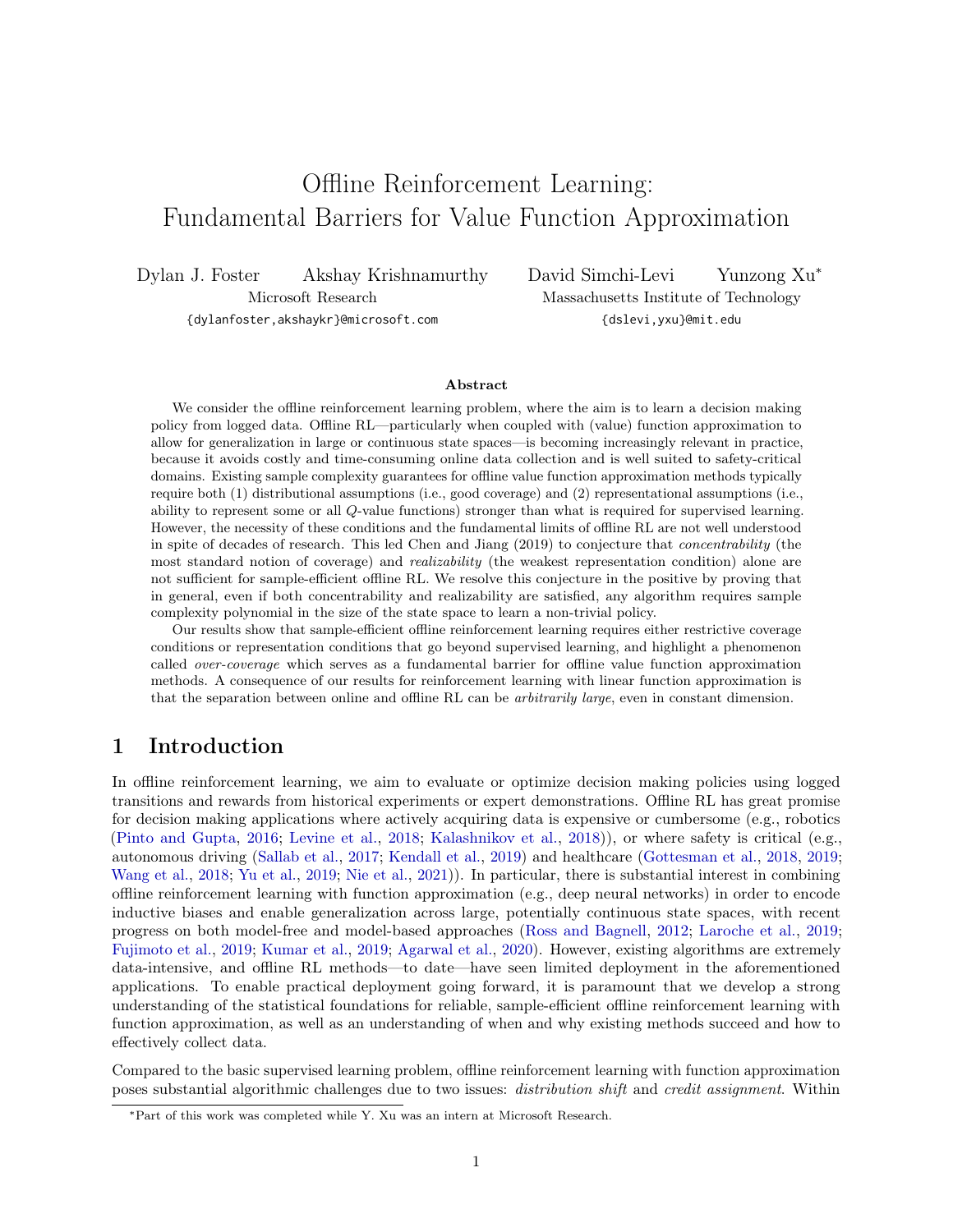the literature on value function approximation (or, approximate dynamic programming), all existing methods require both (1) distributional conditions, which assert that the logged data has good coverage (addressing distribution shift), and (2) representational conditions, which assert that the function approximator is flexible enough to represent value functions induced by certain policies (addressing credit assignment). Notably, sample complexity analyses for standard offline RL methods (e.g., fitted Q-iteration) require representation conditions considerably more restrictive than what is required for classical supervised learning [\(Munos,](#page-14-8) [2003,](#page-14-8) [2007;](#page-14-9) [Munos and Szepesvári,](#page-14-10) [2008;](#page-14-10) [Antos et al.,](#page-13-6) [2008\)](#page-13-6), and these methods are known to diverge when these conditions do not hold [\(Gordon,](#page-13-7) [1995;](#page-13-7) [Tsitsiklis and Van Roy,](#page-14-11) [1996,](#page-14-11) [1997;](#page-14-12) [Wang et al.,](#page-15-1) [2021a\)](#page-15-1). Despite substantial research effort, it is not known whether these conditions constitute fundamental limits, or whether the algorithms can be improved. Resolving this issue would serve as a stepping stone toward developing a theory for offline reinforcement learning that parallels our understanding of supervised (statistical) learning.

The lack of understanding of fundamental limits in offline reinforcement learning was highlighted by [Chen](#page-13-8) [and Jiang](#page-13-8) [\(2019\)](#page-13-8), who observed that all existing finite-sample analyses for offline RL algorithms based on concentrability [\(Munos,](#page-14-8) [2003\)](#page-14-8)—the most ubiquitous notion of data coverage—require representation conditions significantly stronger than *realizability*, a standard condition from supervised learning which asserts that the function approximator can represent optimal value functions. [Chen and Jiang](#page-13-8) [\(2019\)](#page-13-8) conjectured that realizability and concentrability alone do not suffice for sample-efficient offline RL, and noted that proving such a result seemed to be out of reach for existing lower bound techniques. Subsequent progress led to positive results for sample-efficient offline RL under coverage conditions stronger than concentrability [\(Xie](#page-15-2) [and Jiang,](#page-15-2) [2021\)](#page-15-2) and impossibility results under weaker coverage conditions [\(Wang et al.,](#page-15-3) [2020;](#page-15-3) [Zanette,](#page-15-4) [2021\)](#page-15-4), but the original conjecture remained open.

Contributions. We resolve the conjecture of [Chen and Jiang](#page-13-8) [\(2019\)](#page-13-8) in the positive. We provide an information-theoretic lower bound which shows that in general, even if both concentrability and realizability are satisfied, any algorithm requires sample complexity polynomial in the size of the state space to learn a near optimal policy. This establishes that sample-efficient offline reinforcement learning in large state spaces is not possible unless more stringent conditions—either distributional or representational—hold.

Our lower bound construction is qualitatively different from previous approaches and holds even when the effective horizon and number of actions are constant and the value function class has constant size. The lower bound highlights the role of a phenomenon we call *over-coverage* (first documented by [Xie and Jiang](#page-15-2) [\(2021\)](#page-15-2)), wherein the data collection distribution is supported over spurious states not reachable by any policy which—despite being irrelevant for learning in the online setting—create significant uncertainty. Our work shows that the over-coverage phenomenon is a fundamental, information-theoretic barrier for design of offline reinforcement learning algorithms.

#### 1.1 Offline Reinforcement Learning Setting

Markov decision processes. We consider the infinite-horizon discounted reinforcement learning setting. Formally, a Markov decision process  $M = (S, A, P, R, \gamma, d_0)$  consists of a (potentially large/continuous) state space S, action space A, probability transition function  $P : S \times A \to \Delta(S)$ , reward function  $R : S \times A \to [0, 1]$ , discount factor  $\gamma \in [0, 1)$ , and initial state distribution  $d_0$ . Each (randomized) policy  $\pi : \mathcal{S} \to \Delta(\mathcal{A})$  induces a distribution over trajectories  $(s_0, a_0, r_0), (s_1, a_1, r_1), \ldots$  via the following process. For  $h = 0, 1, \ldots : a_h \sim \pi(s_h)$ ,  $r_h = R(s_h, a_h)$ , and  $s_{h+1} \sim P(s_h, a_h)$ , with  $s_0 \sim d_0$ . We let  $\mathbb{E}^{M,\pi}[\cdot]$  and  $\mathbb{P}^{M,\pi}(\cdot)$  denote expectation and probability under this process, respectively.

The expected return for policy  $\pi$  is defined as  $J_M(\pi) := \mathbb{E}^{M,\pi} \left[\sum_{h=0}^{\infty} \gamma^h r_h\right]$ , and the value function and Q-function for  $\pi$  are given by

$$
V_M^{\pi}(s) := \mathbb{E}^{M,\pi} \left[ \sum_{h=0}^{\infty} \gamma^h r_h \mid s_0 = s \right], \text{ and } Q_M^{\pi}(s,a) := \mathbb{E}^{M,\pi} \left[ \sum_{h=0}^{\infty} \gamma^h r_h \mid s_0 = s, a_0 = a \right].
$$

It is well-known that there exists a deterministic policy  $\pi_M^* : S \to A$  that maximizes  $V_M^{\pi}(s)$  for all  $s \in S$ simultaneously, and thus also maximizes  $J_M(\pi)$ ; Letting  $V_M^* := V_M^{\pi_M^*}$  and  $Q_M^* := Q_M^{\pi_M^*}$ , we have  $\pi_M^*(s) =$  $\arg \max_{a \in \mathcal{A}} Q_M^*(s, a)$  for all  $s \in \mathcal{S}$ . Finally, we define the occupancy measure for policy  $\pi$  via  $d_M^{\pi}(s, a) :=$  $(1 - \gamma) \sum_{h=0}^{\infty} \gamma^h \mathbb{P}^{M,\pi}(s_h = s, a_h = a)$ . We drop the dependence on the model M when it is clear from context.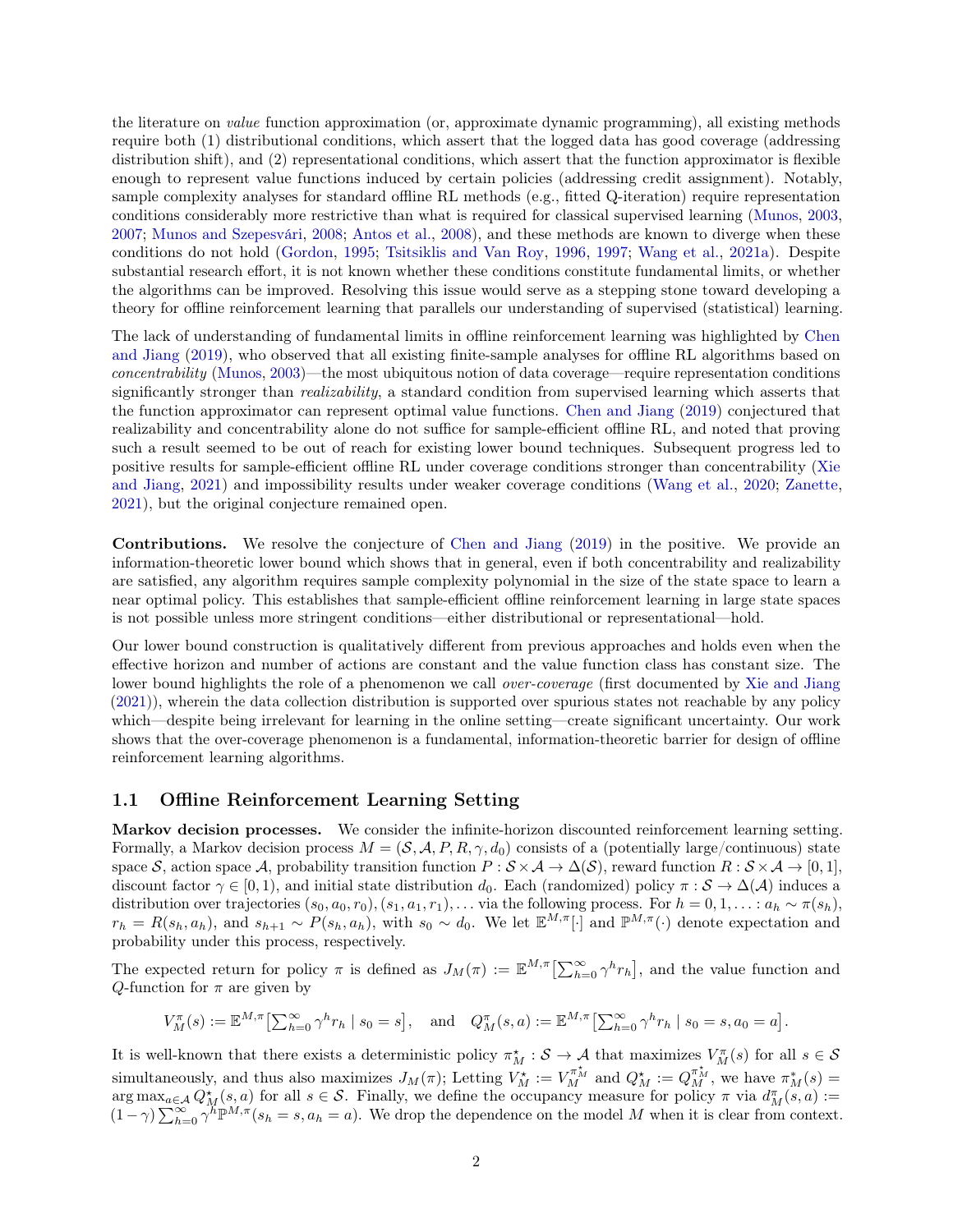Offline policy learning. In the offline policy learning (or, optimization) problem, we do not have direct access to the underlying MDP and instead receive a dataset  $D_n$  of tuples  $(s, a, r, s')$  with  $r = R(s, a)$ ,  $s' \sim P(s, a)$ , and  $(s, a) \sim \mu$  i.i.d., where  $\mu \in \Delta(\mathcal{S} \times \mathcal{A})$  is the *data collection distribution*. The goal of the learner is to use the dataset  $D_n$  to learn an  $\varepsilon$ -optimal policy  $\hat{\pi}$ , that is:

$$
J(\pi^*) - \mathbb{E}[J(\widehat{\pi})] \leq \varepsilon,
$$

where the expectation  $\mathbb{E}[\cdot]$  is over the draw of  $D_n$  and any randomness used by the algorithm.

In order to provide sample-efficient learning guarantees that do not depend on the size of the state space, value function approximation methods take advantage of the following conditions.

- Realizability. This condition asserts that we have access to a class of candidate value functions  $\mathcal{F} \subseteq (\mathcal{S} \times \mathcal{A} \to \mathbb{R})$  (e.g., linear models or neural networks) such that  $Q^* \in \mathcal{F}$ . Realizability (that is, a well-specified model) is the most common representation condition in supervised learning and statistical estimation (e.g., [Bousquet et al.](#page-13-9) [\(2003\)](#page-13-9); [Wainwright](#page-14-13) [\(2019\)](#page-14-13) and is also widely used in contextual bandits [\(Agarwal et al.,](#page-13-10) [2012;](#page-13-10) [Foster et al.,](#page-13-11) [2018\)](#page-13-11).
- Concentrability. Call a distribution  $\nu \in \Delta(\mathcal{S} \times \mathcal{A})$  admissible for the MDP M if there exists a (potentially stochastic and non-stationary) policy  $\pi$  and index h such that  $\nu(s, a) = \mathbb{P}^{\pi}[s_h = s, a_h = a].$ This condition asserts that there exists a constant  $C_{\text{conc}} < \infty$  such that for all admissible  $\nu$ ,

<span id="page-2-3"></span>
$$
\left\| \frac{\nu}{\mu} \right\|_{\infty} := \sup_{(s,a) \in \mathcal{S} \times \mathcal{A}} \left\{ \frac{\nu(s,a)}{\mu(s,a)} \right\} \le C_{\text{conc}}.\tag{1}
$$

Concentrability is a simple but fairly strong notion of coverage which demands that the data distribution uniformly covers all states.

Under these conditions, an offline RL algorithm is said to be sample-efficient if it learns an  $\varepsilon$ -optimal policy with  $poly(\varepsilon^{-1},(1-\gamma)^{-1},C_{\text{conc}},log|\mathcal{F}|)$  samples. Notably, such a guarantee depends only on the complexity  $log|\mathcal{F}|$  for the value function class, not on the size of the state space.<sup>[1](#page-2-0)</sup>

Are realizability and concentrability sufficient? While realizability and concentrability are appealing in their simplicity, these assumptions alone are not known to suffice for sample-efficient offline RL. The most well-known line of research [\(Munos,](#page-14-8) [2003,](#page-14-8) [2007;](#page-14-9) [Munos and Szepesvári,](#page-14-10) [2008;](#page-14-10) [Antos et al.,](#page-13-6) [2008;](#page-13-6) [Chen and](#page-13-8) [Jiang,](#page-13-8) [2019\)](#page-13-8) analyzes offline RL methods such as fitted Q-iteration under the stronger representation condition that F is closed under Bellman updates ("completeness"),<sup>[2](#page-2-1)</sup> and obtains  $poly(\varepsilon^{-1}, (1-\gamma)^{-1}, C_{\text{conc}}, \log|\mathcal{F}|)$ sample complexity. Completeness is a widely used assumption, but is substantially more restrictive than realizability and can be violated by adding a single function to  $\mathcal F$ . Subsequent years have seen extensive research into algorithmic improvements and alternative representation and coverage conditions, but the question of whether realizability and concentrability alone are sufficient remained open.

### 1.2 Main Result

Our main result is an information-theoretic lower bound which shows that realizability and concentrability are not sufficient for sample-efficient offline RL.

<span id="page-2-2"></span>**Theorem 1** (Main theorem). For any  $S \ge 9$  and  $\gamma \in (1/2, 1)$ , there exists a family of MDPs M with  $|S| = S$ and  $|\mathcal{A}| = 2$ , a value function class F with  $|\mathcal{F}| = 2$ , and a data distribution  $\mu$  such that:

- 1. We have  $Q^* \in \mathcal{F}$  (realizability) and  $C_{\text{conc}} \leq 16$  (concentrability) for all models in M.
- 2. Any algorithm using less than  $c \cdot S^{1/3}$  samples must have  $J(\pi^*) \mathbb{E}[J(\hat{\pi})] \ge c'/(1-\gamma)$  for some instance in  $M$ , where  $c$  and  $c'$  are absolute numerical constants.

<span id="page-2-0"></span><sup>&</sup>lt;sup>1</sup>For infinite function classes ( $|\mathcal{F}| = \infty$ ), one can replace  $\log |\mathcal{F}|$  with other standard measures of statistical capacity, such as Rademacher complexity or metric entropy. For example, when  $\mathcal F$  is a class of d-dimensional linear functions,  $\log |\mathcal F|$  can be replaced by the dimension d, which is an upper bound on the metric entropy.

<span id="page-2-1"></span><sup>&</sup>lt;sup>2</sup>Precisely,  $\mathcal{T} \mathcal{F} \subseteq \mathcal{F}$ , where  $\mathcal{T}$  is the *Bellman operator* defined by  $[\mathcal{T} f](s, a) = R(s, a) + \mathbb{E}_{s' \sim P(s, a)}[\max_{a'} f(s', a')]$ .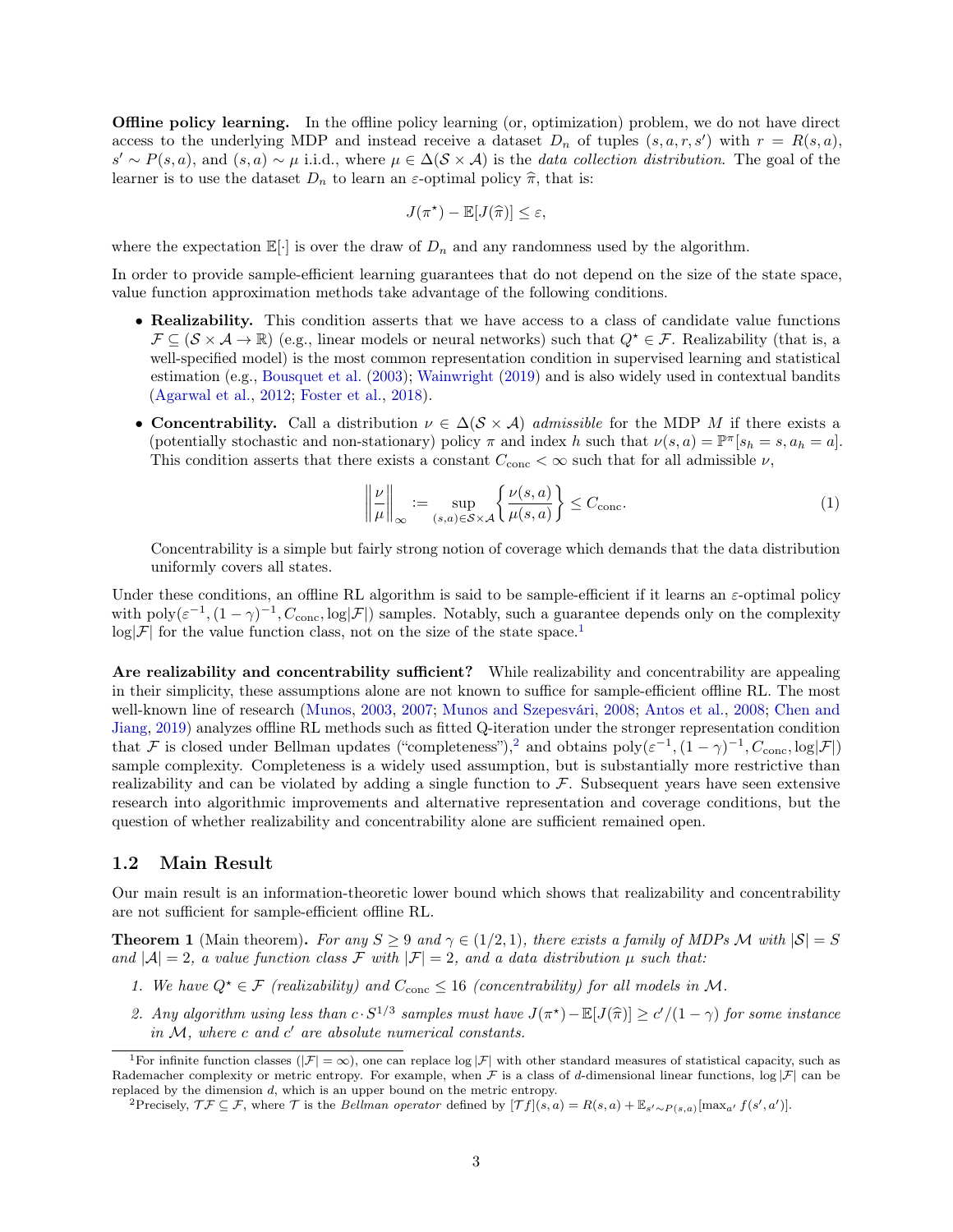[Theorem 1](#page-2-2) shows that even though realizability and concentrability are satisfied, any algorithm requires at least  $\Omega(S^{1/3})$  samples to learn a near-optimal policy. Since S can be arbitrarily large, this shows that sample-efficient offline RL in large state spaces is impossible without stronger representation or coverage conditions.

We next state a variant of [Theorem 1](#page-2-2) which goes further and shows that even if one replaces realizability  $(Q^{\star} \in \mathcal{F})$  by a substantially stronger representation condition—all-policy realizability—which requires that  $Q^{\pi} \in \mathcal{F}$  for every policy  $\pi$  rather than just for  $\pi^*$ , sample-efficient offline RL is still impossible. This result is established using the same family of MDPs and data distribution as in [Theorem 1.](#page-2-2) The only tradeoff is that Theorem  $1'$  requires a slightly larger value function class  $\mathcal{F}$ .

<span id="page-3-0"></span>**Theorem 1'** (Variant of [Theorem 1\)](#page-2-2). Let  $S \ge 9$  and  $\gamma \in (1/2, 1)$  be given. For the family of MDPs M and the data distribution  $\mu$  described in [Theorem 1,](#page-2-2) there exists a three-dimensional linear function class

$$
\mathcal{F} = \left\{ (s, a) \mapsto \langle \phi(s, a), \theta \rangle : \theta \in \mathbb{R}^3, \|\theta\|_{\infty} \le (1 - \gamma)^{-1} \right\},\
$$

where  $\phi$  is a known feature map with  $\|\phi(s, a)\|_{\infty} \leq (1 - \gamma)^{-1}$ , such that:

- 1. We have  $Q^{\pi} \in \mathcal{F}$  for all  $\pi : \mathcal{S} \to \Delta(\mathcal{A})$  (all-policy realizability) and  $C_{\text{conc}} \leq 16$  (concentrability) for all models in M.
- 2. Any algorithm using less than  $c \cdot S^{1/3}$  samples must have  $J(\pi^*) \mathbb{E}[J(\hat{\pi})] \ge c'/(1-\gamma)$  for some instance in  $M$ , where  $c$  and  $c'$  are absolute numerical constants.

We now discuss some consequences and features of our results.

• Our lower bound critically relies on the notion of *over-coverage*, where the data distribution contains states not visited by any admissible policy.[3](#page-3-1) The issue of over-coverage was first noted by [Xie and Jiang](#page-15-2) [\(2021\)](#page-15-2), who observed that it can lead to pathological behavior in certain offline RL algorithms. Our result shows—somewhat surprisingly—that this phenomenon is a fundamental barrier which applies to any value approximation method. In particular, we show that over-coverage causes spurious correlations across reachable and unreachable states which leads to significant uncertainty in the dynamics when the number of states is large.

It remains to be seen whether the over-coverage phenomenon represents a serious barrier in practice, or whether it is simply an indication that more care needs to be taken in mathematically formulating the offline RL problem. On one hand, given a simulator, it is certainly possible to sample state-action pairs that are not reachable by any policy. Furthermore, for the family of instances in our construction, any data distribution with non-trivial concentrability must satisfy over-coverage unless the learner has prior knowledge of the specific instance under consideration. On the other hand, in practice one often has additional knowledge about the underlying MDP in the form of policy-induced data, and it is not clear whether our lower bounds can be made to hold in this setting.

• On the technical side, compared to recent lower bounds which establish hardness of offline RL under coverage conditions weaker than concentrability [\(Wang et al.,](#page-15-3) [2020;](#page-15-3) [Zanette,](#page-15-4) [2021\)](#page-15-4), our lower bounds have a less geometric, more information-theoretic flavor, and share more in common with lower bounds for sparsity and support testing in statistical estimation [\(Paninski,](#page-14-14) [2008;](#page-14-14) [Verzelen and Villers,](#page-14-15) [2010;](#page-14-15) [Verzelen and Gassiat,](#page-14-16) [2018;](#page-14-16) [Canonne,](#page-13-12) [2020\)](#page-13-12). Whereas previous lower bounds show that weak coverage conditions can lead to under-coverage and consequently failure of concentrability, our lower bound shows that over-coverage is an issue even when concentrability is satisfied.

Another interesting feature is that while previous lower bounds [\(Wang et al.,](#page-15-3) [2020;](#page-15-3) [Zanette,](#page-15-4) [2021\)](#page-15-4) are based on deterministic MDPs, our construction critically uses stochastic dynamics. This departure is necessary, as the Bellman error minimization algorithm in [Chen and Jiang](#page-13-8) [\(2019\)](#page-13-8) succeeds under concentrability and realizability if the dynamics are deterministic.<sup>[4](#page-3-2)</sup> Compared to [Wang et al.](#page-15-3) [\(2020\)](#page-15-3).

<span id="page-3-1"></span><sup>&</sup>lt;sup>3</sup>Note that while the states may not be reachable for a given MDP in the family  $M$ , all states are reachable for some MDP in the family.

<span id="page-3-2"></span><sup>&</sup>lt;sup>4</sup>Deterministic dynamics allow one to avoid the well-known *double sampling* problem and in particular cause the conditional variance in Eq. (3) of [Chen and Jiang](#page-13-8) [\(2019\)](#page-13-8) to vanish.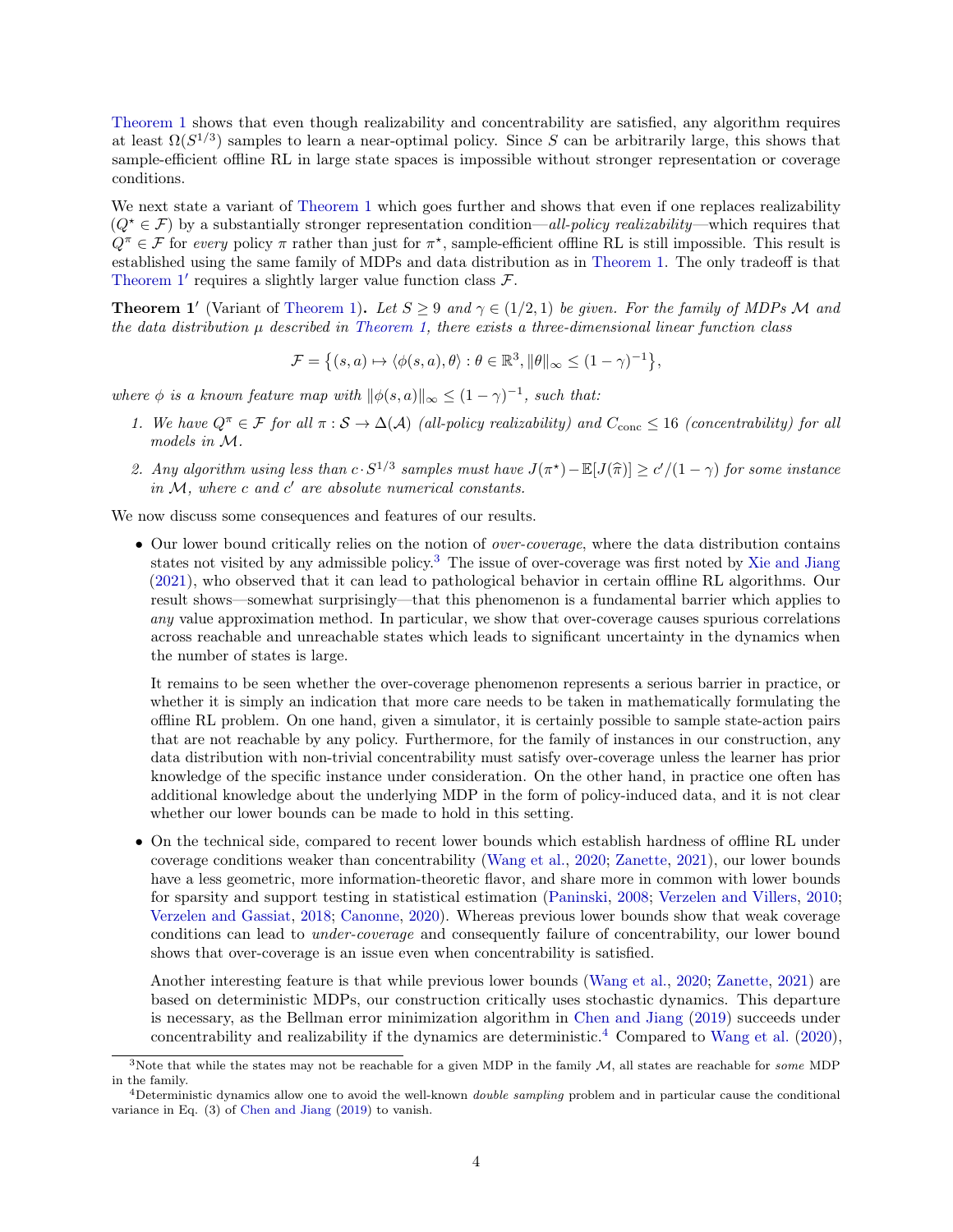who work with a relatively small state space but large horizon and feature dimension, we keep the horizon constant and instead grow the state space, leading to polynomial dependence on S in the lower bound.

• The lower bound has constant suboptimality gap for  $Q^*$ , which rules out gap-dependent regret bounds as a path toward sample-efficient offline reinforcement learning.

While our lower bound focuses on policy optimization and infinite-horizon RL for concreteness, it readily extends to the finite-horizon setting (in fact, with  $H = 3$ ), and provides the first impossibility result for offline RL with constant horizon that we are aware of. The lower bound also extends to policy evaluation; see [Section 2.4](#page-11-0) for discussion.

### 1.3 Related Work

We close this section with a detailed discussion of some of the most relevant related work.

Lower bounds. While algorithm-specific counterexamples for offline reinforcement learning algorithms have a long history [\(Gordon,](#page-13-7) [1995;](#page-13-7) [Tsitsiklis and Van Roy,](#page-14-11) [1996,](#page-14-11) [1997;](#page-14-12) [Wang et al.,](#page-15-1) [2021a\)](#page-15-1), informationtheoretic lower bounds are a more recent subject of investigation. [Wang et al.](#page-15-3) [\(2020\)](#page-15-3) (see also [Amortila et al.](#page-13-13) [\(2020\)](#page-13-13)) consider the setting where F is linear (i.e.,  $Q^*(s, a) = \langle \phi(s, a), \theta \rangle$ , where  $\phi(s, a) \in \mathbb{R}^d$  is a known feature map). They consider a weaker coverage condition tailored to the linear setting, which asserts that  $\lambda_{\min}\big(\mathbb{E}_{(s,a)\sim\mu}\big[\phi(s,a)\phi(s,a)^\top\big]\big) \geq \frac{1}{d}$ , and they show that this condition and realizability alone are not strong enough for sample-efficient offline RL. The feature coverage condition is strictly weaker than concentrability, so this does not suffice to resolve the conjecture of [Chen and Jiang](#page-13-8) [\(2019\)](#page-13-8), but their lower bound complements our own by highlighting the dangers of *under-coverage* and a related error amplification phenomenon.

In more detail, [Wang et al.](#page-15-3) [\(2020\)](#page-15-3) construct a family of MDPs and a data distribution that satisfy realizability and the feature coverage condition above, but not concentrability, and use this family to prove an exponential sample complexity lower bound. However, for the family of MDPs under consideration, one can obtain polynomial sample complexity for any data distribution satisfying concentrability, simply because all MDPs in the family have deterministic dynamics. Hence, this construction cannot be used to establish impossibility of sample-efficient learning under concentrability and realizability. Instead, the conceptual takeaway is that the feature coverage condition can lead to under-coverage, and may not be the right assumption for offline RL. This point is further highlighted by [Amortila et al.](#page-13-13) [\(2020\)](#page-13-13) who show that in the infinite-horizon setting, the feature coverage condition can lead to non-identifiability in MDPs with only two states, meaning one cannot learn an optimal policy even with infinitely many samples. Concentrability places stronger restrictions on the data distribution and underlying dynamics, and always implies identifiability when the state and action space are finite.

Further work in this direction includes (1) [Zanette](#page-15-4) [\(2021\)](#page-15-4), who provides a slightly more general lower bound for linear realizability, and (2) lower bounds for online reinforcement learning with linear realizability [\(Du](#page-13-14) [et al.,](#page-13-14) [2020;](#page-13-14) [Weisz et al.,](#page-15-5) [2021;](#page-15-5) [Wang et al.,](#page-15-6) [2021b\)](#page-15-6). It is worth noting that [Zanette](#page-15-4) [\(2021\)](#page-15-4) provides a lower bound with a policy-induced data distribution, where over-coverage cannot occur; however concentrability is not satisfied by his construction.

Upper bounds. Classical analyses for offline reinforcement learning algorithms such as FQI [\(Munos,](#page-14-8) [2003,](#page-14-8) [2007;](#page-14-9) [Munos and Szepesvári,](#page-14-10) [2008;](#page-14-10) [Antos et al.,](#page-13-6) [2008\)](#page-13-6) provide sample complexity upper bounds in terms of concentrability under the strong representation condition of Bellman completeness. The path-breaking recent work of [Xie and Jiang](#page-15-2) [\(2021\)](#page-15-2) provides an algorithm which requires only realizability, but uses a stronger coverage condition ("pushforward concentrability") which requires that  $P(s' | s, a) / \mu(s') \leq C$  for all  $(s, a, s')$ . Our results imply that this condition cannot be substantially relaxed.

A complementary line of work [\(Uehara et al.,](#page-14-17) [2020;](#page-14-17) [Xie and Jiang,](#page-15-7) [2020;](#page-15-7) [Jiang and Huang,](#page-13-15) [2020;](#page-13-15) [Uehara](#page-14-18) [et al.,](#page-14-18) [2021\)](#page-14-18) provides upper bounds that require only concentrability and realizability, but assume access to an additional weight function class that is flexible enough to represent various occupancy measures for the underlying MDP. These results scale with the complexity of the weight function class. In general, the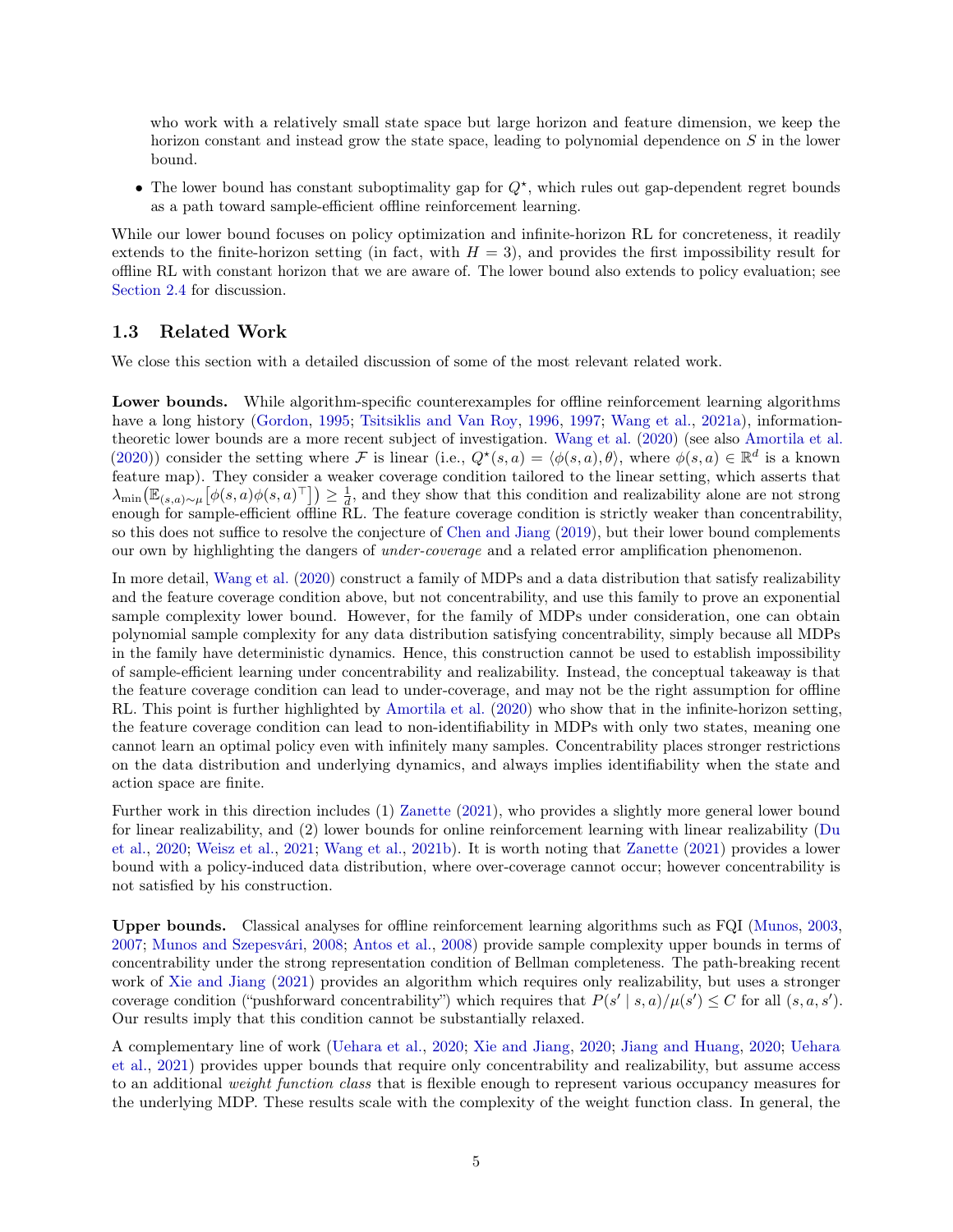complexity of this class may be prohibitively large without prior knowledge; this is witnessed by our lower bound construction.

### 1.4 Preliminaries

For any  $x \in \mathbb{R}$ , let  $(x)_+ := \max\{x, 0\}$ . For an integer  $n \in \mathbb{N}$ , we let  $[n]$  denote the set  $\{1, \ldots, n\}$ . For a finite set  $\mathcal{X}$ , unif(X) denotes the uniform distribution over  $\mathcal{X}$ , and  $\Delta(\mathcal{X})$  denotes the set of all probability distributions over X. For probability distributions  $\mathbb P$  and  $\mathbb Q$  over a measurable space  $(\Omega, \mathscr F)$  with a common dominating measure, we define the total variation distance as  $D_{\text{TV}}(\mathbb{P}, \mathbb{Q}) = \sup_{A \in \mathscr{F}} |\mathbb{P}(A) - \mathbb{Q}(A)| = \frac{1}{2} \int |d\mathbb{P} - d\mathbb{Q}|$  and define the  $\chi^2$ -divergence as  $D_{\chi^2}(\mathbb{P} \mid \mathbb{Q}) := \mathbb{E}_{\mathbb{Q}} \left[ \left( \frac{d\mathbb{P}}{d\mathbb{Q}} - 1 \right)^2 \right] = \int \frac{d\mathbb{P}^2}{d\mathbb{Q}} - 1$  when  $\mathbb{P} \ll \mathbb{Q}$  and  $+\infty$  otherwise.

# 2 Fundamental Barriers for Offline Reinforcement Learning

In this section we present our lower bound construction, prove [Theorem 1,](#page-2-2) and discuss consequences and extensions, including [Theorem 1](#page-3-0)′ .

### <span id="page-5-2"></span>2.1 Construction: MDP Family, Value Functions, and Data Distribution

We first provide our lower bound construction, which entails specifying the MDP family  $M$ , the value function class F, and the data distribution  $\mu$ ; recall that  $S = |\mathcal{S}|$  and  $\gamma \in (0, 1)$  are parameters for the construction.

All MDPs in  $M$  belong to a parameterized MDP family with shared transition and reward structure. In what follows, we first describe the structure of the parameterized family [\(Section 2.1.1\)](#page-5-0) and give intuition behind why this structure leads to statistical hardness [\(Section 2.1.2\)](#page-6-0). We then provide a specific collection of parameters that gives rise to the hard family  $\mathcal M$  [\(Section 2.1.3\)](#page-7-0) and finally complete the construction by specifying the value function class  $\mathcal F$  and data distribution  $\mu$  [\(Section 2.1.4\)](#page-8-0).

#### <span id="page-5-0"></span>2.1.1 MDP Parameterization

Let the discount factor  $\gamma \in (0,1)$  be fixed, and let  $S \in \mathbb{N}$  be given. Assume without loss of generality that  $S > 5$  and that  $(S - 5)/4$  is an integer. We consider the parameterized MDP family illustrated in [Figure](#page-7-1) [1a.](#page-7-1) Each MDP takes the form  $M_{I,\alpha,\beta,\mathbf{r}} = \{S, A, P_{I,\alpha,\beta}, R_{\mathbf{r}}, \gamma, d_0\}$ , and is parametrized by a subset of states I, two probability parameters  $\alpha, \beta \in (0, 1)$ , and a reward vector  $\mathbf{r} = (r_W, r_X, r_Y, r_Z) \in [0, 1]^4$ . All MDPs in the family  $\{M_{I,\alpha,\beta,r}\}\$  share the same state space S, action space A, discount factor  $\gamma$ , and initial state distribution  $d_0$ , and differ only in terms of the transition function  $P_{I,\alpha,\beta}$  and the reward function  $R_r$ .

**State space.** We consider a layered state space  $S := S_0 \cup S_1 \cup S_2$  with  $|S| = S$ , where  $S_0 := \{ \mathfrak{s} \}$  contains a single *initial state*  $\mathfrak{s}$  which occurs at  $h = 0$ ,  $\mathcal{S}_1 = [S_1]$  is a collection of *first-layer states* which occur at  $h = 1$ , where  $S_1 := S-5$ , and  $S_2 := \{W, X, Y, Z\}$  contains four self-looping terminal states, which appear for all  $h \geq 2$ .

**Action space.** Our action space is given by  $\mathcal{A} = \{1, 2\}$ . For states in  $\mathcal{S}_1$ , the two actions have distinct effects, while for states in  $S_0 \cup S_2$  both actions have identical effects. As a result, the value of a given policy only depends on the actions it selects at layer 1. For the sake of compactness, we use the symbol  $\mathfrak{a}$  as a placeholder to denote either action when taken in  $s \in \mathcal{S}_0 \cup \mathcal{S}_2$ , since the choice is immaterial.<sup>[5](#page-5-1)</sup>

**Transition operator.** For an MDP  $M_{I,\alpha,\beta,\mathbf{r}}$ , we let  $I \subseteq S_1$  parameterize a subset of the first-layer states. We call each  $s \in I$  a planted state and  $s \in S_1 \setminus I$  an unplanted state. The dynamics  $P_{I,\alpha,\beta}$  for  $M_{I,\alpha,\beta,r}$  are determined by I and the parameters  $\alpha, \beta \in (0, 1)$  as follows (cf. [Figure 1a\)](#page-7-1):

• Layer 0 to 1 (h = 0). We define  $P_{I,\alpha,\beta}(\cdot \mid \mathfrak{s}, \mathfrak{a}) = \text{Unif}(I)$ . That is, from the initial state  $\mathfrak{s}$  (and taking either action), the MDP transitions to each planted state with equal probability; unplanted states are not reachable.

<span id="page-5-1"></span><sup>&</sup>lt;sup>5</sup>It is conceptually simpler to consider a construction where only a single action is available in  $S_0$  and  $S_1$ , but this is notationally more cumbersome.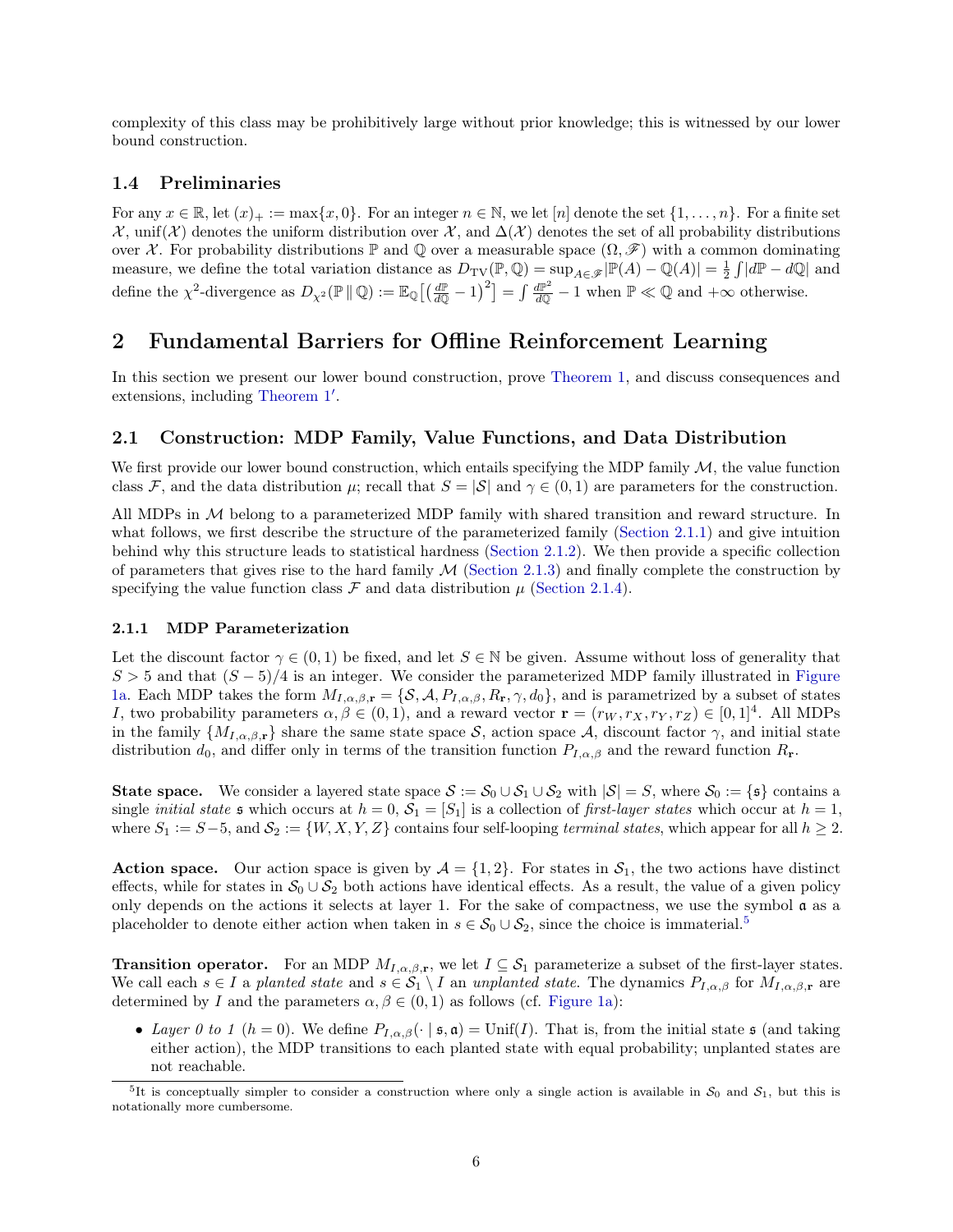- Layer 1 to 2  $(h = 1)$ .
	- Choosing action 1 in layer 1 always leads to state W in layer 2, i.e.,  $P_{I,\alpha,\beta}(W \mid s, 1) = 1 \,\forall s \in \mathcal{S}_1$ . See the blue arrows in [Figure 1a.](#page-7-1)
	- Choosing action 2 in layer 1 transitions stochastically to either  $\{X, Y\}$  or  $\{X, Z\}$ , depending on whether the source state  $s \in \mathcal{S}_1$  is planted or unplanted; see the red arrows in [Figure 1a.](#page-7-1) Formally:

$$
\forall s \in I: \quad P_{I,\alpha,\beta}(X \mid s,2) = \alpha, \quad P_{I,\alpha,\beta}(Y \mid s,2) = 1 - \alpha;
$$
  

$$
\forall s \in \mathcal{S}_1 \setminus I: \quad P_{I,\alpha,\beta}(X \mid s,2) = \beta, \quad P_{I,\alpha,\beta}(Z \mid s,2) = 1 - \beta.
$$

• Layer 2 onwards  $(h \geq 2)$ . All states in  $S_2$  self-loop indefinitely. That is  $P_{I,\alpha,\beta}(s \mid s,\mathfrak{a}) = 1 \ \forall s \in S_2$ .

**Reward function.** States in layer 0 and layer 1 have no reward, i.e.,  $R_r(s, a) = 0, \forall s \in \mathcal{S}_0 \cup \mathcal{S}_1, \forall a \in \mathcal{A}$ . Starting from layer 2 (i.e.  $S_2 = \{W, X, Y, Z\}$ ), each of the self-looping terminal states  $\{W, X, Y, Z\}$  has a fixed reward determined by the parameter  $\mathbf{r} = (r_W, r_X, r_Y, r_Z)$ . In particular, we define  $R_{\mathbf{r}}(W, \mathbf{a}) = r_W$ ,  $R_{\mathbf{r}}(X,\mathfrak{a}) = r_X, R_{\mathbf{r}}(Y,\mathfrak{a}) = r_Y$ , and  $R_{\mathbf{r}}(Z,\mathfrak{a}) = r_Z$  (recall that  $\mathfrak{a}$  describes either action in these states).

**Initial state distribution.** All MDPs in  $M_{I,\alpha,\beta,r}$  start at s deterministically (that is, the initial state distribution  $d_0$  puts all the probability mass on  $\mathfrak{s}$ ). Note that since  $d_0$  does not vary between instances, it may be thought of as known to the learning algorithm.

#### <span id="page-6-0"></span>2.1.2 Intuition Behind the Construction

The family of MDPs M that witnesses our lower bound is a subset of the collection  $\{M_{I,\alpha,\beta,r}\}.$  Before specifying the family precisely, we give intuition as to why this MDP structure leads to statistical hardness for offline reinforcement learning. The hardness arises as a result of two general principles, planted subset structure and over-coverage

<span id="page-6-1"></span>**Planted Subset Structure.** We use the planted subset structure specified by  $I \subseteq S_1$  as a mechanism to make the state space size appear in the sample complexity lower bound. For exposition, [Figure 1b](#page-7-1) highlights only the parts of the MDP that are relevant to understanding the role of the planted subset structure.

Recall that for the first-layer states  $S_1 = [S_1]$ , the planted subset  $I \subset S_1$  has the property that all states in I (planted states) share the same transition rule, and all states in  $S_1 \setminus I$  (unplanted states) share a different transition rule. The choice of the planted subset  $I \subset S_1$  is combinatorial in nature (for example, the number of all planted subsets of size  $S_1/2$  is  $\binom{S_1}{S_1/2}$ , which is exponential in  $S_1$ ), which is the basis for the statistical hardness of our construction. Consider [Figure 1b,](#page-7-1) which has transitions from  $S_1$  for action 2 illustrated in red. Each planted state in I (grey) transitions to X and Y with probability  $\alpha$  and  $1 - \alpha$  respectively, while each unplanted state in  $S_1 \setminus I$  (striped) transitions to X and Z with probability  $\beta$  and  $1 - \beta$  respectively. Suppose we are given a batch dataset of independent examples in which a state in  $S_1$  is selected uniformly at random, and we observe a sample from the next state distribution when action 2 is taken; we focus on action 2 because action 1 reveals no information about the underlying MDP. One can show that basic statistical inference tasks such as estimating the size |I| of the planted subset require poly( $S_1$ ) sample complexity, as this entails detecting the subset based on data generated from a mixture of planted and unplanted states. For example, it is well known that testing if a distribution is uniform on a set  $I \subset [N]$  with  $|I| = \Theta(N)$  versus uniform on all of  $[N]$  requires  $poly(N)$  samples (see e.g., [Paninski,](#page-14-14) [2008;](#page-14-14) [Ingster and Suslina,](#page-13-16) [2012;](#page-13-16) [Canonne,](#page-13-12) [2020,](#page-13-12) Section 5.1).

Building on this hardness, one can also show any algorithm requires at least  $poly(S_1)$  samples to reliably estimate the transition probability  $\alpha$  if  $\beta$  and |I| are unknown. Intuitively, this arises because the only way to escape from the sample complexity of estimating  $|I|$  as a means to estimate  $\alpha$  is to directly look at the marginal distribution over  $\{X, Y, Z\}$ . However, the marginal distribution is uninformative for estimating  $\alpha$ when there is uncertainty about  $\beta$  and |I|. For example, the marginal probability of transitioning to Y is  $(1 - \alpha)|I|/S_1$ , from which  $\alpha$  cannot be directly recovered if |I| is unknown.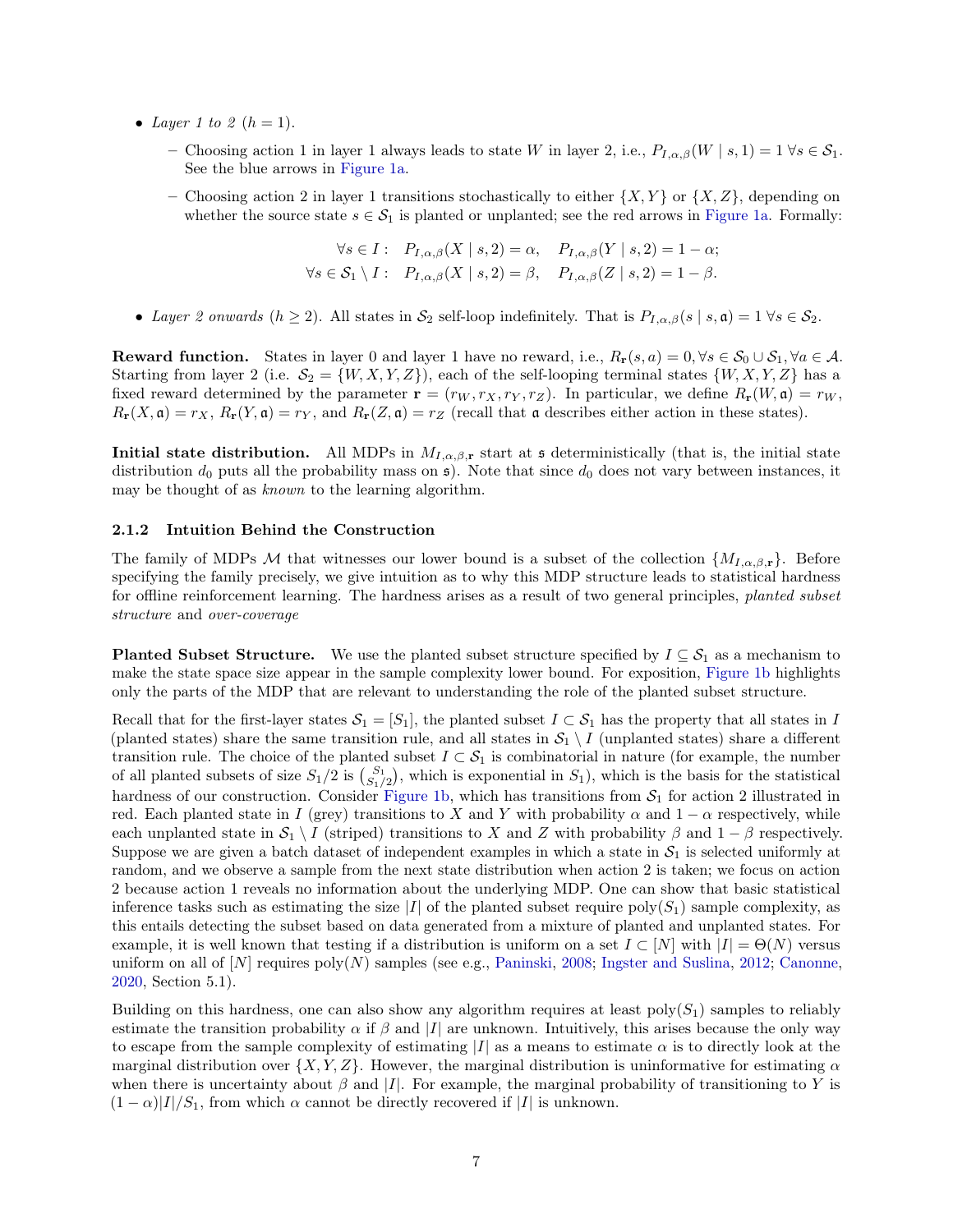<span id="page-7-1"></span>

Figure 1: The MDPs in M are parametrized by a subset I, probabilities  $\alpha$  and  $\beta$ , and last-state rewards  $r_W, r_X, r_Y, r_Z$ . Layer 1 has states  $S_1$ , where  $I \subset S_1$  are the gray planted states and the remaining  $S_1 \setminus I$  are the striped unplanted states; there are combinatorially many choices for I. From states at layer 1, action 1 (in blue) transitions to state W at layer 2. From planted states, action 2 (in red) transitions with probability  $\alpha$  to state X and 1 –  $\alpha$  to state Y, while from unplanted states, action 2 transitions with probability  $\beta$  to X and  $(1 - \beta)$  to Z. In the starting state s and the states at layer 2, both actions have the same effect, with transitions denoted in black. At layer 2, these transitions are decorated with the corresponding reward.

The takeaway is that while estimating  $\alpha$  would be trivial if the dataset only consisted of transitions generated from planted states, estimating this parameter when states are drawn uniformly from  $S_1$  is very difficult because an unknown subset comes from unplanted states. This is relevant because—as we will show—one can choose a collection of values for the parameters  $\alpha$ ,  $\beta$ , |I| such that any near-optimal policy learning algorithm can be used to recover the parameter value.

Another important feature of the planted subset structure is that different choices of  $I \subset S_1$  lead to the same  $Q^*$  function, as long as we ensure that all states in  $S_1$  have the same value. This allows us to construct a large number of MDPs (exponential in  $|\mathcal{S}|$ ) for which the  $Q^*$  function is one of two candidates (i.e.,  $|\mathcal{F}| = 2$ ). However, it remains to show that the hardness described above can be embedded in the offline RL setting, since (i) we must ensure concentrability is satisfied, and (ii) the learner observes rewards, not just transitions.

Over-coverage. Returning to [Figure 1a,](#page-7-1) we observe that the transitions from the initial state s are such that all planted states in I are reachable, but the unplanted states in  $S_1 \setminus I$  are not reachable by any policy. In particular, since all unplanted states are unreachable, any state that can only be reached from unplanted states is also unreachable, and hence we can achieve concentrability [\(1\)](#page-2-3) without covering such states. This allows us to choose the data distribution  $\mu$  to be (roughly) uniform over all states except for the unreachable state Z. This choice satisfies concentrability, but renders all reward observations uninformative (cf. [Section 2.1.1\)](#page-5-0). As a consequence, we show that the task described in [Section 2.1.2,](#page-6-1) i.e., detecting  $\alpha$  based on transition data unavoidable for any algorithm with non-trivial offline RL performance.

The key principle at play here is over-coverage. Per the discussion above, we know that if the data distribution  $\mu$  happened to only be supported over reachable states for a given MDP, all layer-1 examples  $(s, a, r, s')$ in  $D_n$  would have  $s \in I$ , which would make estimating  $\alpha$  trivial. Our construction for  $\mu$  is uniform over all states in  $S_1$ , and hence satisfies over-coverage, since it is supported over a mix of planted states and spurious (unplanted) states not reachable by any policy. This makes estimating  $\alpha$  challenging because—due to correlations between planted and unplanted states—no algorithm can accurately estimate transitions or recover the planted states until the number of samples scales with the number of states.

#### <span id="page-7-0"></span>2.1.3 Specifying the MDP Family

Using the parameterized MDP family  $\{M_{I,\alpha,\beta,\mathbf{r}}\}$ , we construct the hard family M for our lower bound by selecting a specific collection of values for the parameters  $(I, \alpha, \beta, r)$ .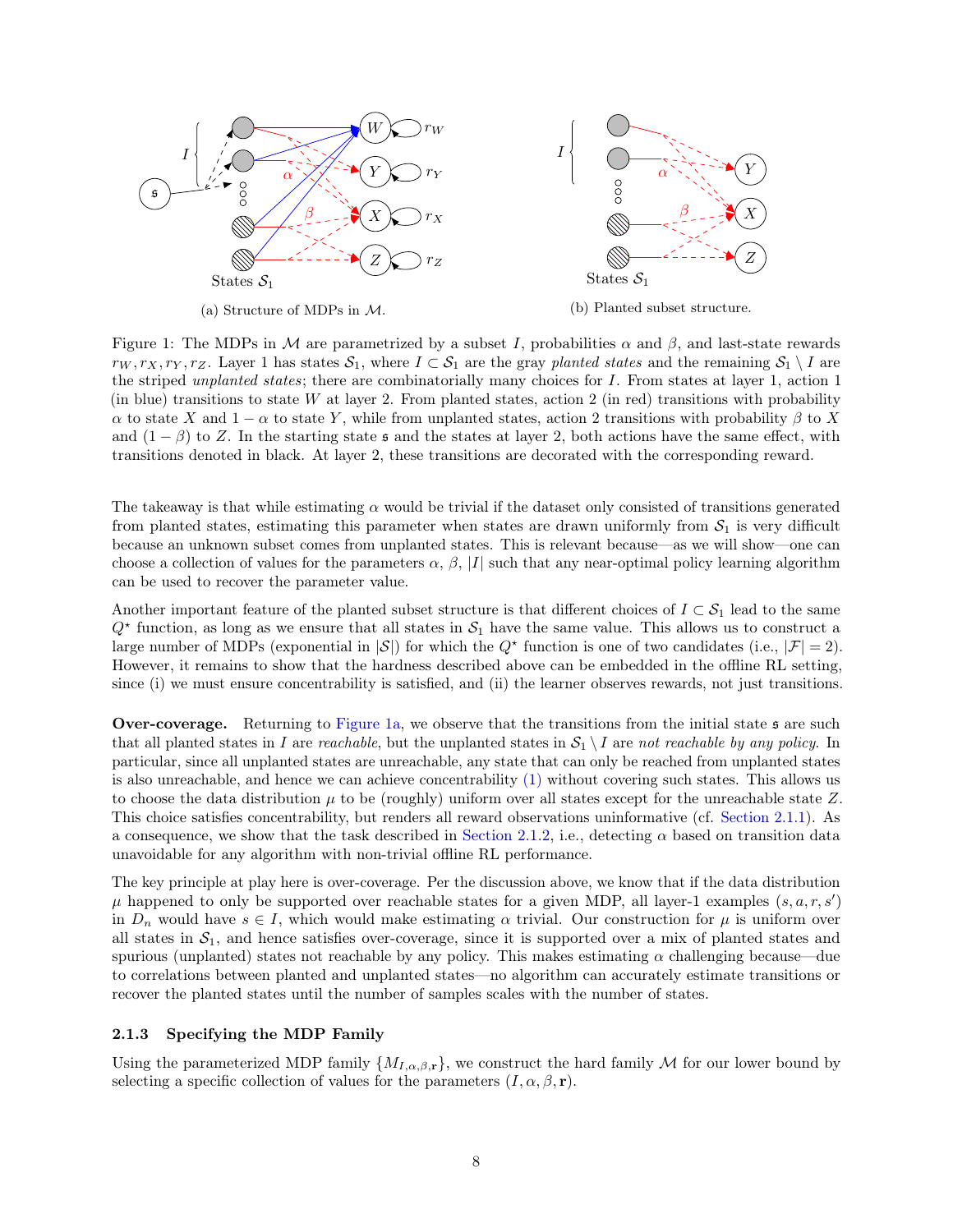Define  $\mathcal{I}_{\theta} := \{I : |I| = \theta S_1\}$  for all  $\theta \in (0,1)$  such that  $\theta S_1$  is an integer. We define two sub-families of MDPs,

$$
\mathcal{M}_1 := \bigcup_{I \in \mathcal{I}_{\theta_1}} \{ M_{I,\alpha_1,\beta_1,\mathbf{r}_1} \}, \quad \text{and} \quad \mathcal{M}_2 := \bigcup_{I \in \mathcal{I}_{\theta_2}} \{ M_{I,\alpha_2,\beta_2,\mathbf{r}_2} \},
$$

where  $\mathcal{M}_1$  is specified by  $(\theta_1, \alpha_1, \beta_1) = (1/2, 1/4, 3/4)$  and  $\mathbf{r}_1 = (4/5, 1, 2/3, 0)$ , and  $\mathcal{M}_2$  is specified by  $(\theta_2, \alpha_2, \beta_2) = (3/4, 1/2, 1/2)$  and  $\mathbf{r}_2 = (4/5, 1, 2/3, 2/3)$ .<sup>[6](#page-8-1)</sup> Finally, we define the hard family M via

$$
\mathcal{M}=\mathcal{M}_1\cup \mathcal{M}_2.
$$

Let us discuss some basic properties of the construction that will be used to prove the lower bound.

- For all MDPs in M, we have  $r_W = 4/5$ ,  $r_X = 1$  and  $r_Y = 2/3$ . This means there is no uncertainty in the reward function outside of state Z, which has  $r_Z = 0$  when  $M \in \mathcal{M}_1$  and  $r_Z = 2/3$  when  $M \in \mathcal{M}_2$ . The values for  $r_Z$  are chosen to ensure that all states in  $S_1$  have the same value under action 2, given the choices for the other parameters above.
- All MDPs in  $\mathcal{M}_1$  (resp.  $\mathcal{M}_2$ ) differ only in the choice of  $I \subset \mathcal{S}_1$ . This property, along with the fact that all states in  $S_1$  have the same value (guaranteed by our choice of  $r_Z$ ), ensures that  $Q_M^{\star}$  is the same for all  $M \in \mathcal{M}_1$  (resp.  $M \in \mathcal{M}_2$ ). Furthermore, our choice for  $(\alpha_1, \beta_1, \mathbf{r}_1)$  (resp.  $(\alpha_2, \beta_2, \mathbf{r}_2)$ ) ensures that the optimal action for all states in  $S_1$  is action 1 (resp. action 2).
- Our choice for  $(\theta_1, \alpha_1, \beta_1)$  and  $(\theta_2, \alpha_2, \beta_2)$  ensures that the marginal distribution of s' under the process s ∼ Unif(S<sub>1</sub>), s' ∼ P(⋅ | s, 2) is the same for all  $M \in \mathcal{M}$ . This property is motivated by the hard inference task described in [Section 2.1.2,](#page-6-1) which requires an uninformative marginal distribution.

The exact numerical values for the MDP parameters chosen above are not essential to the hardness result. Any tuple  $(\theta_1, \alpha_1, \beta_1; \theta_2, \alpha_2, \beta_2; \mathbf{r}_1 = (r_W, r_X, r_Y, r_{1Z}); \mathbf{r}_2 = (r_W, r_X, r_Y, r_{2Z})$  can be used to establish a result similar to [Theorem 1,](#page-2-2) as long as it satisfies five general properties described in [Appendix A.](#page-16-0)

#### <span id="page-8-0"></span>2.1.4 Finishing the Construction: Value Functions and Data Distribution

We complete our construction by specifying a value function class  $\mathcal F$  that satisfies realizability and a data distribution  $\mu$  that satisfies concentrability [\(1\).](#page-2-3)

**Value function class.** Define functions  $f_1, f_2 : \mathcal{S} \times \mathcal{A} \to \mathbb{R}$  as follows; differences are highlighted in blue:

<span id="page-8-2"></span>
$$
f_1(s, a) := \frac{1}{1 - \gamma} \cdot \begin{cases} \frac{4}{5}\gamma^2, & s = \mathfrak{s} \\ \frac{4}{5}\gamma, & s \in \mathcal{S}_1, a = 1 \\ \frac{3}{4}\gamma, & s \in \mathcal{S}_1, a = 2 \\ \frac{4}{5}, & s = W \\ 1, & s = X \\ \frac{2}{3}, & s = Y \\ 0, & s = Z \end{cases} \text{ and } f_2(s, a) := \frac{1}{1 - \gamma} \cdot \begin{cases} \frac{5}{6}\gamma^2, & s = \mathfrak{s} \\ \frac{4}{5}\gamma, & s \in \mathcal{S}_1, a = 1 \\ \frac{5}{6}\gamma, & s \in \mathcal{S}_1, a = 2 \\ \frac{4}{5}, & s = W \\ 1, & s = X \\ \frac{2}{3}, & s = Y \\ \frac{2}{3}, & s = Z \end{cases} (2)
$$

The following result is elementary; see [Appendix B](#page-17-0) for a detailed calculation.

<span id="page-8-3"></span>**Proposition 1.** We have  $Q_M^* = f_1$  for all  $M \in \mathcal{M}_1$  and  $Q_M^* = f_2$  for all  $M \in \mathcal{M}_2$ .

It follows that by choosing  $\mathcal{F} = \{f_1, f_2\}$ , realizability holds for all  $M \in \mathcal{M}$ . Note that this choice of  $\mathcal F$ satisfies the standard realizability condition that  $Q_M^{\star} \in \mathcal{F}$  for all  $M \in \mathcal{M}$  (as in the conjecture of [Chen and](#page-13-8) [Jiang](#page-13-8) [\(2019\)](#page-13-8)), but—as is—does not satisfy the stronger all-policy realizability condition that  $Q_M^{\pi} \in \mathcal{F}$  for all policies  $\pi$  (as in [Theorem 1](#page-3-0)'). We handle this setting in [Section 2.4.](#page-11-0)

<span id="page-8-1"></span><sup>&</sup>lt;sup>6</sup>Recall that we assume without loss of generality that  $S_1/4$  is an integer.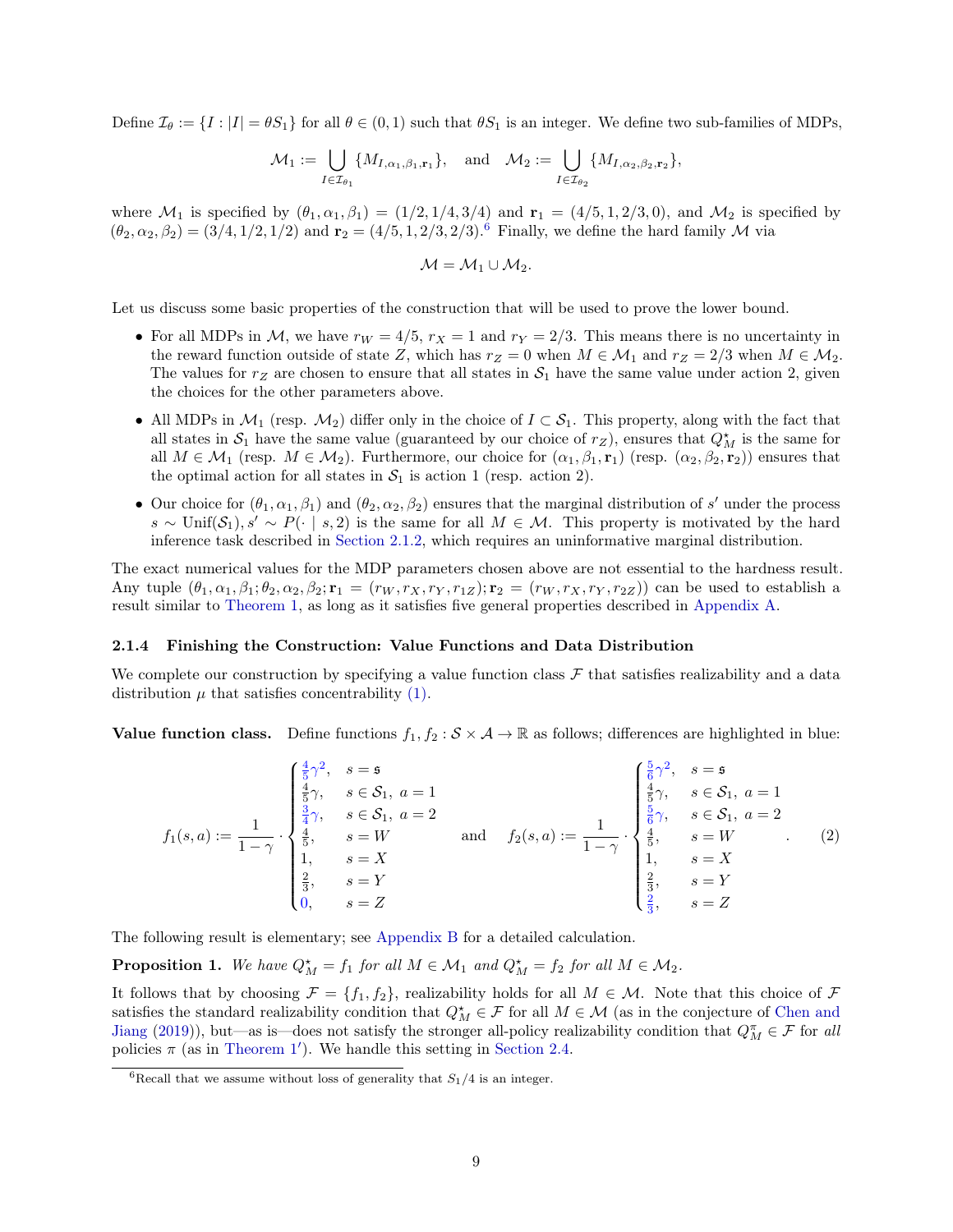Data distribution. Recall that in the offline RL setting, the learner is provided with an i.i.d. dataset  $D_n = \{(s_i, a_i, r_i, s'_i)\}_{i=1}^n$  where  $(s_i, a_i) \sim \mu$ ,  $s'_i \sim P(\cdot | s_i, a_i)$ , and  $r_i = R(s_i, a_i)$  (here P and R are the transition and reward functions for the underlying MDP). We define the data collection distribution via:

$$
\mu = \frac{1}{8}\text{Unif}(\{\mathfrak{s}\} \times \{1,2\}) + \frac{1}{2}\text{Unif}(\mathcal{S}_1 \times \{1,2\}) + \frac{3}{8}\text{Unif}(\{W,X,Y\} \times \{1,2\}).
$$

This choice for  $\mu$  forces the learner to suffer from the hardness described in [Section 2.1.2.](#page-6-1) Salient properties include: (i) both planted and unplanted states in  $S_1$  are covered, and (ii) the state Z is not covered. Property (i) results in over-coverage, which makes estimating the parameters of the underlying MDP from transitions statistically hard, while property (ii) hides the difference between  $r_1$  and  $r_2$  and hence makes all reward observations uninformative.

We now verify the concentrability condition [\(1\).](#page-2-3)

- For layer  $h = 0$ , for all  $\pi : \mathcal{S} \to \mathcal{A}$ , the distribution of  $(s_0, a_0)$  is  $d_0 \times \pi$ . It follows that

$$
\left\| \frac{d_0 \times \pi}{\mu} \right\|_{\infty} \le \frac{1}{\frac{1}{8} \cdot \frac{1}{2}} = 16.
$$

- For layer  $h = 1$ , for any  $\pi : \mathcal{S} \to \mathcal{A}$ , the distribution of  $(s_1, a_1)$  is Unif(I)  $\times \pi$ . We conclude that

$$
\left\| \frac{\text{Unif}(I) \times \pi}{\mu} \right\|_{\infty} \le \frac{\frac{1}{S_1/2}}{\frac{1}{2} \cdot \frac{1}{S_1} \cdot \frac{1}{2}} = 8,
$$

where we have used that  $|I| \geq S_1/2$ .

- For layer  $h \geq 2$ , for any  $\pi : \mathcal{S} \to \mathcal{A}$ , the distribution of  $(s_h, a_h)$  (denoted by  $d_h^{\pi}$ ) is supported on  $\{W, X, Y\} \times \{1, 2\}$ . Therefore, we have

<span id="page-9-1"></span>
$$
\left\|\frac{d_h^{\pi}}{\mu}\right\|_{\infty} \le \frac{1}{\frac{3}{8}\cdot\frac{1}{3}\cdot\frac{1}{2}} = 16.
$$

We conclude that the construction satisfies concentrability with  $C_{\text{conc}} = 16$ .

#### 2.2 Proof of Theorem 1

Having specified the lower bound construction, we proceed to prove [Theorem 1.](#page-2-2) For any MDP  $M \in \mathcal{M}$ , we know from [\(2\)](#page-8-2) that the optimal policy  $\pi_M^{\star}$  has

$$
\pi_M^{\star}(s) = \begin{cases} 1, & \text{if } M \in \mathcal{M}_1, \\ 2, & \text{if } M \in \mathcal{M}_2, \end{cases} \quad \forall s \in \mathcal{S}_1,
$$

and that  $Q_M^*$  has a constant gap in value between the optimal and suboptimal actions for states in  $\mathcal{S}_1$ :

$$
Q_M^{\star}(s, \pi_M^{\star}(s)) - Q_M^{\star}(s, a) \ge \frac{1}{30} \frac{\gamma}{1 - \gamma}, \quad \forall s \in \mathcal{S}_1, \forall a \ne \pi_M^{\star}(s).
$$
 (3)

Meanwhile, the choice of actions at states  $s \in S_0 \cup S_2$  does not affect the policy value. This implies that any policy  $\pi : \mathcal{S} \to \Delta(\mathcal{A})$  with high reward must choose action 1 for almost all reachable states in layer 1 when  $M \in \mathcal{M}_1$ , and must choose action 2 for almost all such states when  $M \in \mathcal{M}_2$ . As a result, any offline RL algorithm with non-trivial performance must reliably distinguish between  $M \in \mathcal{M}_1$  and  $M \in \mathcal{M}_2$  using the offline dataset  $D_n$ . In what follows we make this intuition precise.

<span id="page-9-0"></span>For each  $M \in \mathcal{M}$ , let  $\mathbb{P}_n^M$  denote the law of the offline dataset  $D_n$  when the underlying MDP is  $M$ , and let  $\mathbb{E}_n^M$  be the associated expectation operator. We formalize the idea of distinguishing between  $M \in \mathcal{M}_1$  and  $M \in \mathcal{M}_2$  using [Lemma 1,](#page-9-0) which reduces the task of proving a policy learning lower bound to the task of upper bounding the total variation distance between two *mixture distributions*  $\mathbb{P}_n^1 := \frac{1}{|\mathcal{M}_1|} \sum_{M \in \mathcal{M}_1} \mathbb{P}_n^M$  and  $\mathbb{P}_n^2 := \frac{1}{|\mathcal{M}_2|} \sum_{M \in \mathcal{M}_2} \mathbb{P}_n^M.$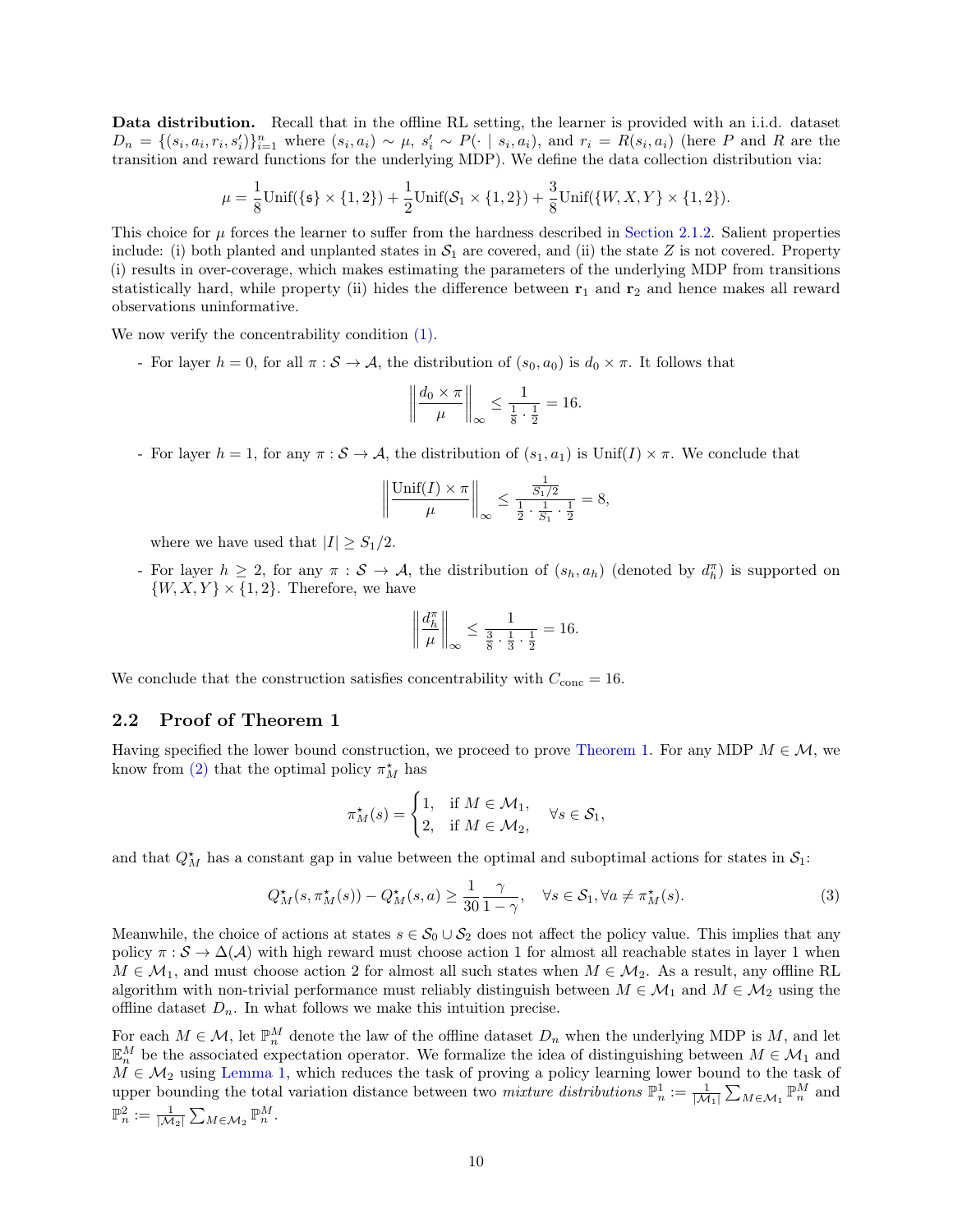**Lemma 1.** Let  $\gamma \in (0,1)$  be fixed. For any offline RL algorithm which takes  $D_n = \{(s_i, a_i, r_i, s'_i)\}_{i=1}^n$  as input and returns a stochastic policy  $\widehat{\pi}_{D_n}: S \to \Delta(\mathcal{A})$ , we have

$$
\sup_{M\in\mathcal{M}}\left\{J_M(\pi_M^\star)-\mathbb{E}_n^M[J_M(\widehat{\pi}_{D_n})]\right\}\geq \frac{\gamma^2}{360(1-\gamma)}\big(1-D_{\text{TV}}\big(\mathbb{P}_n^1,\mathbb{P}_n^2\big)\big).
$$

[Lemma 1](#page-9-0) implies that if the difference between the average dataset generated by all  $M \in \mathcal{M}_1$  and the average dataset generated by all  $M \in \mathcal{M}_2$  is sufficiently small, no algorithm can reliably distinguish  $M \in \mathcal{M}_1$  and  $M \in \mathcal{M}_2$  based  $D_n$ , and hence must have poor performance on some instance. See [Appendix C](#page-18-0) for a proof.

We conclude the proof by bounding  $D_{TV}(\mathbb{P}_n^1, \mathbb{P}_n^2)$ . Since directly calculating the total variation distance is difficult, we proceed in two steps. We first design an auxiliary *reference measure*  $\mathbb{P}_n^0$ , and then bound  $D_{\text{TV}}(\mathbb{P}^1_n, \mathbb{P}^0_n)$  and  $D_{\text{TV}}(\mathbb{P}^2_n, \mathbb{P}^0_n)$  separately. For the latter step, we move from total variation distance to  $\chi^2$ -divergence and derive upper bounds on  $D_{\chi^2}(\mathbb{P}_n^1 \|\mathbb{P}_n^0)$  (resp.  $D_{\chi^2}(\mathbb{P}_n^2 \|\mathbb{P}_n^0)$ ) using a mix of combinatorial arguments and concentration inequalities. This constitutes the most technical portion of the proof, and formalizes the intuition about hardness of estimation under planted subset structure described in [Section 2.1.2.](#page-6-0)

Our final bound on the total variation distance (proven in [Appendix D\)](#page-19-0) is as follows.

<span id="page-10-0"></span>**Lemma 2.** For all  $n \leq \sqrt[3]{(S-5)/400}$ , we have

$$
D_{\rm TV}\big(\mathbb{P}^1_n, \mathbb{P}^2_n\big) \le 3/4.
$$

[Theorem 1](#page-2-2) immediately follows by combining [Lemma 1](#page-9-0) and [Lemma 2.](#page-10-0)

#### 2.3 Discussion

Having proven [Theorem 1,](#page-2-2) we briefly interpret the result and discuss some additional consequences.

Separation between online and offline reinforcement learning. In the online reinforcement learning setting, the learner can execute any policy in the underlying MDP and observe the resulting trajectory. Our results show that in general, the separation between the sample complexity of online RL and offline RL can be arbitrarily large, even when concentrability is satisfied. To see this, recall that in the online RL setting, we can evaluate any fixed policy to precision  $\varepsilon$  using poly $((1 - \gamma)^{-1}) \cdot \varepsilon^{-2}$  trajectories via Monte-Carlo rollouts. Since the class  $M$  we construct only has two possible choices for the optimal policy and has suboptimality gap  $\frac{\gamma^2}{1-\gamma^2}$  $\frac{\gamma^2}{1-\gamma}$ , we can learn the optimal policy in the online setting using poly $((1-\gamma)^{-1})$  trajectories, with no dependence on the number of states. On the other hand, [Theorem 1](#page-2-2) shows that the sample complexity of offline RL for this family can be made arbitrarily large.

Linear function approximation. The observation above is particularly salient in the context of linear function approximation, where  $\mathcal{F} = \{(s, a) \mapsto \langle \phi(s, a), \theta \rangle : \theta \in \mathbb{R}^d\}$  for a known feature map  $\phi(s, a)$ . Our lower bound construction for [Theorem 1](#page-2-2) can be viewed as a special case of the linear function approximation setup with  $d = 2$  by choosing  $\phi(s, a) = (f_1(s, a), f_2(s, a))$ . Consequently, our results show that the separation between the complexity of offline RL and online RL with linearly realizable function approximation can be arbitrarily large, even when the dimension is constant. This strengthens one of the results of [Zanette](#page-15-4) [\(2021\)](#page-15-4), which provides a linearly realizable construction in which the separation between online and offline RL is exponential with respect to dimension.

Why aren't stronger coverage or representation conditions satisfied? While our construction satisfies concentrability and realizability, it fails to satisfy stronger coverage and representation conditions for which sample-efficient upper bounds are known. This is to be expected (or else we would have a contradiction!) but understanding why is instructive. Here we discuss connections to some notable conditions.

Pushforward concentrability. The stronger notion of concentrability that  $P(s' | s, a) / \mu(s') \leq C$  for all  $(s, a, s')$ , which is used in [Xie and Jiang](#page-15-2) [\(2021\)](#page-15-2), fails to hold because the state Z is not covered by  $\mu$ . This presents no issue for standard concentrability because  $Z$  is not reachable starting from  $\mathfrak{s}$ .

 $\Box$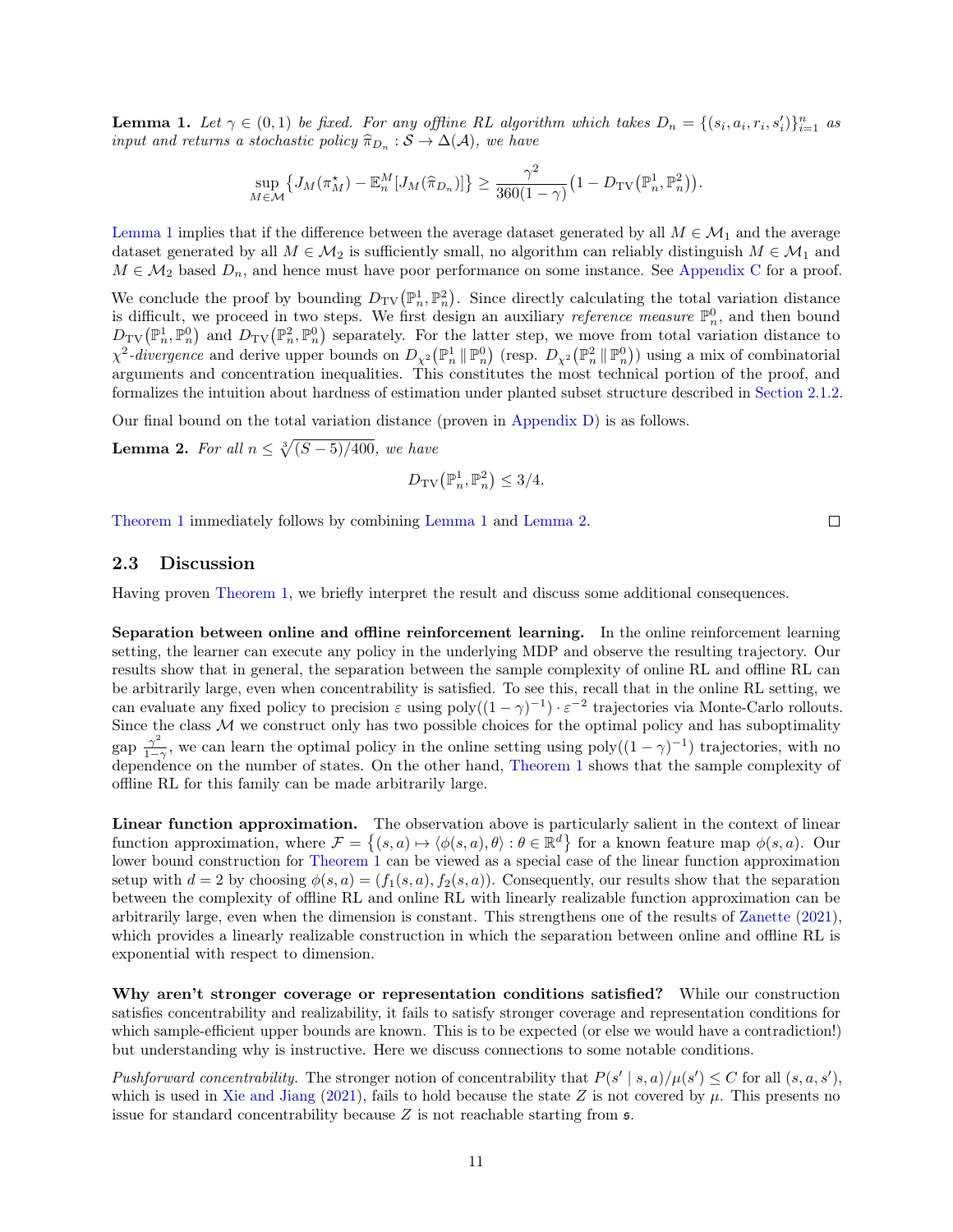Completeness. Bellman completeness requires that the value function class F has  $\mathcal{T}_M \mathcal{F} \subseteq \mathcal{F}$  for all  $M \in \mathcal{M}$ , where  $\mathcal{T}_M$  is the Bellman operator for M. We show in [\(2\)](#page-8-2) that the set of optimal Q-value functions  $\{Q_M^{\star}\}_{M\in\mathcal{M}}$ is small, but completness requires that the class remains closed even when we mix and match value functions and Bellman operators from  $\mathcal{M}_1$  and  $\mathcal{M}_2$ , which results in an exponentially large class in our construction. To see why, first note that by Bellman optimality, we must have  ${Q_M^*}_{M \in \mathcal{M}} \subseteq \mathcal{F}$  if  $\mathcal{F}$  is complete. We therefore also require  $\mathcal{T}_{M'}Q_M^* \in \mathcal{F}$  for  $M \in \mathcal{M}_1$  and  $M' \in \mathcal{M}_2$ . Unlike the optimal Q-functions, which are constant across  $S_1$ , the value of  $[\mathcal{T}_{M'}Q_M^{\star}](s,2)$  for  $s \in S_1$  depends on whether  $s \in I$  or  $s \in S_1 \setminus I$ , where I is the collection of planted states for  $M^{1.7}$  $M^{1.7}$  $M^{1.7}$ . As a result, there are  $\binom{S_1}{|I|}$  possible values for the Bellman backup, which means that the cardinality of  $\mathcal F$  must be exponential in  $S$ .

#### <span id="page-11-0"></span>2.4 Extensions

[Theorem 1](#page-2-2) presents the simplest variant of our lower bound for clarity of exposition. In what follows we sketch some straightforward extensions.

• Realizability for all policies [\(Theorem 1](#page-3-0)'). The value function class  $\mathcal{F} = \{f_1, f_2\}$  in the prequel satisfies the standard realizability condition that  $Q_M^* \in \mathcal{F}$  for all  $M \in \mathcal{M}$  as in [Chen and Jiang](#page-13-8) [\(2019\)](#page-13-8), but does not satisfy the stronger all-policy realizability condition that  $Q_M^{\pi} \in \mathcal{F}$  for all  $\pi: \mathcal{X} \to \Delta(\mathcal{A})$ . This is a simple issue to fix: General policies  $\pi$  will have different initial-state values  $Q_M^{\pi}(\mathfrak{s}, \mathfrak{a})$ , but otherwise agree with  $f_1$  or  $f_2$  at every other state.

In more detail, a general policy  $\pi : \mathcal{S} \to \Delta(\mathcal{A})$  may select different actions on different states  $s \in \mathcal{S}_1$ , and the value  $Q_M^{\pi}(\mathfrak{s}, \mathfrak{a})$  depends on the probability that  $\pi$  selects action 1 or 2 in  $\mathcal{S}_1$ . In particular, for any  $M \in \mathcal{M}_1$ , while we have  $Q_M^{\pi}(s, a) = Q_M^{\star}(s, a) = f_1(s, a)$  for all  $(s, a) \neq (\mathfrak{s}, \mathfrak{a})$ , we have

$$
Q_M^{\pi}(\mathfrak{s}, \mathfrak{a}) = \frac{\gamma^2}{1 - \gamma} \cdot \left( \frac{4}{5} \mathbb{P}_{s \sim P(\mathfrak{s}, \mathfrak{a})} (\pi(s) = 1) + \frac{3}{4} \mathbb{P}_{s \sim P(\mathfrak{s}, \mathfrak{a})} (\pi(s) = 2) \right),
$$

which may not belong to  $\{f_1(\mathfrak{s}, \mathfrak{a}), f_2(\mathfrak{s}, \mathfrak{a})\}$ ; MDPs in  $\mathcal{M}_2$  satisfy a similar expression for  $Q_M^{\pi}(\mathfrak{s}, \mathfrak{a})$ . We address this issue by enlarging  $\mathcal F$  using linear function approximation. Define a feature map

$$
\phi(s, a) = \begin{cases} (1, 0, 0), & \text{if } (s, a) = (\mathfrak{s}, \mathfrak{a}), \\ (0, f_1(s, a), f_2(s, a)), & \text{otherwise.} \end{cases}
$$

Then for any policy  $\pi : \mathcal{S} \to \Delta(\mathcal{A})$ , we have

$$
Q_M^{\pi}(s, a) = \begin{cases} \langle \phi(s, a), (Q_M^{\pi}(s, a), 1, 0) \rangle, & \text{if } M \in \mathcal{M}_1, \\ \langle \phi(s, a), (Q_M^{\pi}(s, a), 0, 1) \rangle, & \text{if } M \in \mathcal{M}_2. \end{cases}
$$

for all  $(s, a) \in \mathcal{S} \times \mathcal{A}$ . As a result, defining  $\mathcal{F} = \{(s, a) \mapsto \langle \phi(s, a), \theta \rangle : \theta \in \mathbb{R}^3\}$ , we have  $Q_M^{\pi} \in \mathcal{F}$  for all  $\pi$ . One can verify that this construction has  $\|\phi(s, a)\|_{\infty}, \|\theta\|_{\infty} \leq (1 - \gamma)^{-1}$ , which proves [Theorem 1](#page-3-0)'.

Beyond linear function approximation, there are many other ways to enlarge  $\mathcal F$  (from  $\{f_1, f_2\}$ ) to obtain interesting consequences. For example, observing that  $Q_M^{\pi}(\mathfrak{s}, \mathfrak{a})$  takes on at most  $\mathcal{O}(S)$  different values across all  $M \in \mathcal{M}$  and all *deterministic* policies  $\pi$ , we can simply define  $\mathcal{F} = \{Q_M^{\pi}\}_{M \in \mathcal{M}, \pi: \mathcal{S} \to \mathcal{A}}$ , which is a finite class and has  $Q_M^{\pi} \in \mathcal{F}$  for all deterministic  $\pi$ . For this new  $\mathcal{F}$ , since  $|\mathcal{S}|, |\mathcal{F}| \propto S$ , the interpretation of the lower bound should be that  $n \geq \min\{|S|^{1/3}, |\mathcal{F}|^{1/3}\}$  samples are required, which is slightly weaker than the condition that  $n \gtrsim |\mathcal{S}|^{1/3}$  in [Theorem 1,](#page-2-2) but nonetheless rules out sample-efficient learning.

• Policy evaluation. Our lower bound immediately extends from policy optimization to policy evaluation. Indeed, letting  $\pi_1^*$  and  $\pi_2^*$  denote the optimal policies for  $\mathcal{M}_1$  and  $\mathcal{M}_2$  respectively, we have  $|J_M(\pi_1^*) J_M(\pi_2^{\star})\vert \propto \frac{\gamma^2}{1-\gamma^2}$  $\frac{\gamma^2}{1-\gamma}$  for all  $M \in \mathcal{M}$ . It follows that any algorithm which evaluates policies to precision

<span id="page-11-1"></span><sup>&</sup>lt;sup>7</sup>Recall that  $f_1$  is the optimal Q-function for any  $M \in \mathcal{M}_1$  and consider  $\mathcal{T}_{M'}f_1$  where  $M' \in \mathcal{M}_2$  has planted set I. For  $s \in I$ , we have  $[\mathcal{T}_{M'}f_1](s,2) = (1/2 \cdot 1 + 1/2 \cdot 2/3)\gamma = 5/6\gamma$  while for  $s \in \mathcal{S}_1 \setminus I$ , we have  $[\mathcal{T}_{M'}f_1](s,2) = (1/2 \cdot 1 + 1/2 \cdot 0)\gamma = 1/2\gamma$ .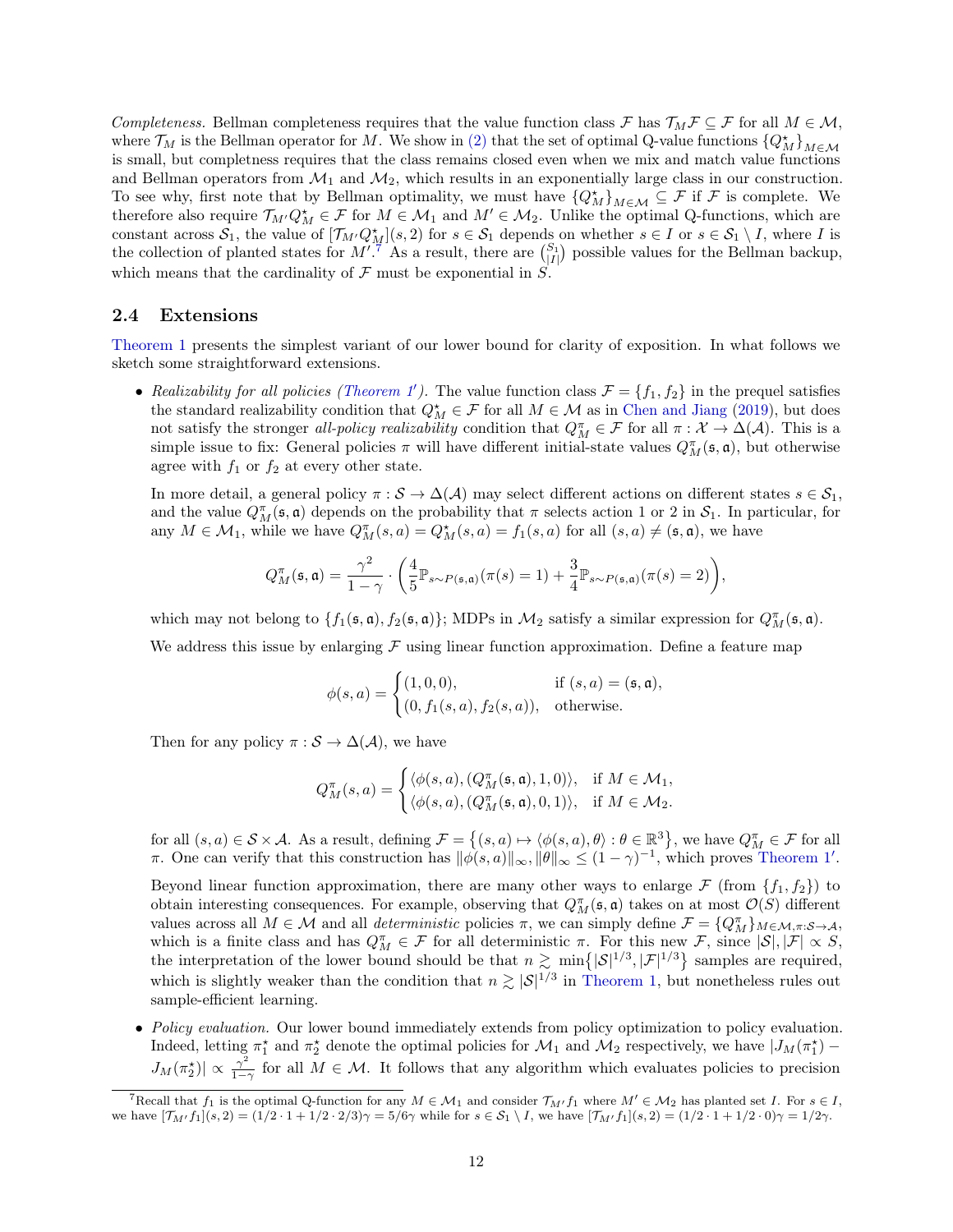$c \cdot \frac{\gamma^2}{1-\gamma}$  with probability at least  $1-c'$  for small numerical constants  $c, c' > 0$  can be used to select the optimal policy with constant probability, and hence must have  $n = \Omega(|\mathcal{S}|^{1/3})$  by our lower bound.

To formally cast this setup in the policy evaluation setting, we take  $\Pi = \{\pi_2^{\star}\}\$ as the class of policies to be evaluated (recall that  $J_M(\pi_1^*)$  is constant across all  $M \in \mathcal{M}$ ), and we require a value function class F such that  $Q_M^{\pi} \in \mathcal{M}$  for all  $\pi \in \Pi$ ,  $M \in \mathcal{M}$ . It suffices to select  $\mathcal{F} = \{Q_M^{\pi_2^*}, Q_{M'}^{\pi_2^*}\}$  for an arbitrary choice of  $M \in \mathcal{M}_1$  and  $M' \in \mathcal{M}_2$ , which has  $|\mathcal{F}| \leq 2$ . This choice for  $\mathcal{F}$  is admissible because all  $M \in \mathcal{M}_1$  lead to the same Q-value functions for  $\pi_2^*$ , and likewise for  $\mathcal{M}_2$ .

• Learning an  $\varepsilon$ -suboptimal policy. [Theorem 1](#page-2-2) shows that for any  $\gamma \in (1/2,1), n \geq S^{1/3}$  samples are required to learn a  $(1 - \gamma)^{-1}$ -optimal policy. We can extend the construction to show that more generally, for any  $\varepsilon \in (0,1)$ ,  $n \gtrsim \frac{S^{1/3}}{\varepsilon}$  $\frac{\varepsilon}{\varepsilon}$  samples are required to learn an  $\varepsilon \cdot (1 - \gamma)^{-1}$ -optimal policy. We modify the MDP family  $M_{I,\alpha,\beta,r}$  by adding a single dummy state t with a self-loop and zero reward. The initial state distribution is changed so that  $d_0(t) = 1 - \varepsilon$  and  $d_1(\mathfrak{s}) = \varepsilon$ . That is, with probability  $1 - \varepsilon$ , the agent begins in t and stays there forever, collecting no reward, and otherwise the agent begins at s and proceeds as in the original construction. Analogously, we replace the original data distribution  $\mu$  with  $\mu' := (1 - \varepsilon)\delta_t + \varepsilon\mu$ , where  $\delta_t$  is a point mass on t. This preserves the concentrability bound  $C_{\text{conc}} \leq 16$ . This modification rescales the optimal value functions, and the conclusion of [Lemma 1](#page-9-0) is replaced by

$$
\sup_{M\in\mathcal{M}}\left\{J_M(\pi_M^\star)-\mathbb{E}_n^M[J_M(\widehat{\pi}_{D_n})]\right\}\geq \varepsilon\cdot\frac{\gamma^2}{360(1-\gamma)}\big(1-D_{\text{TV}}\big(\mathbb{P}_n^1,\mathbb{P}_n^2\big)\big).
$$

On the other hand, since samples from the state t provide no information about the underlying instance, the effective number of samples is reduced to  $\varepsilon n$ . One can make this intuition precise and prove that  $D_{\text{TV}}(\mathbb{P}^1_n, \mathbb{P}^2_n) \leq 3/4$  whenever  $\varepsilon n \leq c \cdot S^{1/3}$  for a numerical constant c. Combining this with the previous bound yields the result.

Lastly, it should be clear at this point that our lower bound construction extends to the finite-horizon setting with  $H = 3$  by simply removing the self-loops from the terminal states. The only difference is that the optimal Q-value functions require a new calculation since rewards are no longer discounted.

### 3 Conclusion

We have proven that concentrability and realizability alone are not sufficient for sample-efficient offline reinforcement learning, resolving the conjecture of [Chen and Jiang](#page-13-8) [\(2019\)](#page-13-8). Our results establish that sample-efficient offline RL requires coverage or representation conditions than go beyond what is required for supervised learning, and show that over-coverage is a fundamental barrier within the standard formulation the offline RL problem. We close by discussing some open questions and directions for future research.

An immediate question is whether it is possible to circumvent our lower bound by restricting to data distributions induced by admissible policies, especially if one is allowed access to full trajectories rather than  $(s, a, r, s')$  tuples. However, there is a tradeoff here. While collecting data using policies is reasonable in many settings, in general this requires prior knowledge of the underlying MDP, and obliviously selected data gathering policies can have arbitrarily poor coverage [\(Xiao et al.,](#page-15-8) [2021\)](#page-15-8). Working with general data distributions  $\mu \in \Delta(\mathcal{S} \times \mathcal{A})$  can allow for good coverage without prior knowledge, but subjects the learner to the limitations imposed by our lower bound.

More broadly, while our lower bound elucidates the role of concentrability and realizability, it remains to obtain a sharp, distribution-dependent characterization for the sample complexity of offline RL with general function approximation. Such a characterization would need to recover our result and previous results—both positive and negative—as special cases.

### Acknowledgements

We thank Nan Jiang for insightful discussions and helpful feedback on a draft of the manuscript.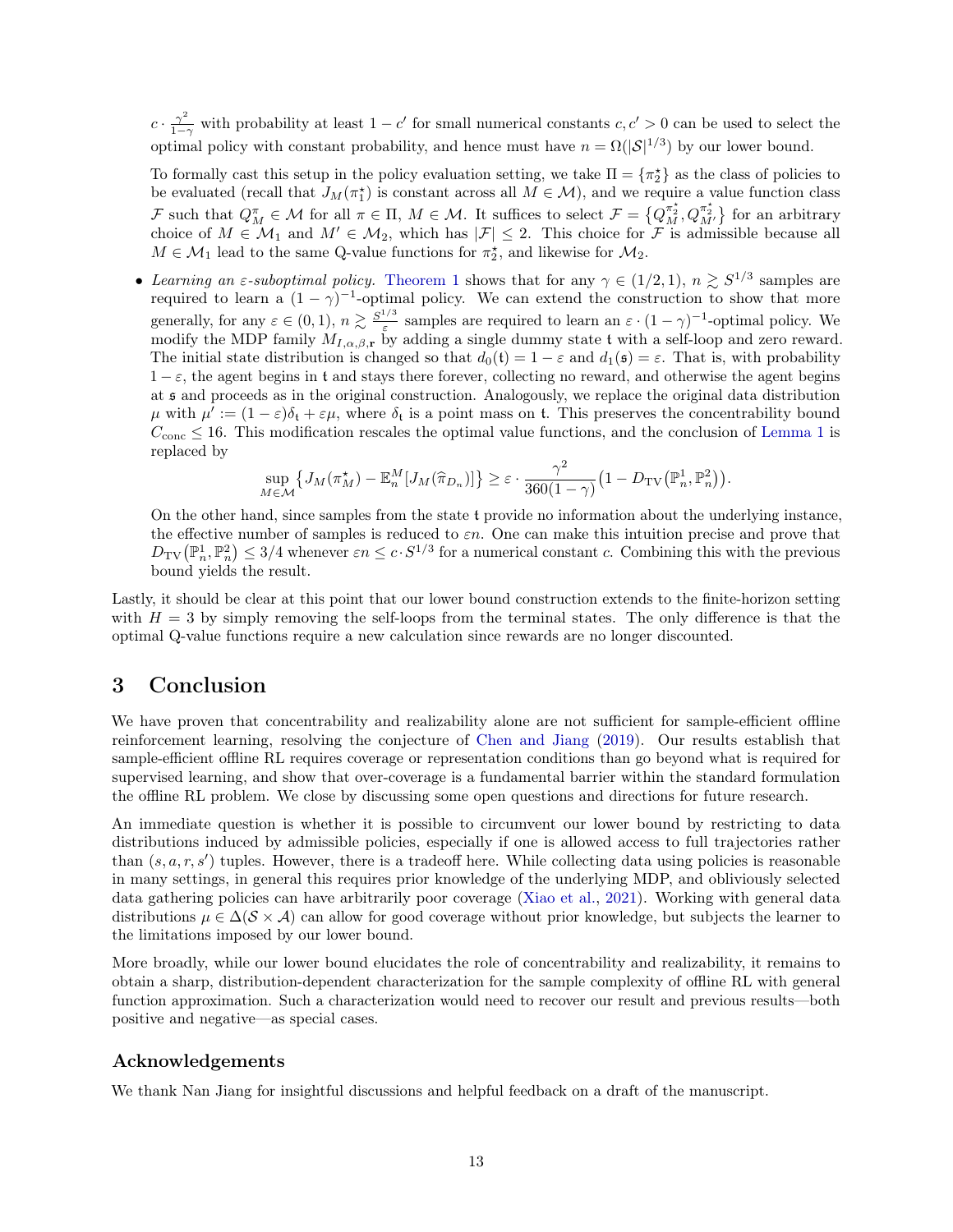# References

- <span id="page-13-10"></span>Alekh Agarwal, Miroslav Dudík, Satyen Kale, John Langford, and Robert E Schapire. Contextual bandit learning with predictable rewards. In *International Conference on Artificial Intelligence and Statistics*, 2012.
- <span id="page-13-5"></span>Rishabh Agarwal, Dale Schuurmans, and Mohammad Norouzi. An optimistic perspective on offline reinforcement learning. In International Conference on Machine Learning, 2020.
- <span id="page-13-13"></span>Philip Amortila, Nan Jiang, and Tengyang Xie. A variant of the Wang-Foster-Kakade lower bound for the discounted setting. arXiv:2011.01075, 2020.
- <span id="page-13-6"></span>András Antos, Csaba Szepesvári, and Rémi Munos. Learning near-optimal policies with Bellman-residual minimization based fitted policy iteration and a single sample path. Machine Learning, 2008.
- <span id="page-13-9"></span>Olivier Bousquet, Stéphane Boucheron, and Gábor Lugosi. Introduction to statistical learning theory. In Summer school on machine learning, 2003.
- <span id="page-13-12"></span>Clément L Canonne. A survey on distribution testing: Your data is big. but is it blue? Theory of Computing, 2020.
- <span id="page-13-8"></span>Jinglin Chen and Nan Jiang. Information-theoretic considerations in batch reinforcement learning. In International Conference on Machine Learning, 2019.
- <span id="page-13-14"></span>Simon S Du, Sham M Kakade, Ruosong Wang, and Lin F Yang. Is a good representation sufficient for sample efficient reinforcement learning? International Conference on Learning Representations, 2020.
- <span id="page-13-11"></span>Dylan J Foster, Alekh Agarwal, Miroslav Dudík, Haipeng Luo, and Robert E Schapire. Practical contextual bandits with regression oracles. International Conference on Machine Learning, 2018.
- <span id="page-13-4"></span>Scott Fujimoto, David Meger, and Doina Precup. Off-policy deep reinforcement learning without exploration. In International Conference on Machine Learning, 2019.
- <span id="page-13-7"></span>Geoffrey J Gordon. Stable function approximation in dynamic programming. In Machine Learning Proceedings, 1995.
- <span id="page-13-2"></span>Omer Gottesman, Fredrik Johansson, Joshua Meier, Jack Dent, Donghun Lee, Srivatsan Srinivasan, Linying Zhang, Yi Ding, David Wihl, Xuefeng Peng, et al. Evaluating reinforcement learning algorithms in observational health settings. arXiv:1805.12298, 2018.
- <span id="page-13-3"></span>Omer Gottesman, Fredrik Johansson, Matthieu Komorowski, Aldo Faisal, David Sontag, Finale Doshi-Velez, and Leo Anthony Celi. Guidelines for reinforcement learning in healthcare. Nature medicine, 2019.
- <span id="page-13-18"></span>Wassily Hoeffding. Probability inequalities for sums of bounded random variables. Journal of the American Statistical Association, 1963.
- <span id="page-13-16"></span>Yuri Ingster and Irina A Suslina. Nonparametric goodness-of-fit testing under Gaussian models. Springer Science & Business Media, 2012.
- <span id="page-13-15"></span>Nan Jiang and Jiawei Huang. Minimax value interval for off-policy evaluation and policy optimization. Neural Information Processing Systems, 2020.
- <span id="page-13-17"></span>Sham M. Kakade and John Langford. Approximately optimal approximate reinforcement learning. In International Conference on Machine Learning, 2002.
- <span id="page-13-0"></span>Dmitry Kalashnikov, Alex Irpan, Peter Pastor, Julian Ibarz, Alexander Herzog, Eric Jang, Deirdre Quillen, Ethan Holly, Mrinal Kalakrishnan, Vincent Vanhoucke, and Sergey Levine. Scalable deep reinforcement learning for vision-based robotic manipulation. In Conference on Robot Learning, 2018.
- <span id="page-13-1"></span>Alex Kendall, Jeffrey Hawke, David Janz, Przemyslaw Mazur, Daniele Reda, John-Mark Allen, Vinh-Dieu Lam, Alex Bewley, and Amar Shah. Learning to drive in a day. In *International Conference on Robotics* and Automation, 2019.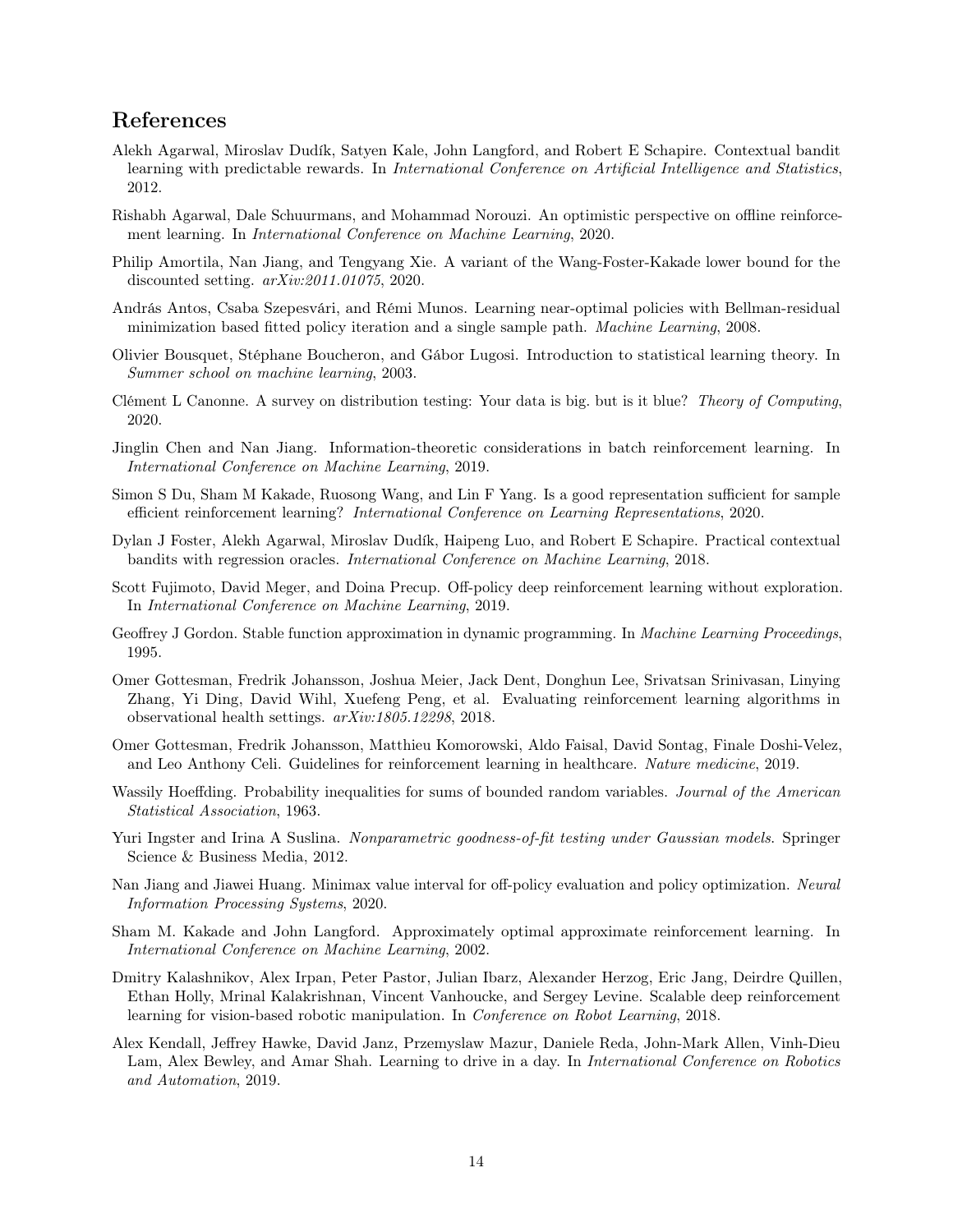- <span id="page-14-7"></span>Aviral Kumar, Justin Fu, Matthew Soh, George Tucker, and Sergey Levine. Stabilizing off-policy Q-learning via bootstrapping error reduction. Advances in Neural Information Processing Systems, 2019.
- <span id="page-14-6"></span>Romain Laroche, Paul Trichelair, and Remi Tachet Des Combes. Safe policy improvement with baseline bootstrapping. In International Conference on Machine Learning, 2019.
- <span id="page-14-1"></span>Sergey Levine, Peter Pastor, Alex Krizhevsky, Julian Ibarz, and Deirdre Quillen. Learning hand-eye coordination for robotic grasping with deep learning and large-scale data collection. The International Journal of Robotics Research, 2018.
- <span id="page-14-8"></span>Rémi Munos. Error bounds for approximate policy iteration. In International Conference on Machine Learning, 2003.
- <span id="page-14-9"></span>Rémi Munos. Performance bounds in  $\ell_p$ -norm for approximate value iteration. *SIAM Journal on Control* and Optimization, 2007.
- <span id="page-14-10"></span>Rémi Munos and Csaba Szepesvári. Finite-time bounds for fitted value iteration. Journal of Machine Learning Research, 2008.
- <span id="page-14-4"></span>Xinkun Nie, Emma Brunskill, and Stefan Wager. Learning when-to-treat policies. Journal of the American Statistical Association, 2021.
- <span id="page-14-14"></span>Liam Paninski. A coincidence-based test for uniformity given very sparsely sampled discrete data. IEEE Transactions on Information Theory, 2008.
- <span id="page-14-0"></span>Lerrel Pinto and Abhinav Gupta. Supersizing self-supervision: Learning to grasp from 50K tries and 700 robot hours. In International Conference on Robotics and Automation, 2016.
- <span id="page-14-19"></span>Yury Polyanskiy. Lecture 1 of Information Theoretic Methods in Statistics and Computer Science. [http:](http://people.lids.mit.edu/yp/homepage/data/LN_fdiv.pdf) [//people.lids.mit.edu/yp/homepage/data/LN\\_fdiv.pdf](http://people.lids.mit.edu/yp/homepage/data/LN_fdiv.pdf),  $2020$ . [Online; accessed  $\text{Nov}/6/2021$ ].
- <span id="page-14-20"></span>John A Rice. Mathematical statistics and data analysis. Cengage Learning, 2006.
- <span id="page-14-5"></span>Stéphane Ross and J Andrew Bagnell. Agnostic system identification for model-based reinforcement learning. In International Conference on Machine Learning, 2012.
- <span id="page-14-2"></span>Ahmad EL Sallab, Mohammed Abdou, Etienne Perot, and Senthil Yogamani. Deep reinforcement learning framework for autonomous driving. Electronic Imaging, 2017.
- <span id="page-14-11"></span>John N Tsitsiklis and Benjamin Van Roy. Feature-based methods for large scale dynamic programming. Machine Learning, 1996.
- <span id="page-14-12"></span>John N Tsitsiklis and Benjamin Van Roy. An analysis of temporal-difference learning with function approximation. IEEE Transactions on Automatic Control, 1997.
- <span id="page-14-17"></span>Masatoshi Uehara, Jiawei Huang, and Nan Jiang. Minimax weight and Q-function learning for off-policy evaluation. In International Conference on Machine Learning, 2020.
- <span id="page-14-18"></span>Masatoshi Uehara, Masaaki Imaizumi, Nan Jiang, Nathan Kallus, Wen Sun, and Tengyang Xie. Finite sample analysis of minimax offline reinforcement learning: Completeness, fast rates and first-order efficiency. arXiv:2102.02981, 2021.
- <span id="page-14-16"></span>Nicolas Verzelen and Elisabeth Gassiat. Adaptive estimation of high-dimensional signal-to-noise ratios. Bernoulli, 2018.
- <span id="page-14-15"></span>Nicolas Verzelen and Fanny Villers. Goodness-of-fit tests for high-dimensional Gaussian linear models. The Annals of Statistics, 2010.
- <span id="page-14-13"></span>Martin J Wainwright. High-dimensional statistics: A non-asymptotic viewpoint. Cambridge University Press, 2019.
- <span id="page-14-3"></span>Lu Wang, Wei Zhang, Xiaofeng He, and Hongyuan Zha. Supervised reinforcement learning with recurrent neural network for dynamic treatment recommendation. In SIGKDD International Conference on Knowledge Discovery & Data Mining, 2018.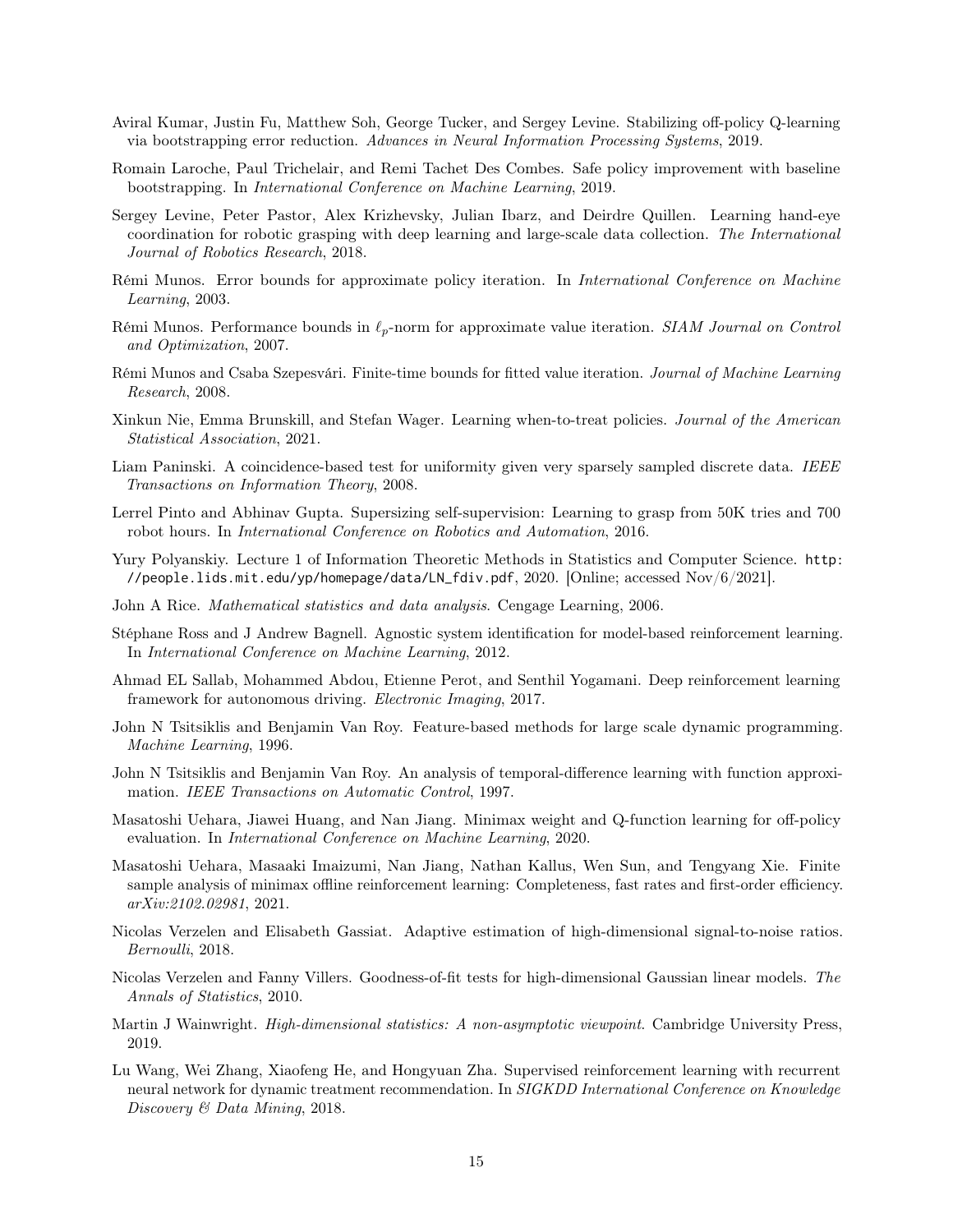- <span id="page-15-3"></span>Ruosong Wang, Dean Foster, and Sham M Kakade. What are the statistical limits of offline RL with linear function approximation? In International Conference on Learning Representations, 2020.
- <span id="page-15-1"></span>Ruosong Wang, Yifan Wu, Ruslan Salakhutdinov, and Sham M Kakade. Instabilities of offline RL with pre-trained neural representation. International Conference on Machine Learning, 2021a.
- <span id="page-15-6"></span>Yuanhao Wang, Ruosong Wang, and Sham M Kakade. An exponential lower bound for linearly-realizable MDPs with constant suboptimality gap. arXiv:2103.12690, 2021b.
- <span id="page-15-5"></span>Gellért Weisz, Philip Amortila, and Csaba Szepesvári. Exponential lower bounds for planning in MDPs with linearly-realizable optimal action-value functions. In Algorithmic Learning Theory, 2021.
- <span id="page-15-8"></span>Chenjun Xiao, Ilbin Lee, Bo Dai, Dale Schuurmans, and Csaba Szepesvari. On the sample complexity of batch reinforcement learning with policy-induced data. arXiv:2106.09973, 2021.
- <span id="page-15-7"></span>Tengyang Xie and Nan Jiang. Q\* approximation schemes for batch reinforcement learning: A theoretical comparison. In Conference on Uncertainty in Artificial Intelligence, 2020.
- <span id="page-15-2"></span>Tengyang Xie and Nan Jiang. Batch value-function approximation with only realizability. In International Conference on Machine Learning, 2021.
- <span id="page-15-0"></span>Chao Yu, Guoqi Ren, and Jiming Liu. Deep inverse reinforcement learning for sepsis treatment. In International Conference on Healthcare Informatics, 2019.
- <span id="page-15-4"></span>Andrea Zanette. Exponential lower bounds for batch reinforcement learning: Batch RL can be exponentially harder than online RL. In *International Conference on Machine Learning*, 2021.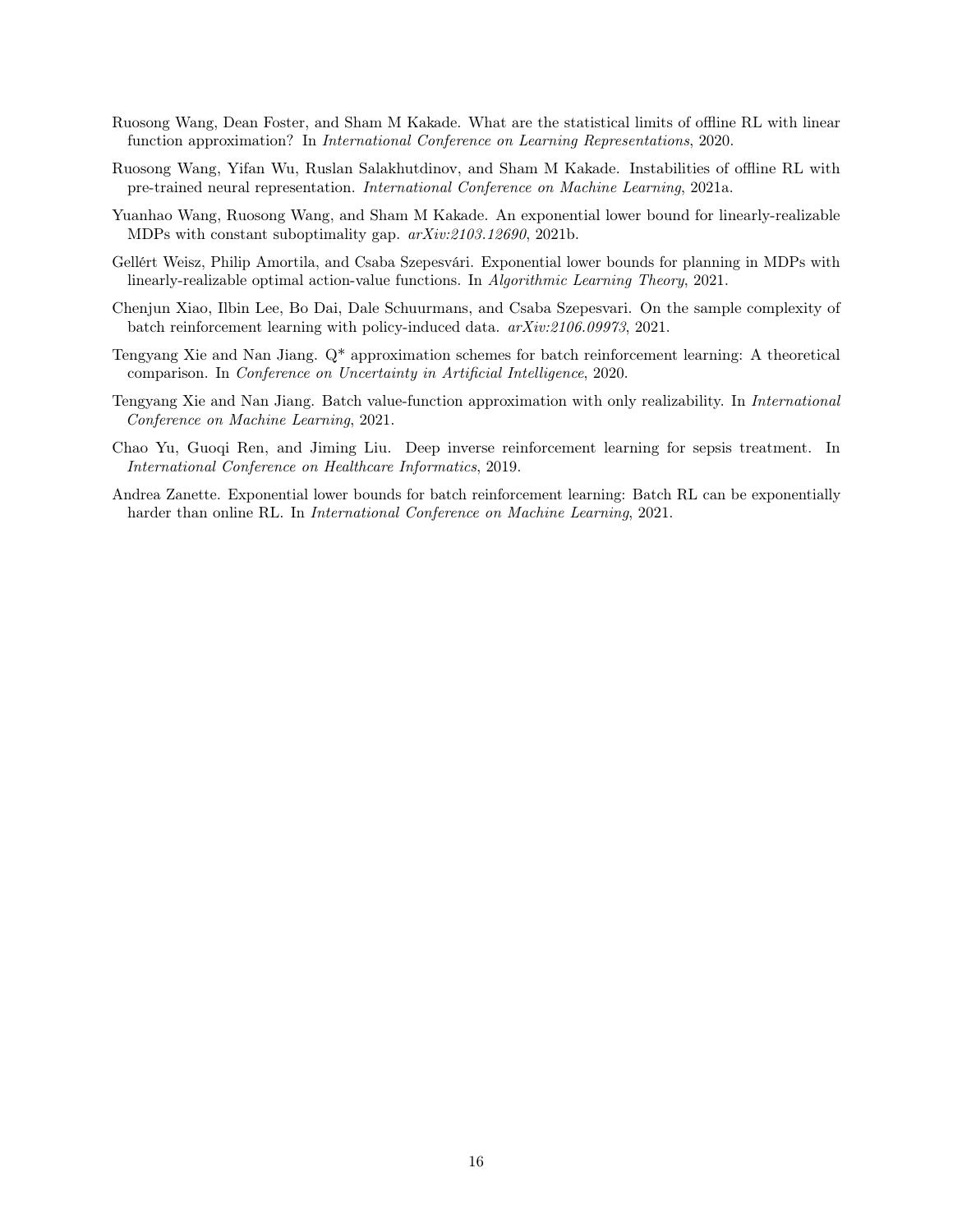# <span id="page-16-0"></span>A General Scheme to Construct Hard Families of Instances

Recall that [Section 2.1.3](#page-7-0) gives specific numerical values for the parameters that define the model class M used in our lower bound construction. The precise values are not critical for our proof, and in this section we give general conditions on the parameters under which one can derive a similar lower bound. In doing so, we also provide some intuition behind the specific choice of parameters used for [Theorem 1.](#page-2-2)

In more detail, for any tuple of parameters

$$
(\theta_1, \alpha_1, \beta_1; \theta_2, \alpha_2, \beta_2; \mathbf{r}_1 = (r_W, r_X, r_Y, r_{1Z}); \mathbf{r}_2 = (r_W, r_X, r_Y, r_{2Z})),
$$

we consider the family of MDPs  $M$  given by

$$
\mathcal{M}_1:=\bigcup_{I\in\mathcal{I}_{\theta_1}}M_{I,\alpha_1,\beta_1,\mathbf{r}_1},\quad \mathcal{M}_2:=\bigcup_{I\in\mathcal{I}_{\theta_2}}M_{I,\alpha_2,\beta_2,\mathbf{r}_2},\quad \mathcal{M}:=\mathcal{M}_1\cup\mathcal{M}_2.
$$

There are 11 independent scalars in the tuple, all of which lie in [0, 1]:  $\theta_1, \alpha_1, \beta_1, \theta_2, \alpha_2, \beta_2, r_W, r_X, r_Y, r_{1Z}, r_{2Z};$ note that the parameters  $r_W, r_X, r_Y$  are shared between  $\mathcal{M}_1$  and  $\mathcal{M}_2$ . The family  $\mathcal M$  above can be used to derive a hardness result similar to [Theorem 1](#page-2-2) as long as the following five general equality and inequality constraints are satisfied.

• All  $M \in \mathcal{M}$  should have the same marginal distribution for s' under the process s ~ Unif(S<sub>1</sub>),  $s' \sim P(\cdot \mid s, 2)$ :

<span id="page-16-1"></span>
$$
\theta_1(1-\alpha_1) = \theta_2(1-\alpha_2)
$$
, and  $(1-\theta_1)(1-\beta_1) = (1-\theta_2)(1-\beta_2)$ . (4)

This ensures that the learner cannot trivially test whether  $M \in \mathcal{M}_1$  or  $\mathcal{M}_2$  using marginals, which is tacitly used in the proof of [Lemma 2.](#page-10-0)

• All  $M \in \mathcal{M}_1$  (resp.  $M \in \mathcal{M}_2$ ) should have the same value for action 2 across all states in  $\mathcal{S}_1$ :

$$
\alpha_1 r_X + (1 - \alpha_1) r_Y = \beta_1 r_X + (1 - \beta_1) r_{1Z}, \text{ and } \alpha_2 r_X + (1 - \alpha_2) r_Y = \beta_2 r_X + (1 - \beta_2) r_{2Z}. \tag{5}
$$

This ensures that the family M is realizable with  $|\mathcal{F}| = 2$ .

• The parameters  $\theta_1, \alpha_1, \beta_1, \theta_2, \alpha_2, \beta_2$  should be bounded away from 0 and 1:

$$
\theta_1, \alpha_1, \beta_1, \theta_2, \alpha_2, \beta_2 \in (0, 1). \tag{6}
$$

In particular, the distance from the boundary should be a constant independent of  $\frac{1}{|S|}$  and  $\gamma$ .

• Action 1 should be strictly better (resp. worse) than action 2 if  $M \in \mathcal{M}_1$  (resp.  $M \in \mathcal{M}_2$ ):

$$
\alpha_1 r_X + (1 - \alpha_1) r_Y < r_W < \alpha_2 r_X + (1 - \alpha_2) r_Y. \tag{7}
$$

The final lower bound depends on this separation quantitatively.

• For any  $M \in \mathcal{M}_1$  and  $M' \in \mathcal{M}_2$ , the respective state distributions for  $\mathcal{S}_1$  should have overlapping support on a constant fraction of states.

<span id="page-16-2"></span>
$$
\theta_1 + \theta_2 > 1. \tag{8}
$$

This, together with the previous bullet, implies that any algorithm that returns a near-optimal policy can be used to test whether  $M \in \mathcal{M}_1$  or  $\mathcal{M}_2$ .

Any tuple simultaneously satisfying [Eqs. \(4\)](#page-16-1) to [\(8\)](#page-16-2) is sufficient for our proof (modulo numerical differences). Naturally, the numerical values for the function class  $\mathcal F$  defined in [\(2\)](#page-8-2) must be changed accordingly so that the class contains  $Q^*$  for both  $\mathcal{M}_1$  and  $\mathcal{M}_2$ .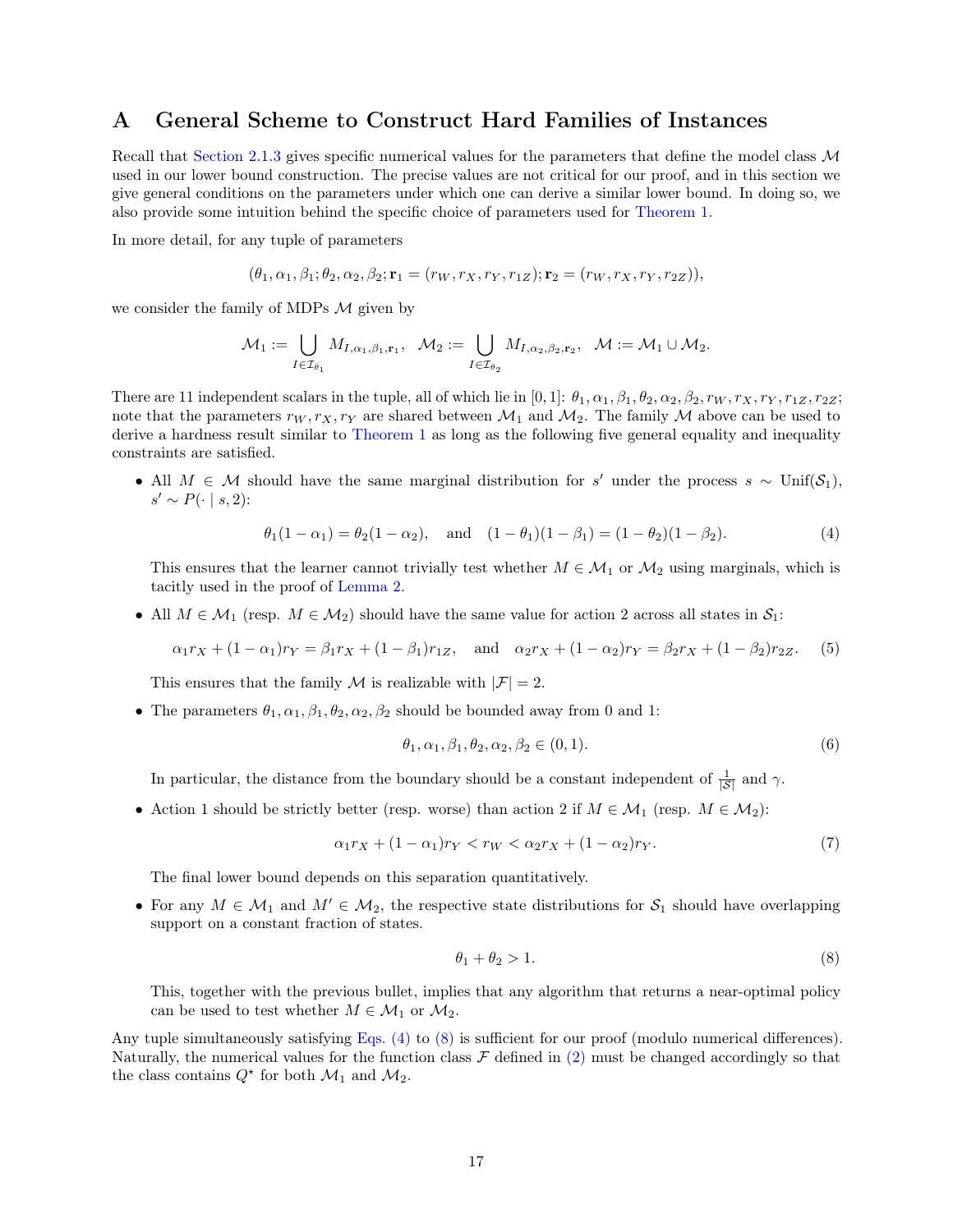# <span id="page-17-0"></span>B Computation of Value Functions (Proposition 1)

In this section, we verify [Proposition 1,](#page-8-3) which asserts that  $Q_M^* = f_1$  for all  $M \in \mathcal{M}_1$  and  $Q_M^* = f_2$  for all  $M \in \mathcal{M}_2$ , where  $f_1$  and  $f_2$  are defined in [\(2\).](#page-8-2) Note that the calculation we present here is based on the precise values for the parameters  $(\theta_1, \alpha_1, \beta_1; \theta_2, \alpha_2, \beta_2; \mathbf{r}_1, \mathbf{r}_2)$  given in [Section 2.1.3,](#page-7-0) not the general scheme given in [Appendix A.](#page-16-0)

**Proof of [Proposition 1.](#page-8-3)** Suppose  $M \in \mathcal{M}_1$ . Let  $I_M$  denote the planted subset associated with M. First, for any self-looping terminal state  $s \in \{W, X, Y, Z\}$ , for any action  $a \in \mathcal{A}$ , we have

$$
V_M^{\star}(s) = Q_M^{\star}(s, a) = \sum_{h=0}^{\infty} \gamma^h R_{r_1}(s, a) = \frac{1}{1 - \gamma} \cdot \begin{cases} \frac{4}{5}, & s = W, \\ 1, & s = X, \\ \frac{2}{3}, & s = Y, \\ 0, & s = Z. \end{cases}
$$

Next, for any first-layer state  $s \in S_1$ , by the Bellman optimality equation, we have

$$
Q_M^*(s, 1) = R_{\mathbf{r}_1}(s, 1) + \gamma \mathbb{E}_{s' \sim P_{I_M, \alpha_1, \beta_1, \mathbf{r}_1}(s, 1)}[V_M^*(s')]
$$
  
= 0 + \gamma V\_M^\*(W)  
=  $\frac{\gamma}{1 - \gamma} \frac{4}{5}$ ,

and likewise

$$
Q_M^{\star}(s,2) = R_{\mathbf{r}_1}(s,2) + \gamma \mathbb{E}_{s' \sim P_{I_M,\alpha_1,\beta_1,\mathbf{r}_1}(s,2)}[V_M^{\star}(s')]
$$
  
= 
$$
\begin{cases} 0 + \gamma[\alpha_1 V_M^s(X) + (1 - \alpha_1) V_M^{\star}(Y)], & s \in I_M \\ 0 + \gamma[\beta_1 V_M^{\star}(X) + (1 - \beta_1) V_M^{\star}(Z)], & s \in S_1 \setminus I_M \end{cases}
$$
  
= 
$$
\begin{cases} \frac{\gamma}{1-\gamma}(\frac{1}{4} \times 1 + \frac{3}{4} \times \frac{2}{3}), & s \in I_M \\ \frac{\gamma}{1-\gamma}(\frac{3}{4} \times 1 + \frac{1}{4} \times 0), & s \in S_1 \setminus I_M \end{cases}
$$
  
= 
$$
\frac{\gamma}{1-\gamma} \frac{3}{4}.
$$

Since  $Q_M^*(s,1) = \frac{\gamma}{1-\gamma} \frac{4}{5} > \frac{\gamma}{1-\gamma} \frac{3}{4} = Q_M^*(s,2)$  for all  $s \in \mathcal{S}_1$ , we have  $\pi_M^*(s) = 1$  and  $V_M^*(s) = Q_M^*(s,1) = \frac{\gamma}{1-\gamma} \frac{4}{5}$ for all  $s \in S_1$ . Thus, for the initial state  $\mathfrak{s}$ , for any action  $a \in A$ , we have

$$
Q_M^{\star}(\mathfrak{s},a) = R_{\mathbf{r}_1}(\mathfrak{s},a) + \gamma \mathbb{E}_{s' \sim P_{I_M,\alpha_1,\beta_1,\mathbf{r}_1}(\mathfrak{s},a)}[V_M^{\star}(s')] = 0 + \gamma \mathbb{E}_{s' \sim \text{Unif}(I_M)}V_M^{\star}(s') = \frac{\gamma^2}{1-\gamma} \frac{4}{5}.
$$

Therefore,  $Q_M^*(s, a) = f_1(s, a)$  for all  $(s, a) \in S \times A$ .

Now suppose  $M \in \mathcal{M}_2$ . Let  $I_M$  denote the planted subset associated with M. For any self-looping terminal state  $s \in \{W, X, Y, Z\}$  and any action  $a \in \mathcal{A}$ , we have

$$
V_M^{\star}(s) = Q_M^{\star}(s, a) = \sum_{h=0}^{\infty} \gamma^h R_{\mathbf{r}_2}(s, a) = \frac{1}{1 - \gamma} \cdot \begin{cases} \frac{4}{5}, & s = W, \\ 1, & s = X, \\ \frac{2}{3}, & s = Y, \\ \frac{2}{3}, & s = Z. \end{cases}
$$

For any first-layer state  $s \in \mathcal{S}_1$ , by the Bellman optimality equation, we have

$$
Q_M^{\star}(s,1) = R_{\mathbf{r}_2}(s,1) + \gamma \mathbb{E}_{s' \sim P_{I_M, \alpha_2, \beta_2, \mathbf{r}_2}(s,1)}[V_M^{\star}(s')]
$$
  
= 0 + \gamma V\_M^{\star}(W)  
=  $\frac{\gamma}{1-\gamma} \frac{4}{5}$ ,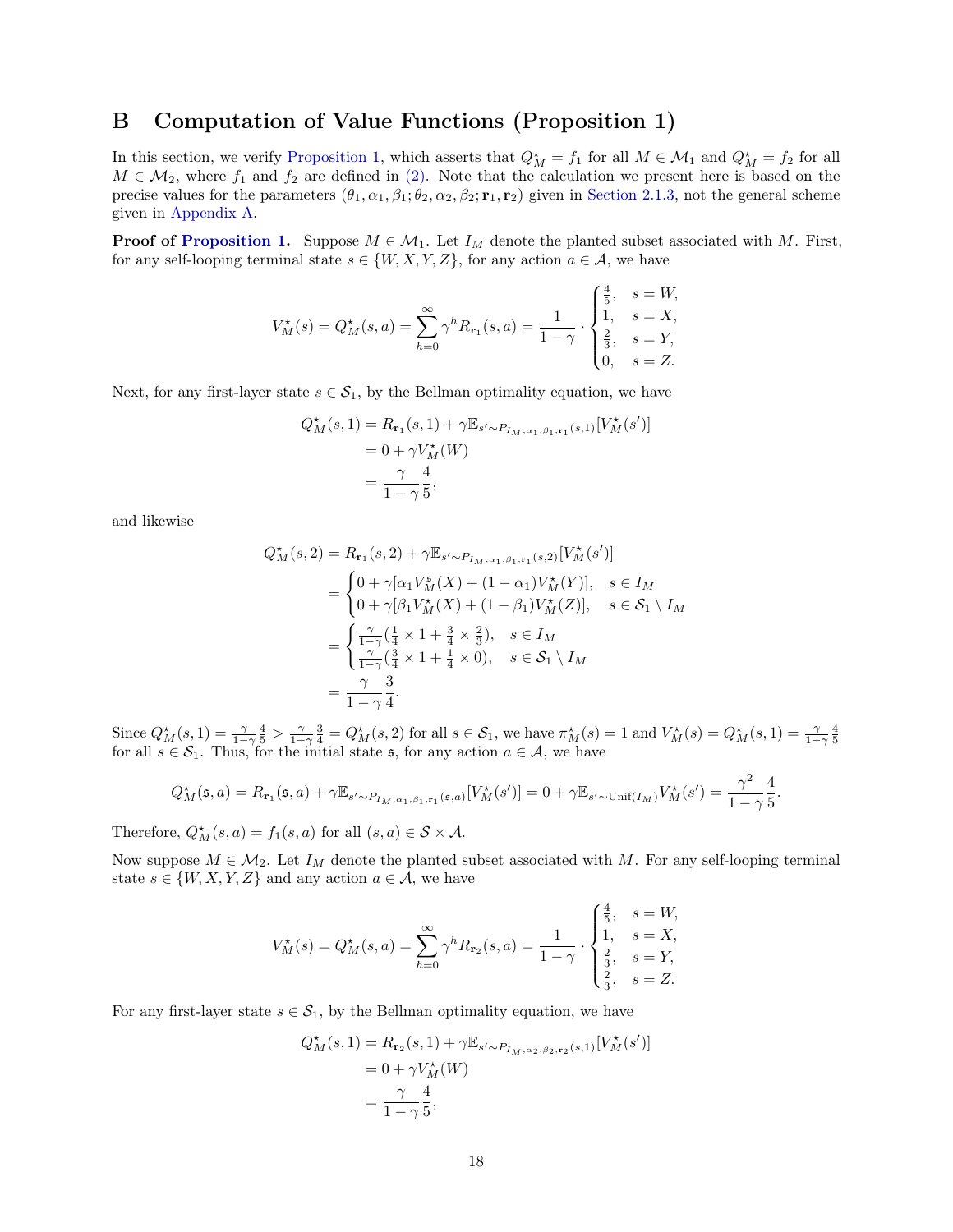and likewise

$$
Q_M^*(s, 2) = R_{r_2}(s, 2) + \gamma \mathbb{E}_{s' \sim P_{I_M, \alpha_2, \beta_2, r_2}(s, 2)}[V_M^*(s')]
$$
  
= 
$$
\begin{cases} 0 + \gamma [\alpha_2 V_M^*(X) + (1 - \alpha_2) V_M^*(Y)], & s \in I_M \\ 0 + \gamma [\beta_2 V_M^*(X) + (1 - \beta_2) V_M^*(Z)], & s \in S_1 \setminus I_M \end{cases}
$$
  
= 
$$
\begin{cases} \frac{\gamma}{1 - \gamma} (\frac{1}{2} \times 1 + \frac{1}{2} \times \frac{2}{3}), & s \in I_M \\ \frac{\gamma}{1 - \gamma} (\frac{1}{2} \times 1 + \frac{1}{2} \times \frac{2}{3}), & s \in S_1 \setminus I_M \end{cases}
$$
  
= 
$$
\frac{\gamma}{1 - \gamma} \frac{5}{6}.
$$

Since  $Q_M^*(s,1) = \frac{\gamma}{1-\gamma} \frac{4}{5} < \frac{\gamma}{1-\gamma} \frac{5}{6} = Q_M^*(s,2)$  for all  $s \in \mathcal{S}_1$ , we have  $\pi_M^*(s) = 2$  and  $V_M^*(s) = Q_M^*(s,2) = \frac{\gamma}{1-\gamma} \frac{5}{6}$  for all  $s \in \mathcal{S}_1$ . Thus, for the initial state  $\mathfrak{s}$ , for any action  $a \in$ 

$$
Q_M^{\star}(\mathfrak{s},a) = R_{\mathbf{r}_2}(\mathfrak{s},a) + \gamma \mathbb{E}_{s' \sim P_{I_M,\alpha_2,\beta_2,\mathbf{r}_2}(\mathfrak{s},a)}[V_M^{\star}(s')] = 0 + \gamma \mathbb{E}_{s' \sim \text{Unif}(I_M)} V_M^{\star}(s') = \frac{\gamma^2}{1-\gamma} \frac{5}{6}.
$$

<span id="page-18-1"></span> $\Box$ 

It follows that  $Q_M^*(s, a) = f_2(s, a)$  for all  $(s, a) \in S \times A$ .

<span id="page-18-0"></span>C Proof of Lemma 1

We now prove [Lemma 1.](#page-9-0) Before proceeding, let us note that this lemma is proven only for the precise values for the parameters  $(\theta_1, \alpha_1, \beta_1; \theta_2, \alpha_2, \beta_2; \mathbf{r}_1, \mathbf{r}_2)$  given in [Section 2.1.3.](#page-7-0) One could establish a more general lemma using the generic parameters introduced in [Appendix A,](#page-16-0) but this would require changing the numerical constants appearing in the statement.

We begin the proof by lower bounding the regret for any MDP in the family M. For any  $i \in \{1,2\}$ , any  $I \in \mathcal{I}_{\theta_i}$ , and any policy  $\pi : \mathcal{S} \to \Delta(\mathcal{A})$ , applying the performance difference lemma [\(Kakade and Langford](#page-13-17)  $(2002)$ ) on the MDP  $M := M_{I,\alpha_i,\beta_i,\mathbf{r}_i}$  gives

$$
J_{M}(\pi_{M}^{*}) - J_{M}(\pi) = \gamma \mathbb{E}_{s \sim \text{Unif}(I)}[Q_{M}^{*}(s, \pi_{M}^{*}(s)) - Q_{M}^{*}(s, \pi(s))]
$$
  
\n
$$
\geq \gamma \mathbb{P}_{s \sim \text{Unif}(I)}(\pi(s) \neq \pi_{M}^{*}(s)) \cdot \inf_{s \in S_{1}}[Q_{M}^{*}(s, 1) - Q_{M}^{*}(s, 2)]
$$
  
\n(i)  
\n(j)  
\n
$$
\geq \gamma \mathbb{P}_{s \sim \text{Unif}(I)}(\pi(s) \neq \pi_{M}^{*}(s)) \cdot \frac{1}{30} \frac{\gamma}{1 - \gamma}
$$
  
\n
$$
= \frac{\gamma^{2}}{30(1 - \gamma)} \mathbb{P}_{s \sim \text{Unif}(I)}(\pi(s) \neq \pi_{M}^{*}(s))
$$
  
\n
$$
= \frac{\gamma^{2}}{30(1 - \gamma)} \frac{|\{s \in I : \pi(s) \neq \pi_{M}^{*}(s)\}|}{|I|}
$$
  
\n
$$
\geq \frac{\gamma^{2}}{30(1 - \gamma)} \frac{(|\{s \in S_{1} : \pi(s) \neq \pi_{M}^{*}(s)\}| + |I| - S_{1})_{+}}{|I|}
$$
  
\n
$$
= \frac{\gamma^{2}}{30(1 - \gamma)} \frac{(\mathbb{P}_{s \sim \text{Unif}(S_{1})}(\pi(s) \neq \pi_{M}^{*}(s)) + \theta_{i} - 1)_{+}}{\theta_{i}}
$$
  
\n
$$
= \frac{\gamma^{2}}{30(1 - \gamma)} \left(\frac{\mathbb{P}_{s \sim \text{Unif}(S_{1})}(\pi(s) \neq \pi_{M}^{*}(s)) + \theta_{i} - 1}{\theta_{i}}\right)_{+},
$$
  
\n(9)

where (i) follows from the calculation for the value function gap in  $(3)$ , and (ii) follows from the fact that for any  $I_1, I_2 \subset S_1$ ,  $|I_1 \cap I_2| = |I_1| + |I_2| - |I_1 \cup I_2| \geq (|I_1| + |I_2| - S_1) +$ .

Now, consider any fixed offline reinforcement learning algorithm which takes the offline dataset  $D_n$  as an input and returns a stochastic policy  $\hat{\pi}_{D_n}: \mathcal{S} \to \Delta(\mathcal{A})$ . Recall that  $\mathbb{P}_n^M$  denotes the law of the offline dataset  $D = \{(\varepsilon, \varepsilon, \varepsilon')\}^n$  when the data collection distribution is u and the underlying MDP  $D_n = \{(s_i, a_i, r_i, s'_i)\}_{i=1}^n$  when the data collection distribution is  $\mu$  and the underlying MDP is M, and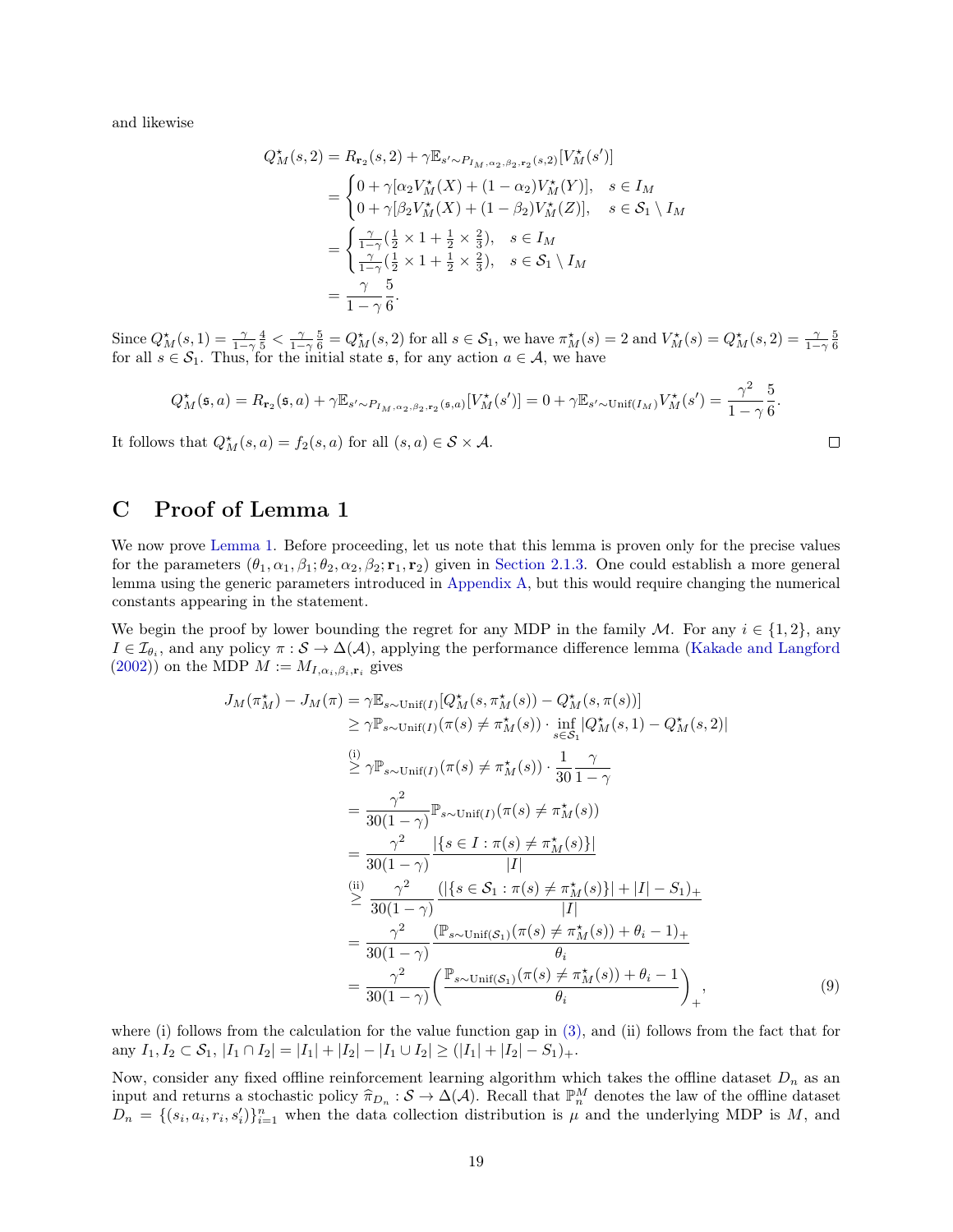that  $\mathbb{E}_n^M$  is the associated expectation operator. Define events  $A_1 := \{ \mathbb{P}_{s \sim \text{Unif}(\mathcal{S}_1)}(\hat{\pi}_{D_n}(s) \neq 1) \geq 5/8 \}$  and  $A_2 := \{ \mathbb{P}_{s \sim \text{Unif}(\mathcal{S}_1)}(\hat{\pi}_{D_n}(s) \neq 1) \geq 5/8 \}$  and  $A_3 := \{ \mathbb{P}_{s \sim \text{Unif}(\mathcal{S}_$  $A_2 := \{\mathbb{P}_{s \sim \text{Unif}(\mathcal{S}_1)}(\hat{\pi}_{D_n}(s) \neq 2) \geq 3/8\},\$ and note that  $A_1$  and  $A_2$  are complementary, i.e.,  $A_2 = A_1^c$ . By [\(9\),](#page-18-1) for any  $M \in \mathcal{M}$ ,  $(i \in [1, 2])$  we have for any  $M \in \mathcal{M}_i$   $(i \in \{1,2\})$ , we have

$$
\mathbb{E}_{n}^{M}[J_{M}(\pi_{M}^{\star}) - J_{M}(\hat{\pi}_{D_{n}})] \geq \frac{\gamma^{2}}{30(1-\gamma)} \mathbb{E}_{n}^{M} \left[ \left( \frac{\mathbb{P}_{s \sim \text{Unif}(\mathcal{S}_{1})}(\pi(s) \neq \pi_{M}^{\star}(s)) + \theta_{i} - 1}{\theta_{i}} \right)_{+} \right] \geq \begin{cases} \frac{\gamma^{2}}{30(1-\gamma)} \mathbb{P}_{n}^{M}(A_{1}) \left( \frac{5/8 + 1/2 - 1}{1/2} \right)_{+}, & \text{if } i = 1 \\ \frac{\gamma^{2}}{30(1-\gamma)} \mathbb{P}_{n}^{M}(A_{2}) \left( \frac{3/8 + 3/4 - 1}{3/4} \right)_{+}, & \text{if } i = 2 \end{cases}
$$
(10)

<span id="page-19-1"></span>
$$
\geq \frac{\gamma^2}{180(1-\gamma)} \mathbb{P}_n^M(A_i),\tag{11}
$$

where the second inequality follows from the definition of  $A_i$  and the parameter value for  $\theta_i$ . For each  $i \in \{1, 2\}$ , we apply [\(10\)](#page-19-1) to all MDPs in  $\mathcal{M}_i$  and average to obtain

$$
\frac{1}{|\mathcal{M}_i|} \sum_{M \in \mathcal{M}_i} \mathbb{E}_n^M [J_M(\pi_M^*) - J_M(\hat{\pi}_{D_n})] \ge \frac{\gamma^2}{180(1-\gamma)} \frac{1}{|\mathcal{M}_i|} \sum_{M \in \mathcal{M}_i} \mathbb{P}_n^M(A_i).
$$

Combining the inequalities for  $i = 1$  and  $i = 2$ , we have

 $\overline{M}$ 

$$
\max_{M \in \mathcal{M}} \mathbb{E}_{n}^{M}[J_{M}(\pi_{M}^{\star}) - J_{M}(\hat{\pi}_{D_{n}})]
$$
\n
$$
\geq \frac{1}{2|\mathcal{M}_{1}|} \sum_{M \in \mathcal{M}_{1}} \mathbb{E}_{n}^{M}[J_{M}(\pi_{M}^{\star}) - J_{M}(\hat{\pi}_{D_{n}})] + \frac{1}{2|\mathcal{M}_{2}|} \sum_{M \in \mathcal{M}_{2}} \mathbb{E}_{n}^{M}[J_{M}(\pi_{M}^{\star}) - J_{M}(\hat{\pi}_{D_{n}})]
$$
\n
$$
\geq \frac{\gamma^{2}}{360(1-\gamma)} \left\{ \frac{1}{|\mathcal{M}_{1}|} \sum_{M \in \mathcal{M}_{1}} \mathbb{P}_{n}^{M}(A_{1}) + \frac{1}{|\mathcal{M}_{2}|} \sum_{M \in \mathcal{M}_{2}} \mathbb{P}_{n}^{M}(A_{2}) \right\}
$$
\n
$$
\geq \frac{\gamma^{2}}{360(1-\gamma)} \left( 1 - D_{\text{TV}} \left( \frac{1}{|\mathcal{M}_{1}|} \sum_{M \in \mathcal{M}_{1}} \mathbb{P}_{n}^{M}, \frac{1}{|\mathcal{M}_{2}|} \sum_{M \in \mathcal{M}_{2}} \mathbb{P}_{n}^{M} \right) \right),
$$

where the last inequality follows from the elementary fact that for any pair of probability measures  $\mathbb{P},\mathbb{Q}$  and any event  $E$ ,

$$
\mathbb{P}(E) + \mathbb{Q}(E^c) = 1 - \max{\{\mathbb{P}(E^c) - \mathbb{Q}(E^c), \mathbb{Q}(E) - \mathbb{P}(E)\}} \ge 1 - D_{\text{TV}}(\mathbb{P}, \mathbb{Q}).
$$

# <span id="page-19-0"></span>D Proof of Lemma 2

This proof is organized as follows. In [Appendix D.1,](#page-20-0) we introduce a reference measure and move from the total variation distance to the  $\chi^2$ -divergence. This allows us to reduce the task of upper bounding  $D_{\rm TV}(\mathbb{P}^1_n, \mathbb{P}^2_n)$  to the task of upper bounding two manageable density ratios [\(Eqs. \(13\)](#page-21-0) and [\(14\)](#page-21-1) in the sequel). We develop several intermediate technical lemmas related to the density ratios in [Appendix D.2,](#page-21-2) and in [Appendix D.3](#page-24-0) we put everything together to bound the density ratios, thus completing the proof of [Lemma 2.](#page-10-0)

For the statement of [Lemma 2](#page-10-0) and the main subsections of this appendix [\(Appendices D.1](#page-20-0) and [D.3\)](#page-24-0), we only consider the specific values for the parameters

$$
(\theta_1, \alpha_1, \beta_1; \theta_2, \alpha_2, \beta_2; \mathbf{r}_1 = (r_W, r_X, r_Y, r_{1Z}); \mathbf{r}_2 = (r_W, r_X, r_Y, r_{2Z}))
$$

given in [Section 2.1.3.](#page-7-0) However, in [Appendix D.2,](#page-21-2) which contains intermediate technical lemmas, results are presented under a slightly more general setup (explained at the beginning of the subsection).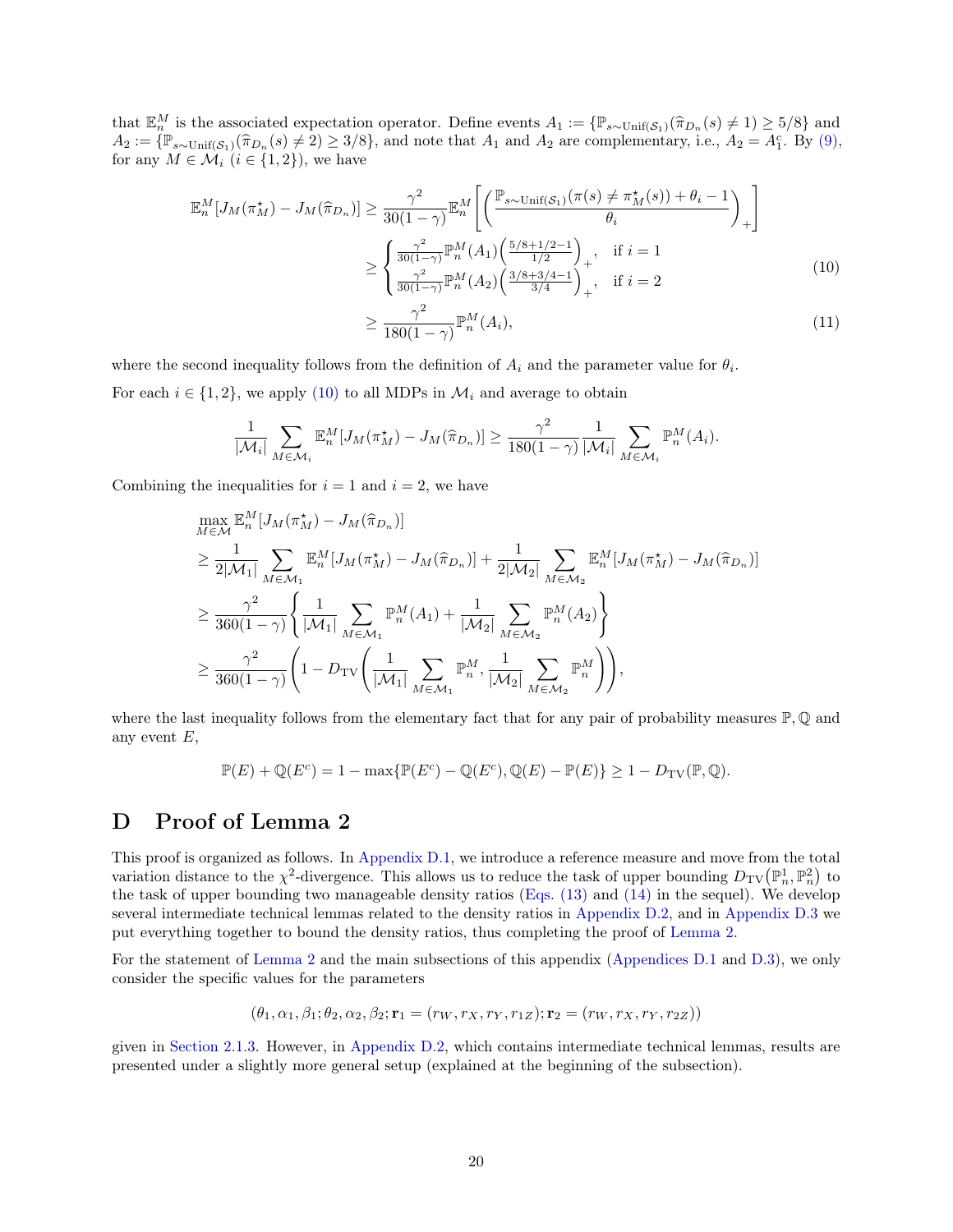## <span id="page-20-0"></span>D.1 Introducing a Reference Measure and Moving to  $\chi^2$ -Divergence

Directly calculating the total variation distance  $D_{\text{TV}}(\mathbb{P}^1_n, \mathbb{P}^2_n)$  is challenging, so we design an auxillary *reference measure*  $\mathbb{P}_n^0$  which serves as an intermediate quantity to help with the upper bound. The reference measure  $\mathbb{P}_n^0$  lies in the same measurable space as  $\mathbb{P}_n^1$  and  $\mathbb{P}_n^2$ , and is defined as follows:

$$
\mathbb{P}_n^0(\{(s_i, a_i, r_i, s'_i)\}_{i=1}^n) := \prod_{i=1}^n \mu(s_i, a_i) \mathbb{1}_{\{r_i = R_0(s_i, a_i)\}} P_0(s'_i \mid s_i, a_i), \quad \forall \{ (s_i, a_i, r_i, s'_i)\}_{i=1}^n,
$$

where

$$
R_0(s, \mathfrak{a}) := \begin{cases} 0, & s \in \mathcal{S}_0 \cup \mathcal{S}_1, \\ r_W = 4/5, & s = W, \\ r_X = 1, & s = X, \\ r_Y = 2/3, & s = Y, \\ 0, & s = Z, \end{cases}
$$

and

$$
P_0(\cdot \mid \mathfrak{s}, \mathfrak{a}) = \text{Unif}(\mathcal{S}_1),
$$
  
\n
$$
P_0(\cdot \mid s, 1) = W, \text{ w.p. 1}, \qquad \forall s \in \mathcal{S}_1,
$$
  
\n
$$
P_0(\cdot \mid s, 2) = \begin{cases} X, & \text{w.p. } \theta_1 \alpha_1 + (1 - \theta_1)\beta_1, \\ Y, & \text{w.p. } \theta_1 (1 - \alpha_1), \\ Z, & \text{w.p. } (1 - \theta_1)(1 - \beta_1), \end{cases} \qquad \forall s \in \mathcal{S}_1,
$$
  
\n
$$
P_0(\cdot \mid s, \mathfrak{a}) = s, \text{ w.p. 1}, \qquad \forall s \in \mathcal{S}_2.
$$

The reference measure  $\mathbb{P}_n^0$  can be understood as the law of  $D_n$  when the data collection distribution is  $\mu$  and the underlying MDP is  $M_0 := (\mathcal{S}, \mathcal{A}, P_0, R_0, \gamma, d_0)$ . The value of  $R_0(Z, \mathfrak{a})$  is immaterial, as the data collection distribution  $\mu$  is not supported on  $(Z, \mathfrak{a})$ ; we choose  $R_0(Z, \mathfrak{a}) = 0$  for concreteness.

An important feature of the reference measure is that the families  $\mathcal{M}_1$  and  $\mathcal{M}_2$  in our construction satisfy the constraint [\(4\),](#page-16-1) so that  $\theta_1(1 - \alpha_1) = \theta_2(1 - \alpha_2)$  and  $(1 - \theta_1)(1 - \beta_1) = (1 - \theta_2)(1 - \beta_2)$ . As such, even though we define the transition operator  $P_0$  above based on the tuple  $(\theta_1, \alpha_1, \beta_1)$ , substituting in  $(\theta_2, \alpha_2, \beta_2)$ leads to the same operator.

Starting with the triangle inequality for the total variation distance, we have

<span id="page-20-1"></span>
$$
D_{\rm TV}\left(\mathbb{P}_n^1, \mathbb{P}_n^2\right) \le D_{\rm TV}\left(\mathbb{P}_n^1, \mathbb{P}_n^0\right) + D_{\rm TV}\left(\mathbb{P}_n^2, \mathbb{P}_n^0\right) \le \frac{1}{2} \sqrt{D_{\chi^2}\left(\mathbb{P}_n^1 \|\mathbb{P}_n^0\right)} + \frac{1}{2} \sqrt{D_{\chi^2}\left(\mathbb{P}_n^2 \|\mathbb{P}_n^0\right)},
$$
\n(12)

where the last inequality follows from the fact that  $D_{\text{TV}}(\mathbb{P}, \mathbb{Q}) \leq \frac{1}{2} \sqrt{D_{\chi^2}(\mathbb{P} \|\mathbb{Q})}$  for any  $\mathbb{P}, \mathbb{Q}$  (see Proposition 7.2 or Section 7.6 of [Polyanskiy](#page-14-19) [\(2020\)](#page-14-19)).

In what follows, we derive simplified expressions for  $D_{\chi^2}(\mathbb{P}_n^1 \|\mathbb{P}_n^0)$  and  $D_{\chi^2}(\mathbb{P}_n^2 \|\mathbb{P}_n^0)$ . We first expand and simplify  $D_{\chi^2}(\mathbb{P}_n^1, \mathbb{P}_n^0)$ , then obtain a similar expression for  $D_{\chi^2}(\mathbb{P}_n^2 | \mathbb{P}_n^0)$ .

For each MDP  $M \in \mathcal{M}$ , let  $P_M$  and  $R_M$  denote the associated transition and reward functions. Observe that our construction for  $P_M$ ,  $R_M$ , and  $\mu$  (see [Section 2.1\)](#page-5-2) ensures that for any  $(s, a, r, s') \in S \times A \times [0, 1] \times S$ with  $\mu(s,a) 1\!\!1_{\{r=R_0(s,a)\}}P_0(s' \mid s,a) = 0$ , we have  $\mu(s,a) 1\!\!1_{\{r=R_M(s,a)\}}P_M(s' \mid s,a) = 0$ . As a result, we have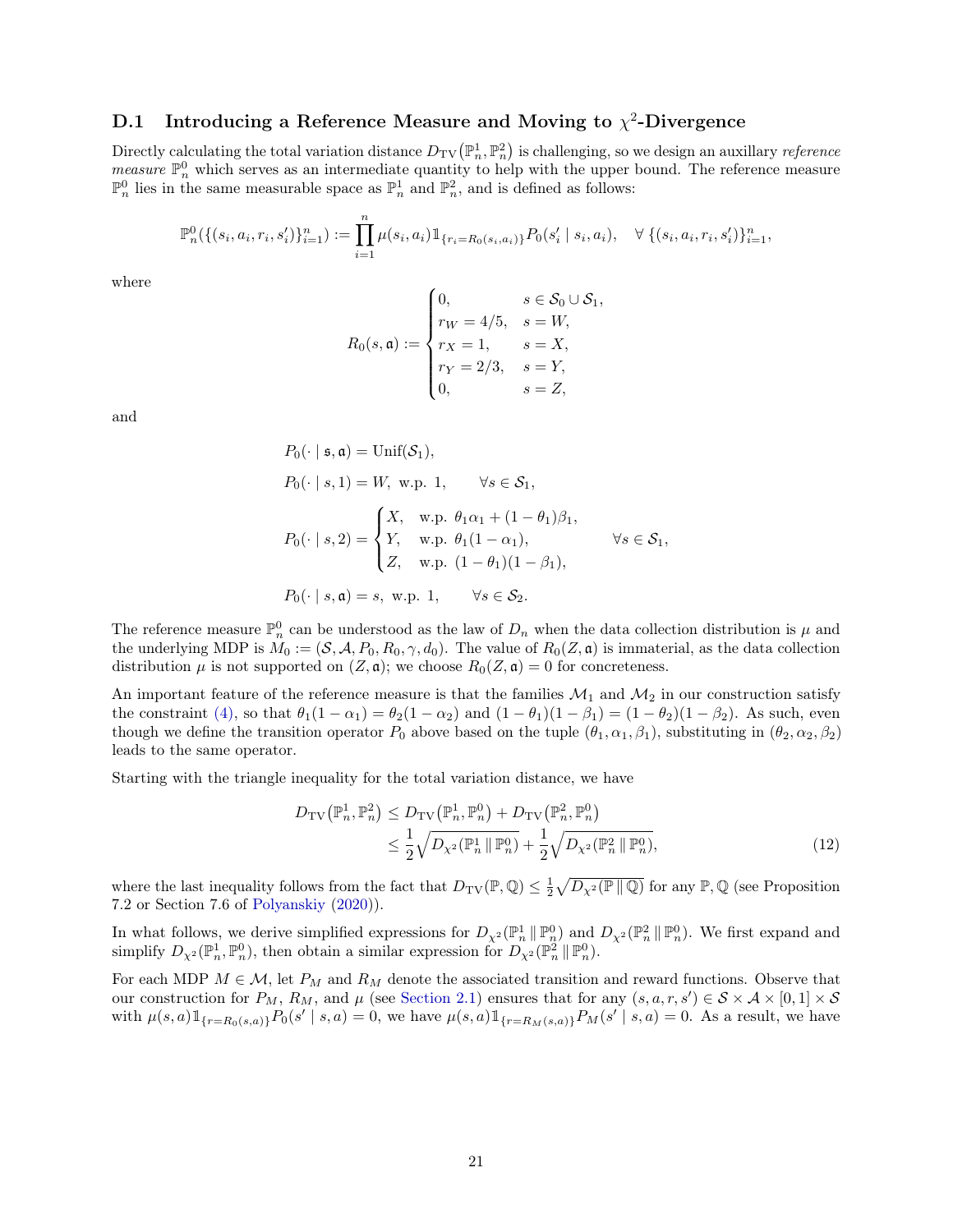$\mathbb{P}_n^M \ll \mathbb{P}_n^0$  for any  $M \in \mathcal{M}$ , which implies that  $\mathbb{P}_n^1, \mathbb{P}_n^2 \ll \mathbb{P}_n^0$ . Hence, we can expand the  $\chi^2$ -divergence as

$$
D_{\chi^{2}}(\mathbb{P}_{n}^{1} \| \mathbb{P}_{n}^{0})
$$
\n
$$
= \mathbb{E}_{\{(s_{i}, a_{i}, r_{i}, s_{i}^{\prime})\}_{i=1}^{n} \sim \mathbb{P}_{n}^{0}} \left[ \left( \frac{\frac{1}{|\mathcal{M}_{1}|} \sum_{M \in \mathcal{M}_{1}} \mathbb{P}_{n}^{M}(\{(s_{i}, a_{i}, r_{i}, s_{i}^{\prime})\}_{i=1}^{n})}{\mathbb{P}_{n}^{0}(\{(s_{i}, a_{i}, r_{i}, s_{i}^{\prime})\}_{i=1}^{n})} \right)^{2} \right] - 1
$$
\n
$$
= \mathbb{E}_{\{(s_{i}, a_{i}, r_{i}, s_{i}^{\prime})\}_{i=1}^{n} \sim \mathbb{P}_{n}^{0}} \left[ \left( \frac{\frac{1}{|\mathcal{M}_{1}|} \sum_{M \in \mathcal{M}_{1}} \prod_{i=1}^{n} \mu(s_{i}, a_{i}) \mathbb{1}_{\{r_{i} = R_{M}(s_{i}, a_{i})\}} P_{M}(s_{i}^{\prime} \mid s_{i}, a_{i})}{\prod_{i=1}^{n} \mu(s_{i}, a_{i}) \mathbb{1}_{\{r_{i} = R_{0}(s_{i}, a_{i})\}} P_{0}(s_{i}^{\prime} \mid s_{i}, a_{i})} \right)^{2} \right] - 1
$$
\n
$$
= \mathbb{E}_{\{(s_{i}, a_{i}, r_{i}, s_{i}^{\prime})\}_{i=1}^{n} \sim \mathbb{P}_{n}^{0}} \left[ \left( \frac{\frac{1}{|\mathcal{M}_{1}|} \sum_{M \in \mathcal{M}_{1}} \prod_{i=1}^{n} P_{M}(s_{i}^{\prime} \mid s_{i}, a_{i})}{\prod_{i=1}^{n} P_{0}(s_{i}^{\prime} \mid s_{i}, a_{i})} \right)^{2} \right] - 1
$$
\n
$$
= \frac{1}{|\mathcal{M}_{1}|^{2}} \sum_{M, M^{\prime} \in \mathcal{M}_{1}} \mathbb{E}_{\{(s_{i}, a_{i}, r_{i}, s_{i}^{\prime})\}_{i=1}^{n} \sim \mathbb{P}_{n}^{0}} \left[ \frac{\prod_{i=1}^{
$$

where the third equality follows because (i)  $R_M(s, a) = R_0(s, a), \forall M \in \mathcal{M}, \forall a \in \mathcal{A}, \forall s \neq Z$ , and (ii) state Z is not covered by  $\mu$ . Indeed, since the reward function for every MDP in M is the same as  $R_0$  for all  $(s, a)$ covered by  $\mu$ , the rewards  $r_1, \ldots, r_n$  in  $D_n$  are completely uninformative in our construction—they have the same distribution regardless of the underlying MDP. This is why the final expression for  $D_{\chi^2}(\mathbb{P}_n^1 \|\mathbb{P}_n^0)$  in [\(13\)](#page-21-0) is completely independent of the reward distribution for both measures.

Using an identical calculation, we also have

<span id="page-21-0"></span>
$$
D_{\chi^2}(\mathbb{P}_n^2 \|\mathbb{P}_n^0) = \frac{1}{|\mathcal{M}_2|^2} \sum_{M,M' \in \mathcal{M}_2} \left( \mathbb{E}_{(s,a) \sim \mu, s' \sim P_0(\cdot|s,a)} \left[ \frac{P_M(s' \mid s, a) P_{M'}(s' \mid s, a)}{P_0^2(s' \mid s, a)} \right] \right)^n - 1. \tag{14}
$$

Equipped with these expressions for the  $\chi^2$ -divergence, the next step in the proof of [Lemma 2](#page-10-0) is to upper bound the right-hand side for [Eqs. \(13\)](#page-21-0) and [\(14\).](#page-21-1) This is done in [Appendix D.3,](#page-24-0) but before proceeding we require several intermediate technical lemmas.

#### <span id="page-21-2"></span>D.2 Technical Lemmas for Density Ratios

In this subsection, we state a number of technical lemmas which can be used to bound the density ratio appearing inside the square in [Eqs. \(13\)](#page-21-0) and [\(14\)](#page-21-1) for generic MDPs  $M_{I,\alpha,\beta,r}$  with  $I \in \mathcal{I}_{\theta}$ . The lemmas hold for any choice of  $(\theta, \alpha, \beta)$ , and are independent of the reward parameter **r**. For this general setup, we work with a variant of the reference operator  $P_0$  defined based on the values  $(\theta, \alpha, \beta)$  via

<span id="page-21-1"></span>
$$
P_0(\cdot \mid \mathfrak{s}, \mathfrak{a}) = \text{Unif}(\mathcal{S}_1),
$$
  
\n
$$
P_0(\cdot \mid s, 1) = W, \text{ w.p. } 1, \qquad \forall s \in \mathcal{S}_1,
$$
  
\n
$$
P_0(\cdot \mid s, 2) = \begin{cases} X, & \text{w.p. } \theta \alpha + (1 - \theta)\beta, \\ Y, & \text{w.p. } \theta(1 - \alpha), \\ Z, & \text{w.p. } (1 - \theta)(1 - \beta), \end{cases} \qquad \forall s \in \mathcal{S}_1,
$$
  
\n
$$
P_0(\cdot \mid s, \mathfrak{a}) = s, \text{ w.p. } 1, \qquad \forall s \in \mathcal{S}_2.
$$

In [Appendix D.3,](#page-24-0) we instantiate the results from this subsection with  $(\theta_i, \alpha_i, \beta_i)$  for  $i \in \{1, 2\}$ . Recall that per the discussion in [Appendix D.1,](#page-20-0) our specific parameter choices for the families  $\mathcal{M}_1$  and  $\mathcal{M}_2$  induce the same reference operator  $P_0$ .

<span id="page-21-3"></span>Lemma 3. For all  $I, I' \in I_{\theta}$ ,  $(2\theta - 1)_{+}S_1 \leq |I \cap I'| \leq \theta S_1$ .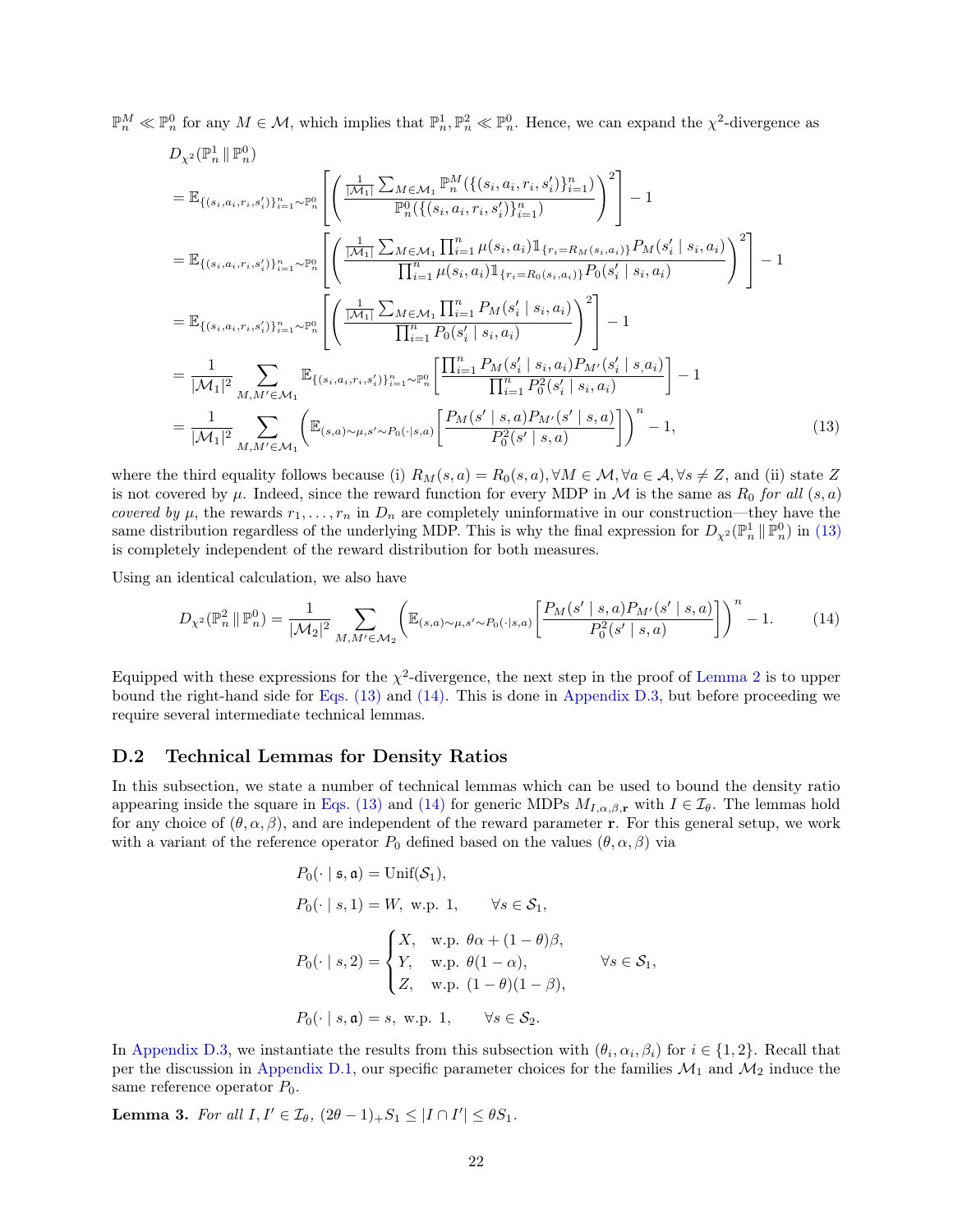**Proof.** Since  $|I| = |I'| = \theta S_1$ , we have  $|I \cap I'| \leq |I| = \theta S_1$  and

$$
|I \cap I'| = |I| + |I'| - |I \cup I'| \ge |I| + |I'| - S_1 = (2\theta - 1)S_1.
$$

Since  $|I \cap I'| \geq 0$  trivially, the result follows.

The next lemma controls the density ratio for states in  $S_1$  when action 2 is taken. To state the result compactly, we define

$$
\phi_{\theta,\alpha,\beta} := \theta^2 \left( \frac{(\alpha - \beta)^2}{\theta(\alpha - \beta) + \beta} + \frac{\theta(\alpha - \beta) + 1 - \alpha}{\theta(1 - \theta)} \right). \tag{15}
$$

<span id="page-22-1"></span>**Lemma 4.** For all  $I, I' \in \mathcal{I}_{\theta}$ , we have

$$
\mathbb{E}_{s\sim \text{Unif}(\mathcal{S}_1),s'\sim P_0(\cdot|s,2)} \bigg[ \frac{P_I(s'\mid s,2)P_{I'}(s'\mid s,2)}{P_0^2(s'\mid s,2)} \bigg] = 1 + \phi_{\theta,\alpha,\beta} \cdot \bigg( \frac{|I \cap I'|}{\theta^2 S_1} - 1 \bigg).
$$

**Proof.** For any  $I, I' \in \mathcal{I}_{\theta}$ , we observe that

$$
\mathbb{E}_{s \sim \text{Unif}(\mathcal{S}_1), s' \sim P_0(\cdot | s, 2)} \left[ \frac{P_I(s' \mid s, 2) P_{I'}(s' \mid s, 2)}{P_0^2(s' \mid s, 2)} \right] = \mathbb{E}_{s \sim \text{Unif}(\mathcal{S}_1)} \left[ \sum_{s' \in \{X, Y, Z\}} \frac{P_I(s' \mid s, 2) P_{I'}(s' \mid s, 2)}{P_0(s' \mid s, 2)} \right].
$$

<span id="page-22-0"></span>To proceed, we calculate the value of the ratio  $\frac{P_I(s'|s,2)P_{I'}(s'|s,2)}{P_I(s'|s,2)}$  $P_0(s'|s, 2)$  for each possible choice for  $s \in S_1$  and  $s' \in \{X, Y, Z\}$  in [Table 1](#page-22-0) below.

|                                           | $s' = X$                                     | $s' = Y$           | $s' = Z$ |
|-------------------------------------------|----------------------------------------------|--------------------|----------|
| $s \in I \cap I'$                         | $\alpha^2/(\theta \alpha + (1-\theta)\beta)$ | $(-\alpha)/\theta$ |          |
| $s \in (I \cup I') \setminus (I \cap I')$ | $\alpha\beta/(\theta\alpha+(1-\theta)\beta)$ |                    |          |
| $s \notin (I \cup I')$                    | $\beta^2/(\theta\alpha + ($                  |                    |          |

Table 1: Value of  $\frac{P_I(s'|s,2)P_{I'}(s'|s,2)}{P_{\alpha}(s'|s,2)}$  $\frac{|s,2)P_{I'}(s'|s,2)}{P_0(s'|s,2)}$  for all possible pairs  $(s, s')$ .

Define  $t := |I \cap I'|$ . From [Lemma 3,](#page-21-3) we must have  $t \in [(2\theta-1)_+S, \theta S]$ . We also have  $|I \cup I'| = |I| + |I'| - |I \cap I'|$  $2\theta S - t$ . Hence, the event in the first row of [Table 1](#page-22-0) occurs with probability  $|I \cap I'|/S = t/S$ , the event in the second row occurs with probability  $|(I \cup I') \setminus (I \cap I')|/S = (2\theta S - 2t)/S$  and the event in the third row occurs with probability  $|S \setminus (I \cup I')|/S = ((1 - 2\theta)S + t)/S$ . Using these values, we obtain

$$
\mathbb{E}_{s \sim \text{Unif}(\mathcal{S}_1)} \left[ \sum_{s' \in \{X, Y, Z\}} \frac{P_I(s' \mid s, 2) P_{I'}(s' \mid s, 2)}{P_0(s' \mid s, 2)} \right]
$$
\n
$$
= \frac{t}{S} \cdot \left( \frac{\alpha^2}{\theta \alpha + (1 - \theta)\beta} + \frac{1 - \alpha}{\theta} \right) + \left( 2\theta - \frac{2t}{S} \right) \cdot \frac{\alpha \beta}{\theta \alpha + (1 - \theta)\beta}
$$
\n
$$
+ \left( 1 - 2\theta + \frac{t}{S} \right) \cdot \left( \frac{\beta^2}{\theta \alpha + (1 - \theta)\beta} + \frac{1 - \beta}{1 - \theta} \right)
$$
\n
$$
= \frac{t}{S} \left( \frac{(\alpha - \beta)^2}{\theta(\alpha - \beta) + \beta} + \frac{1 - \theta \beta - \alpha(1 - \theta)}{\theta(1 - \theta)} \right) + \frac{2\theta(\alpha - \beta)\beta + \beta^2}{\theta(\alpha - \beta) + \beta} + \frac{(1 - 2\theta)(1 - \beta)}{1 - \theta}
$$
\n
$$
= \frac{t}{S} \left( \frac{(\alpha - \beta)^2}{\theta(\alpha - \beta) + \beta} + \frac{1 - \theta \beta}{\theta(1 - \theta)} - \frac{\alpha}{\theta} \right) + \frac{2\theta(\alpha - \beta)\beta + \beta^2}{\theta(\alpha - \beta) + \beta} + 1 - \beta - \frac{\theta(1 - \beta)}{1 - \theta}
$$
\n
$$
= \left( \frac{t}{S} - \theta^2 \right) \left( \frac{(\alpha - \beta)^2}{\theta(\alpha - \beta) + \beta} + \frac{1 - \theta \beta}{\theta(1 - \theta)} - \frac{\alpha}{\theta} \right)
$$
\n
$$
+ \frac{\theta^2 \cdot \frac{(\alpha - \beta)^2}{\theta(\alpha - \beta) + \beta}}{(\alpha - \beta)^2} + \frac{\theta^2 \cdot \frac{1 - \theta \beta}{\theta(1 - \theta)}}{(\alpha - \beta)} - \frac{\theta^2 \cdot \frac{\alpha}{\theta}}{(\alpha - \beta)^2} + \frac{2\theta(\alpha - \beta)\beta + \beta^2}{(\alpha - \beta)^2} - \frac{\theta(1 - \beta)}{(\alpha + \beta)^2} + \frac
$$

 $\Box$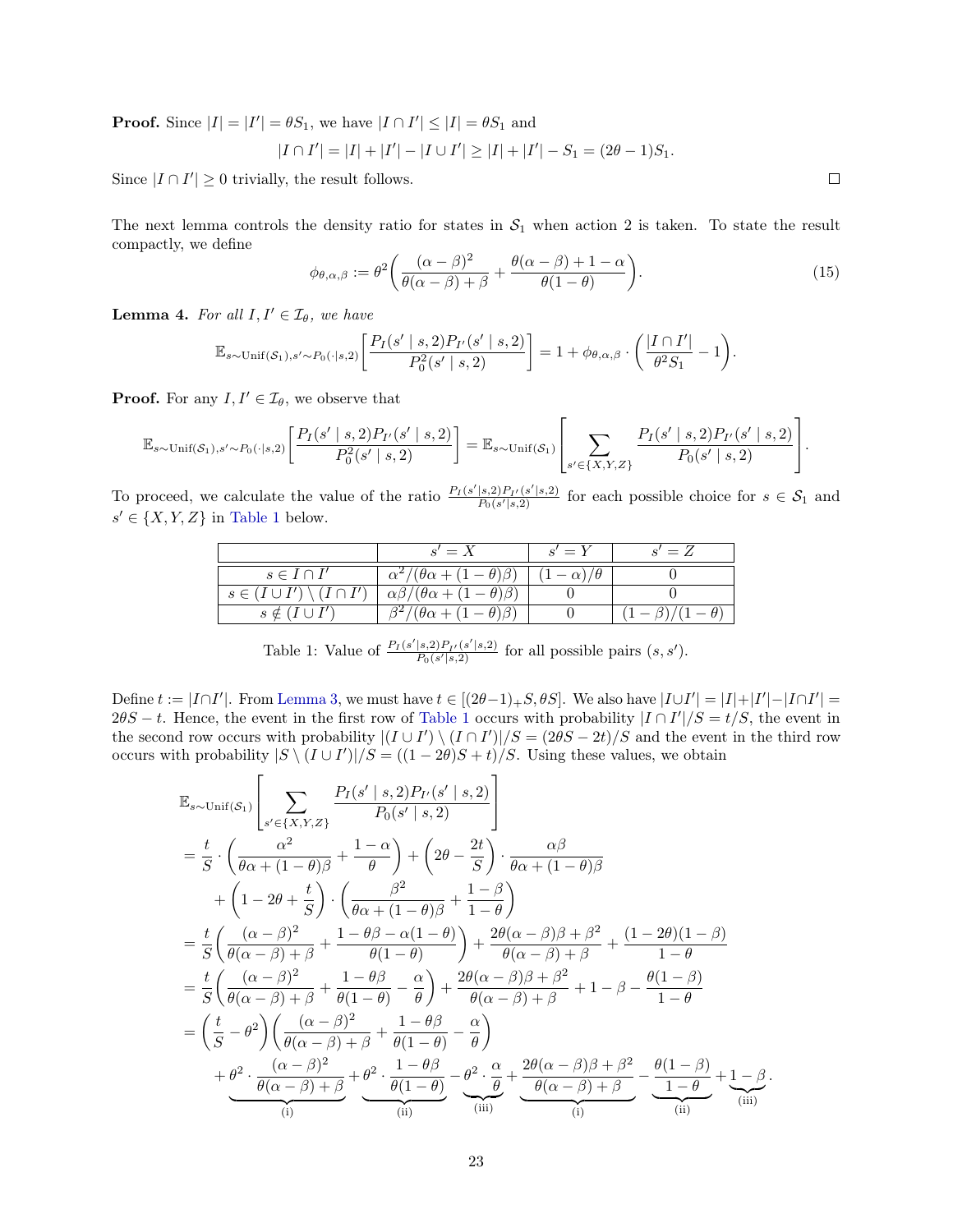Grouping the terms in the second line together, we find that (i) =  $\theta(\alpha-\beta)+\beta$ , (ii) =  $\theta\beta$ , and (iii) =  $1-\theta\alpha-\beta$ , and by summing,

$$
(i) + (ii) + (iii) = 1.
$$

Hence, we have the upper bound

$$
\left(\frac{t}{S} - \theta^2\right) \left(\frac{(\alpha - \beta)^2}{\theta(\alpha - \beta) + \beta} + \frac{1 - \theta\beta}{\theta(1 - \theta)} - \frac{\alpha}{\theta}\right) + 1
$$
  
= 
$$
\left(\frac{t}{S} - \theta^2\right) \left(\frac{(\alpha - \beta)^2}{\theta(\alpha - \beta) + \beta} + \frac{\theta(\alpha - \beta) + 1 - \alpha}{\theta(1 - \theta)}\right) + 1.
$$

Recalling the definition of  $\phi_{\theta,\alpha,\beta}$ , this completes the proof.

<span id="page-23-1"></span>The next lemma bounds magnitude of  $\phi_{\theta,\alpha,\beta}$  in terms of the parameter  $\theta$ . **Lemma 5.** For any  $\alpha, \beta, \theta \in (0, 1)$ , we have

$$
\theta^2|\alpha-\beta| \leq \phi_{\theta,\alpha,\beta} \leq \frac{\theta}{1-\theta}(1-\min\{\alpha,\beta\}) \leq \frac{\theta}{1-\theta}.
$$

**Proof.** Recall that  $\phi_{\theta,\alpha,\beta} = \theta^2 \left( \frac{(\alpha-\beta)^2}{\theta(\alpha-\beta)+\beta} + \frac{\theta(\alpha-\beta)+1-\alpha}{\theta(1-\theta)} \right)$  $\left(\frac{(-\beta)+1-\alpha}{\theta(1-\theta)}\right)$ . We consider two cases. **Case 1:**  $\alpha \leq \beta$ . Assume  $\alpha < \beta$ , as the result is immediate if  $\alpha = \beta$ . We have

$$
\frac{(\alpha-\beta)^2}{\theta(\alpha-\beta)+\beta}+\frac{\theta(\alpha-\beta)+1-\alpha}{\theta(1-\theta)}\geq 0+\frac{\theta(\alpha-\beta)+1-\alpha}{\theta(1-\theta)}\geq \frac{\theta(\alpha-\beta)+\beta-\alpha}{\theta(1-\theta)}=\frac{\beta-\alpha}{\theta}>|\alpha-\beta|
$$

and

$$
\frac{(\alpha - \beta)^2}{\theta(\alpha - \beta) + \beta} + \frac{\theta(\alpha - \beta) + 1 - \alpha}{\theta(1 - \theta)} = \frac{(\beta - \alpha)^2}{\beta - \theta(\beta - \alpha)} + \frac{\alpha - \beta}{1 - \theta} + \frac{1 - \alpha}{\theta(1 - \theta)}
$$

$$
\leq \frac{(\beta - \alpha)^2}{(\beta - \alpha) - \theta(\beta - \alpha)} + \frac{\alpha - \beta}{1 - \theta} + \frac{1 - \alpha}{\theta(1 - \theta)}
$$

$$
= \frac{1 - \alpha}{\theta(1 - \theta)},
$$

where the inequality above uses that  $\beta > (\beta - \alpha) > \theta(\beta - \alpha)$ .

**Case 2:**  $\alpha > \beta$ . We have

$$
\frac{(\alpha - \beta)^2}{\theta(\alpha - \beta) + \beta} + \frac{\theta(\alpha - \beta) + 1 - \alpha}{\theta(1 - \theta)} \ge 0 + \frac{\theta(\alpha - \beta)}{\theta(1 - \theta)} = \frac{\alpha - \beta}{1 - \theta} > |\alpha - \beta|
$$

and

$$
\frac{(\alpha - \beta)^2}{\theta(\alpha - \beta) + \beta} + \frac{\theta(\alpha - \beta) + 1 - \alpha}{\theta(1 - \theta)} = \frac{(\alpha - \beta)^2}{\theta(\alpha - \beta) + \beta} + \frac{\alpha - \beta}{1 - \theta} + \frac{1 - \alpha}{\theta(1 - \theta)}
$$

$$
\leq \frac{\alpha - \beta}{\theta} + \frac{\alpha - \beta}{1 - \theta} + \frac{1 - \alpha}{\theta(1 - \theta)}
$$

$$
= \frac{1 - \beta}{\theta(1 - \theta)},
$$

where the inequality uses that  $\theta(\alpha - \beta) + \beta > \theta(\alpha - \beta) > 0.$ The lemma immediately follows.

<span id="page-23-0"></span>The final lemma in this section controls the density ratio for the initial state s.

 $\Box$ 

 $\Box$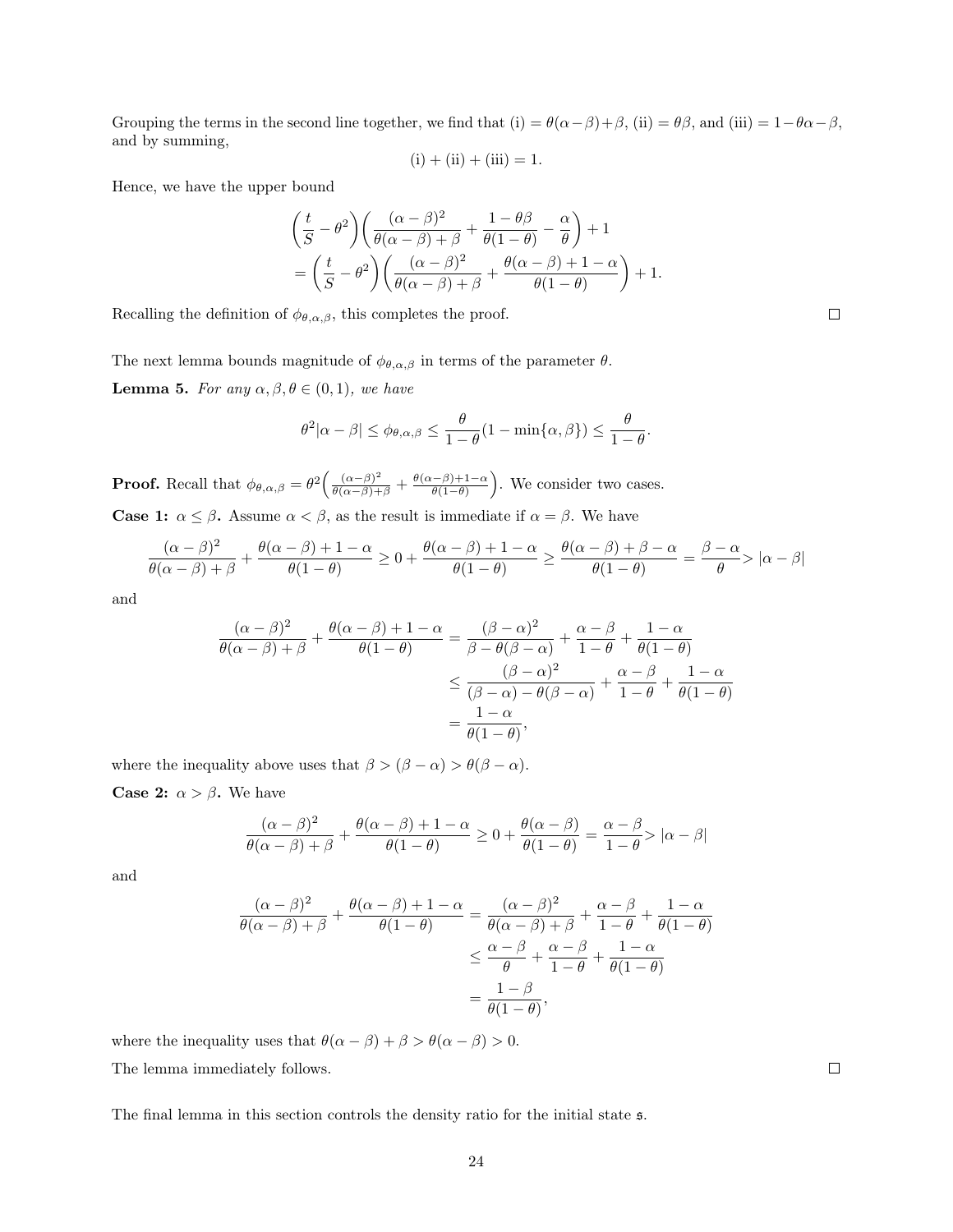**Lemma 6.** For any  $I, I' \in \mathcal{I}_{\theta}$ , we have

$$
\mathbb{E}_{s' \sim P_0(\cdot | \mathfrak{s}, \mathfrak{a})} \bigg[ \frac{P_I(s' | \mathfrak{s}, \mathfrak{a}) P_{I'}(s' | \mathfrak{s}, \mathfrak{a})}{P_0^2(s' | \mathfrak{s}, \mathfrak{a})} \bigg] = \frac{|I \cap I'|}{\theta^2 S_1}.
$$

**Proof.** Let  $I, I' \in \mathcal{I}_{\theta}$  be given, and observe that

$$
\mathbb{E}_{s' \sim P_0(\cdot | \mathfrak{s}, \mathfrak{a})} \bigg[ \frac{P_I(s' | \mathfrak{s}, \mathfrak{a}) \times P_{I'}(s' | \mathfrak{s}, \mathfrak{a})}{P_0^2(s' | \mathfrak{s}, \mathfrak{a})} \bigg] = \mathbb{E}_{s' \sim \text{Unif}(\mathcal{S}_1)} \bigg[ \frac{\mathbb{1}_{\{s' \in I \cap I'\}}}{\theta^2} \bigg] = \frac{|I \cap I'|}{\theta^2 S_1}.
$$

### <span id="page-24-0"></span>D.3 Completing the Proof

To keep notation compact, define

$$
g_{\theta,\alpha,\beta}(t;n):=\bigg(\bigg(\frac{t}{\theta^2S}-1\bigg)\frac{2\phi_{\theta,\alpha,\beta}+1}{8}+1\bigg)^n.
$$

For all  $M \in \mathcal{M}$ ,  $P_M(\cdot | s, a)$  and  $P_0(\cdot | s, a)$  differ only when  $(s, a) = (\mathfrak{s}, \mathfrak{a})$  or  $(s, a) \in \mathcal{S}_1 \times \{2\}$ , so—recalling the value of  $\mu$ —we have

$$
\begin{split} &\frac{1}{|\mathcal{M}_{1}|^{2}}\sum_{M,M'\in \mathcal{M}_{1}}\Bigg(\mathbb{E}_{(s,a)\sim\mu,} \left[\frac{P_{M}(s'\mid s,a)P_{M'}(s'\mid s,a)}{P_{0}^{2}(s'\mid s,a)}\right]\Bigg)^{n} \\ &=\frac{1}{|\mathcal{M}_{1}|^{2}}\sum_{M,M'\in \mathcal{M}_{1}}\Bigg(\frac{1}{4}\mathbb{E}_{s\sim\text{Unif}(\mathcal{S}_{1}),} \left[\frac{P_{M}(s'\mid s,2)P_{M'}(s'\mid s,2)}{P_{0}^{2}(s'\mid s,2)}\right]+\frac{1}{8}\mathbb{E}_{s'\sim P_{0}(\cdot|s,\mathfrak{a})}\bigg[\frac{P_{M}(s'\mid s,\mathfrak{a})P_{M'}(s'\mid s,\mathfrak{a})}{P_{0}^{2}(s'\mid s,2)}\bigg]+\frac{1}{8}\mathbb{E}_{s'\sim P_{0}(\cdot|s,\mathfrak{a})}\bigg[\frac{P_{M}(s'\mid s,\mathfrak{a})P_{M'}(s'\mid s,\mathfrak{a})}{P_{0}^{2}(s'\mid s,2)}\bigg]+\frac{5}{8}\Bigg)^{n} \\ &=\frac{1}{\binom{S_{1}}{s_{1}}^{2}}\sum_{t}\sum_{I,I'\in \mathcal{I}_{\theta_{1}};|I\cap I'|=t}\bigg(\frac{1}{4}\bigg(\bigg(\frac{t}{\theta_{1}^{2}S_{1}}-1\bigg)\phi_{\theta_{1},\alpha_{1},\beta_{1}}+1\bigg)+\frac{1}{8}\frac{t}{\theta_{1}^{2}S_{1}}+\frac{5}{8}\bigg)^{n}, \end{split}
$$

where we have used the expressions for the density ratio from [Lemmas 4](#page-22-1) and [6.](#page-23-0) We further simplify to

$$
\begin{split} & = \frac{1}{\binom{S_1}{\theta_1 S_1}^2} \sum_t \sum_{I, I' \in \mathcal{I}_{\theta_1}: |I \cap I'| = t} \left( \left( \frac{t}{\theta_1^2 S_1} - 1 \right) \frac{2\phi_{\theta_1, \alpha_1, \beta_1} + 1}{8} + 1 \right)^n \\ & = \sum_{t = (2\theta_1 - 1)_+ S_1}^{\theta_1 S_1} \frac{\binom{\theta_1 S_1}{t} \binom{S_1 - \theta_1 S_1}{\theta_1 S_1 - t}}{\binom{S_1}{\theta_1 S_1}} \left( \left( \frac{t}{\theta_1^2 S_1} - 1 \right) \frac{2\phi_{\theta_1, \alpha_1, \beta_1} + 1}{8} + 1 \right)^n \\ & = \sum_{t = (2\theta_1 - 1)_+ S_1}^{\theta_1 S_1} \frac{\binom{\theta_1 S_1}{t} \binom{S_1 - \theta_1 S_1}{\theta_1 S_1}}{\binom{S_1}{\theta_1 S_1}} g_{\theta_1, \alpha_1, \beta_1}(t; n), \end{split}
$$

where the second equality uses [Lemma 3.](#page-21-3) Applying the same calculation for  $\mathcal{M}_2$ , we also have that

$$
\label{eq:20} \begin{split} &\frac{1}{|\mathcal{M}_2|^2}\sum_{M,M'\in \mathcal{M}_2}\Bigg(\mathbb{E}_{(s,a)\sim \mu,s'\sim P_0(\cdot|s,a)}\bigg[\frac{P_M(s'\mid s,a)P_{M'}(s'\mid s,a)}{P_0^2(s'\mid s,a)}\bigg]\Bigg)^n\\ &=\sum_{t=(2\theta_2-1)+S_1}^{\theta_2S_1}\frac{\binom{\theta_2S_1}{t}\binom{S_1-\theta_2S_1}{\theta_2S_1-t}}{\binom{S_1}{\theta_2S_1}}g_{\theta_2,\alpha_2,\beta_2}(t;n). \end{split}
$$

<span id="page-24-1"></span>Therefore, to upper bound the right-hand sides of [Eqs. \(13\)](#page-21-0) and [\(14\),](#page-21-1) we only need to upper bound the quantity

$$
\sum_{t=(2\theta-1)+S_1}^{\theta S_1} \frac{\binom{\theta S_1}{t}\binom{S_1-\theta S_1}{\theta S_1-t}}{\binom{S_1}{\theta S_1}} g_{\theta,\alpha,\beta}(t;n),\tag{16}
$$

<span id="page-24-2"></span>for both  $(\theta, \alpha, \beta) = (\theta_1, \alpha_1, \beta_1)$  and  $(\theta, \alpha, \beta) = (\theta_2, \alpha_2, \beta_2)$ . To upper bound this quantity, we use the following two lemmas.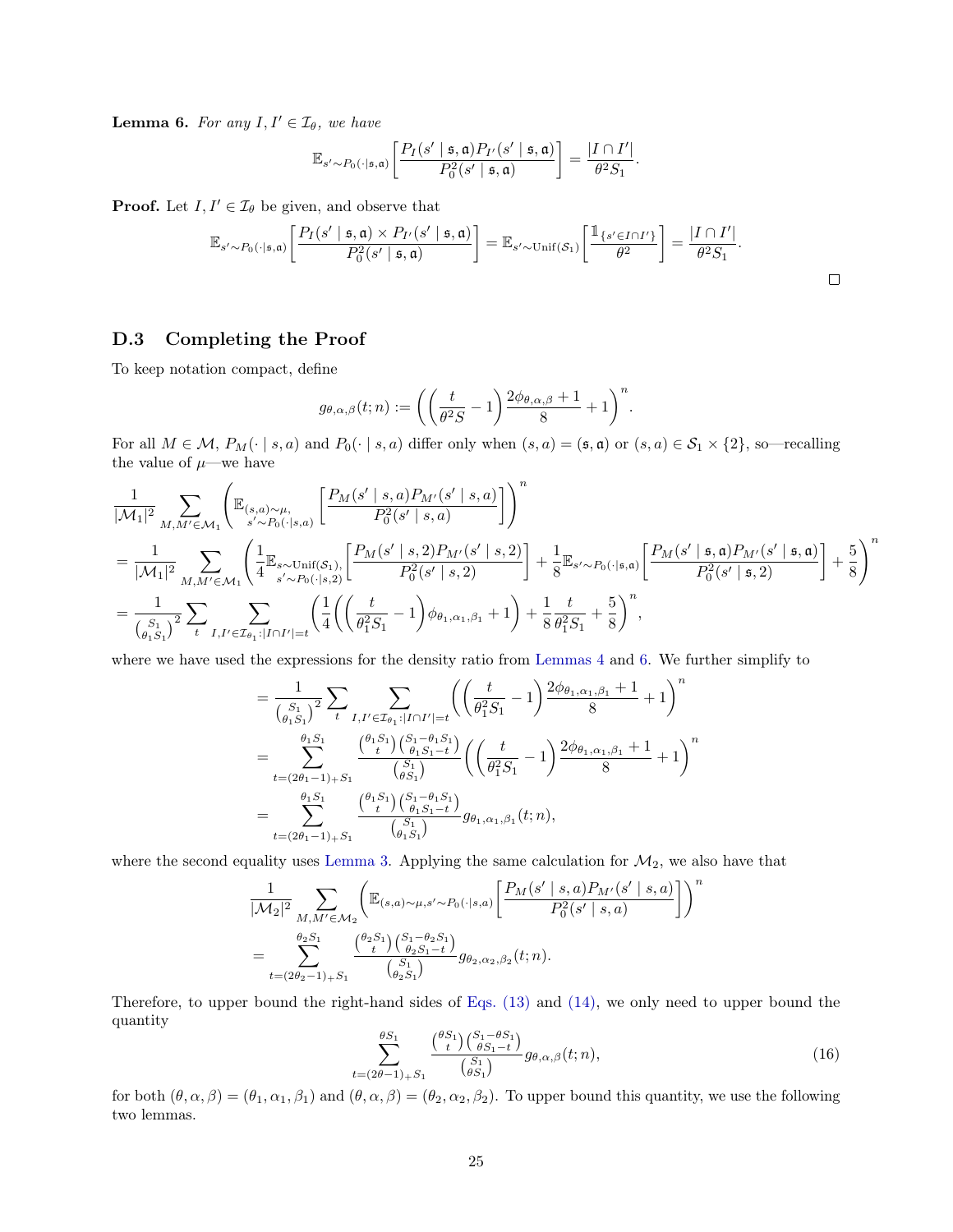**Lemma 7** (Monotonicity of  $g_{\theta,\alpha,\beta}$ ). For any  $\theta,\alpha,\beta \in (0,1)$  and any  $n \in \mathbb{N}$ , the function  $t \mapsto g_{\theta,\alpha,\beta}(t; n)$  is non-decreasing for  $t \in [(2\theta - 1)_{+}S_1, \theta S_1].$ 

**Proof.** By [Lemma 4,](#page-22-1) we know that  $\left(\frac{t}{\theta^2 S_1} - 1\right) \phi_{\theta,\alpha,\beta} + 1 \geq 0$  for all  $t \in [(2\theta - 1) + S_1, \theta S_1]$ , and hence

$$
\left(\frac{t}{\theta^2S_1}-1\right)\frac{2\phi_{\theta,\alpha,\beta}+1}{8}+1=\frac{1}{4}\bigg(\bigg(\frac{t}{\theta^2S_1}-1\bigg)\phi_{\theta,\alpha,\beta}+1\bigg)+\frac{1}{8}\frac{t}{\theta^2S_1}+\frac{5}{8}\geq 0
$$

for all  $t \in [(2\theta - 1)_+ S_1, \theta S_1]$ . This ensures that we are in the domain where  $x \mapsto x^n$  is non-decreasing. Next, by [Lemma 5,](#page-23-1) we know that  $\phi_{\theta,\alpha,\beta} \geq 0$ , so the coefficient on t is non-negative. It follows that  $g_{\theta,\alpha,\beta}(t; n)$  is non-decreasing in  $t \in [(2\theta - 1)_{+}S_1, \theta S_1].$  $\Box$ 

<span id="page-25-1"></span>**Lemma 8** (Hypergeometric tail bound). For any  $\theta \in {\theta_1, \theta_2}$  and  $\epsilon \in (0, \theta^2 S_1)$ , we have

$$
\sum_{t \ge (\theta + \epsilon) \cdot \theta S_1} \frac{\binom{\theta S_1}{t} \binom{S_1 - \theta S_1}{\theta S_1 - t}}{\binom{S_1}{\theta S_1}} \le \exp(-2\epsilon^2 \theta S_1). \tag{17}
$$

**Proof.** Let  $\text{Hyper}(t; K, N, N') := {K \choose t} {N-K \choose N'-t} / {N \choose N'}$  denote the hypergeometric probability mass function, which corresponds to the probability that exactly t balls are blue when  $N'$  balls are sampled without replacement from a jar containing N total balls, K of which are blue (see, e.g., Chapter 2.1.4 of [Rice](#page-14-20) [\(2006\)](#page-14-20) for background on the hypergeometric distribution). We observe that the term  $\frac{\binom{\theta S_1}{t}\binom{S_1-\theta S_1}{\theta S_1-t}}{\binom{S_1}{t}}$  $\frac{\binom{S}{s_1}}{\binom{S_1}{\theta S_1}}$  arising in [Eqs. \(16\)](#page-24-1) and [\(17\)](#page-25-0) is precisely Hyper $(t; \theta S_1, S_1, \theta S_1)$ , which corresponds to the process in which we sample  $\theta S_1$  balls without replacement from a jar with  $S_1$  balls,  $\theta S_1$  of which are blue.

We now apply a classical tail bound for hypergeometric random variables.

**Lemma 9** [\(Hoeffding](#page-13-18) [\(1963\)](#page-13-18)). Let  $X \sim \text{Hyper}(K, N, N')$  and define  $p = K/N$ . Then for any  $0 < \epsilon < pN'$ , we have

$$
\mathbb{P}[X \ge (p + \epsilon)N'] \le \exp(-2\epsilon^2 N').
$$

Instantiating this bound with Hyper( $\theta S_1, S_1, \theta S_1$ ) (noting that  $\theta S_1$  is an integer), we have  $p = \theta$  and

$$
\sum_{t \ge (\theta + \epsilon) \cdot \theta S_1} \frac{\binom{\theta S_1}{t} \binom{S_1 - \theta S_1}{\theta S_1 - t}}{\binom{S_1}{\theta S_1}} = \mathbb{P}[X \ge (\theta + \epsilon) \cdot \theta S_1] \le \exp(-2\epsilon^2 \theta S_1).
$$

<span id="page-25-2"></span><span id="page-25-0"></span> $\Box$ 

Returning to the quantity in [\(16\),](#page-24-1) for any  $(\theta, \alpha, \beta) \in \{(\theta_1, \alpha_1, \beta),(\theta_2, \alpha_2, \beta_2)\}\$ and any  $\epsilon \in (0, \theta^2 S_1)$  we can split the sum and upper bound as follows:

$$
\sum_{t=(2\theta-1)+S_{1}}^{\theta S_{1}} \frac{\binom{\theta S_{1}}{\theta S_{1}-t} \binom{S_{1}-\theta S_{1}}{\theta S_{1}-t}}{\binom{S_{1}}{\theta S_{1}-t}} g_{\theta,\alpha,\beta}(t;n) \n\leq \sum_{t=0}^{\lfloor(\theta+\epsilon)\theta S_{1}\rfloor} \frac{\binom{\theta S_{1}}{\theta S_{1}-t} \binom{S_{1}-\theta S_{1}}{\theta S_{1}-t}}{\binom{S_{1}}{\theta S_{1}-t}} g_{\theta,\alpha,\beta}(t;n) + \exp(-2\epsilon^{2}\theta S_{1}) \cdot g_{\theta,\alpha,\beta}(\theta S_{1};n) \n\leq \left(\sum_{t=0}^{\lfloor(\theta+\epsilon)\theta S_{1}\rfloor} \frac{\binom{\theta S_{1}}{\theta S_{1}-t} \binom{S_{1}-\theta S_{1}}{\theta S_{1}-t}}{\binom{S_{1}}{\theta S_{1}}}\right) g_{\theta,\alpha,\beta}((\theta+\epsilon)\theta S_{1};n) + \exp(-2\epsilon^{2}\theta S_{1}) \cdot g_{\theta,\alpha,\beta}(\theta S_{1};n) \n\leq g_{\theta,\alpha,\beta}((\theta+\epsilon)\theta S_{1};n) + \exp(-2\epsilon^{2}\theta S_{1}) \cdot g_{\theta,\alpha,\beta}(\theta S_{1};n),
$$
\n(18)